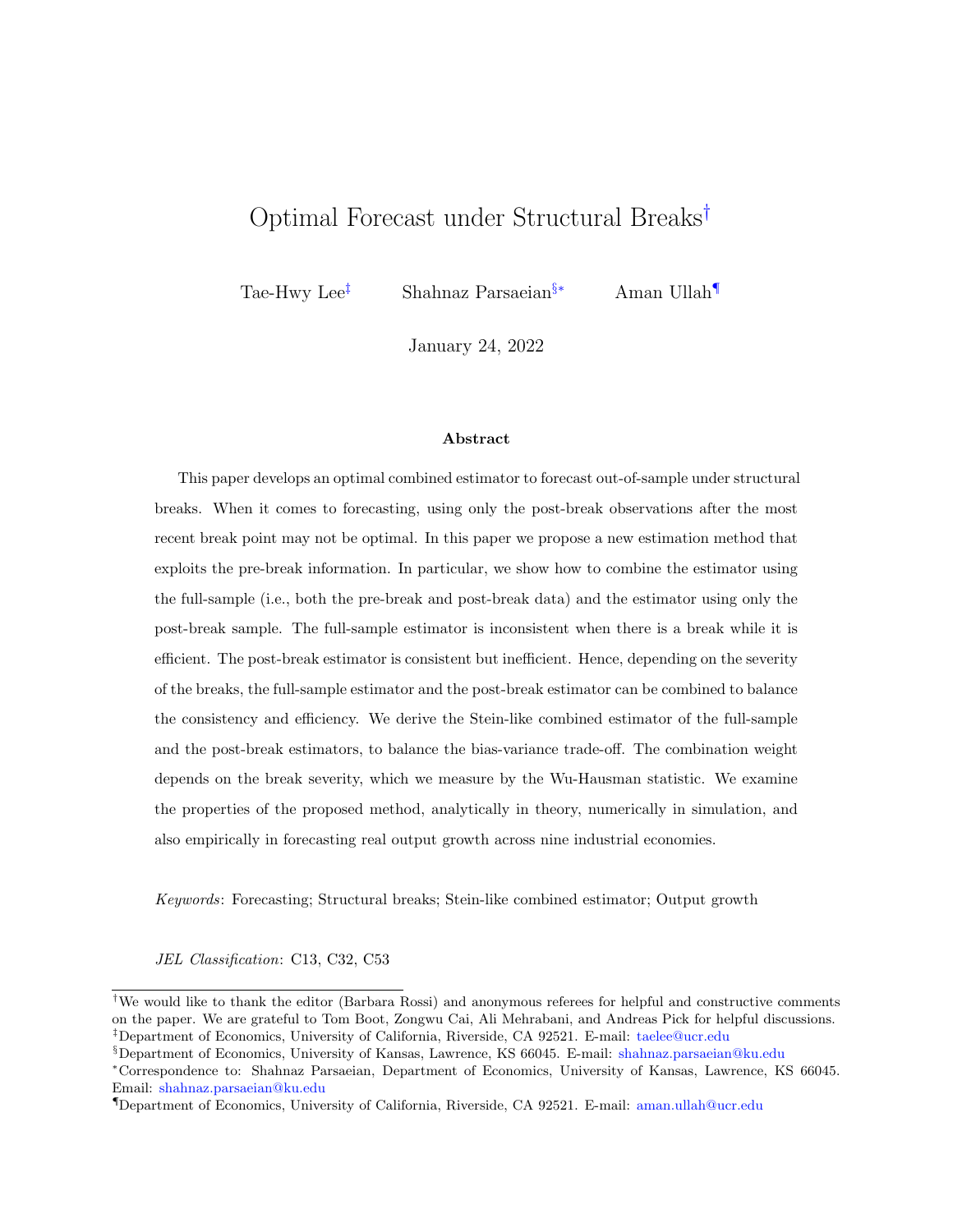### 1 Introduction

In a regression framework, structural breaks are shifts in the regression coefficients and/or error variance. An important problem is how to make an accurate forecast in the presence of possible structural breaks. Since the seminal work by [Bates and Granger](#page-22-0) [\(1969\)](#page-22-0), forecast combination has been a common practice to improve forecasting performance. Especially under the model uncertainty, the forecasting performance can be boosted by a forecast combination method, see [Diebold and Pauly](#page-22-1) [\(1987\)](#page-22-1), [Clements and Hendry](#page-22-2) [\(1998, 1999, 2006\)](#page-22-2), [Stock and Watson](#page-24-0) [\(2004\)](#page-24-0), [Pesaran and Timmermann](#page-23-0) [\(2002, 2005, 2007\)](#page-23-0), [Timmerman](#page-24-1) [\(2006\)](#page-24-1), [Hansen](#page-22-3) [\(2009\)](#page-22-3), [Pesaran and](#page-24-2) [Pick](#page-24-2) [\(2011\)](#page-24-2), [Rossi](#page-24-3) [\(2013\)](#page-24-3), and [Pesaran et al.](#page-24-4) [\(2013\)](#page-24-4) inter alia.

An obvious method for forecasting under structural breaks is to use the post-break data to estimate the parameters of the model. But this post-break estimator by itself may not be optimal in the mean squared forecast errors (MSFE) either when a break occurs close to the end of the sample and thus there are only a few observations in the post-break sample or when a break is weak and therefore hard to detect. In such cases, the post-break parameters are likely to be inefficiently estimated relative to those obtained using the pre-break data as well. As pointed out by [Pesaran](#page-24-5) [and Timmermann](#page-24-5) [\(2007\)](#page-24-5) and [Pesaran et al.](#page-24-4) [\(2013\)](#page-24-4), it is not always optimal to base the forecast only on post-break observations. However, using the pre-break data would make the forecast biased, while it reduces the forecast error variance.

A key question that arises under the presence of structural breaks therefore is how to use the prebreak data to estimate the forecasting model such that the loss function like MSFE is minimized. In this paper we propose a combined estimator of the post-break estimator and the full-sample estimator which uses all observations in the sample,  $t = \{1, \ldots, T\}$ , to improve the performance of a forecast model. The combination weight takes the form of the James-Stein weight, cf. [Stein](#page-24-6) [\(1956\)](#page-24-6) and [James and Stein](#page-23-1) [\(1961\)](#page-23-1). The proposed Stein-like combined estimator exploits the trade-off between the bias and variance of the forecast error. The full-sample estimator is biased if there are structural breaks, while it may have smaller forecast error variance because it uses more observations. The post-break estimator (which is a common solution under structural breaks) is unbiased but less efficient. Therefore, we can improve the performance of forecast measured by MSFE by exploiting the trade-off between the bias and forecast error variance. See [Saleh](#page-24-7) [\(2006\)](#page-24-7)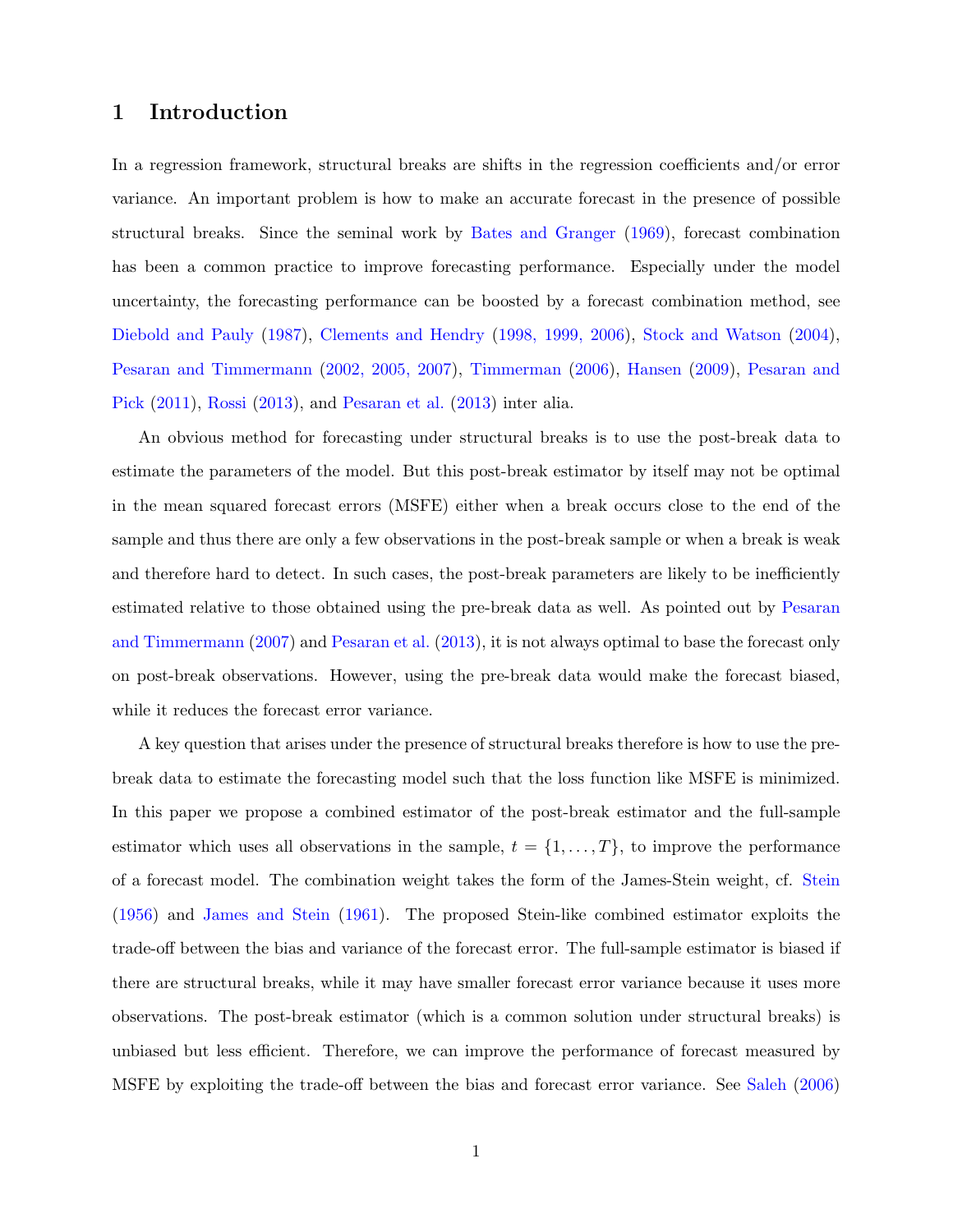for a comprehensive review for the Stein-like estimators.<sup>[1](#page-2-0)</sup>

The goal of this paper is to develop an estimator with a minimum MSFE under a structural break, which we introduce in Section [2](#page-3-0) and examine its asymptotic properties. In the simulation study and the empirical analysis presented in Sections [4](#page-15-0) and [5,](#page-19-0) we estimate the break points following [Bai and Perron](#page-22-4) [\(1998, 2003\)](#page-22-4) which gives a consistent global minimizer of the sum of squared residuals.<sup>[2](#page-2-1)</sup> We assume that the break points are away from the beginning and the end of the sample which is crucial for consistency of estimating break points, see [Andrews](#page-22-5) [\(1993\)](#page-22-5).

We undertake an empirical analysis for forecasting the real output growth across nine industrial economies by using quarterly data from 1979 to 2016 to compare the forecasting performance of our proposed Stein-like combined estimator with the post-break estimator and a range of alternative methods existing in the literature. Specifically, we compare the forecasting performance of our estimator with the five methods proposed by [Pesaran and Timmermann](#page-24-5) [\(2007\)](#page-24-5), the average window method proposed by [Pesaran and Pick](#page-24-2) [\(2011\)](#page-24-2), and the weighted least square estimator proposed by [Pesaran et al.](#page-24-4) [\(2013\)](#page-24-4). We also compare the methods using the optimal window proposed by [Inoue](#page-23-2) [et al.](#page-23-2) [\(2017\)](#page-23-2), which is designed for the smoothly time-varying parameters. Our empirical results confirm the benefits of using the pre-break data in estimation of the forecasting model relative to using only the post-break data.

The outline of the paper is as follows. Section [2](#page-3-0) sets up the structural break model with a single break, introduces the Stein-like combined estimator, and presents its asymptotic risk. For simplicity, we discuss the problem under a single break, which simplifies the essential idea without unduly complicating notation. However the generalization of the method for the multiple breaks is straightforward as considered in Section [3.](#page-13-0) Section [4](#page-15-0) reports Monte Carlo simulation and Section [5](#page-19-0) presents empirical analysis. Section [6](#page-21-0) concludes.

<span id="page-2-0"></span><sup>&</sup>lt;sup>1</sup>[Hansen](#page-23-3) [\(2016, 2017\)](#page-23-3) considers a Stein-like estimator in combining 2SLS and ordinary least square (OLS) estimators. A main difference between our paper and [Hansen](#page-23-4) [\(2017\)](#page-23-4) is that, here we minimize the asymptotic risk for any user specific positive definite weight matrix to find the optimal combination. [Hansen](#page-23-4) [\(2017\)](#page-23-4) sets this weight matrix to the inverse of the difference between variances of the two estimators.

<span id="page-2-1"></span><sup>&</sup>lt;sup>2</sup>Alternatively, the break points can be detected by the Impulse Indicator Saturation (IIS) approach of [Hendry](#page-23-5) [et al.](#page-23-5) [\(2008\)](#page-23-5). See also [Castle and Hendry](#page-22-6) [\(2019\)](#page-22-6). IIS creates a complete set of impluse indicator variables for every observation and a computer algorithm, such as the split-half approach by [Hendry et al.](#page-23-5) [\(2008\)](#page-23-5), can be employed to search the indicators that match with break points. As the IIS generally incurs a high-dimensionality problem, a machine learning algorithm such as L2-Boosting or Lasso can also be a natural consideration for selecting the impulse indicators to estimate the break points. We thank a referee for bringing the IIS method to our attention.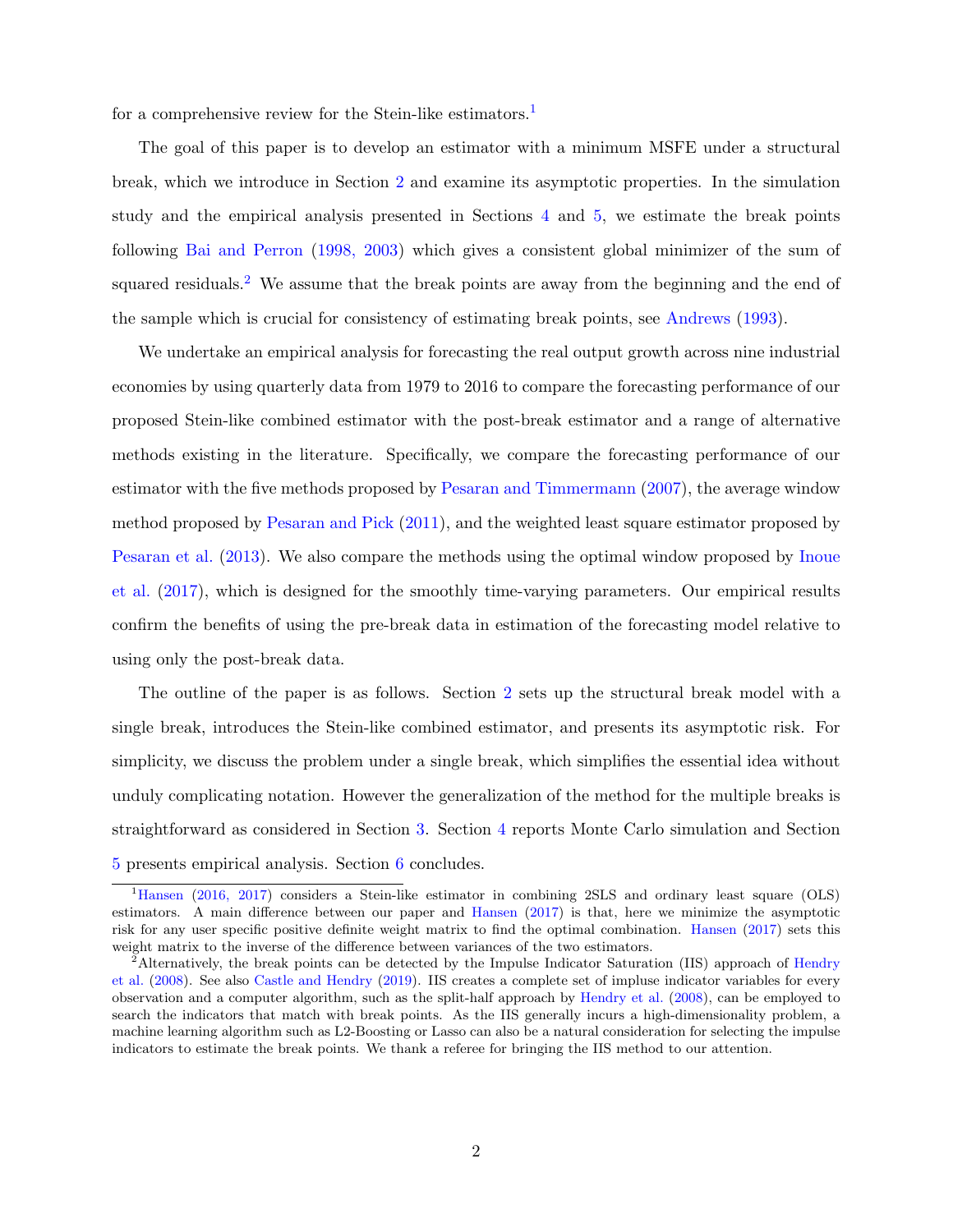### <span id="page-3-0"></span>2 The structural break model

Consider the linear structural break model as  $y_t = x_t' \beta_t + u_t$ , where  $u_t = \sigma_t \varepsilon_t$ ,  $\varepsilon_t \sim$  i.i.d.(0, 1), and  $x_t$  is a  $k \times 1$  vector of regressors that may contain lagged values of  $y_t$ . In this model, the  $k \times 1$  vector of coefficients,  $\beta_t$ , and the error variance,  $\sigma_t^2$ , are subject to breaks. Let m denote the number of breaks. For simplicity we assume one break  $(m = 1)$  that happens at time  $T_1$  with  $1 < T_1 < T$ . So we can rewrite the model as

$$
y_t = \begin{cases} x'_t \beta_{(1)} + \sigma_{(1)} \varepsilon_t & \text{for} \quad 1 < t \le T_1 \\ x'_t \beta_{(2)} + \sigma_{(2)} \varepsilon_t & \text{for} \quad T_1 < t \le T, \end{cases} \tag{1}
$$

where

$$
\beta_t = \begin{cases} \beta_{(1)} & \text{for} \quad 1 < t \le T_1 \\ \beta_{(2)} & \text{for} \quad T_1 < t \le T, \end{cases} \tag{2}
$$

and

$$
\sigma_t = \begin{cases} \sigma_{(1)} & \text{for} \quad 1 < t \le T_1 \\ \sigma_{(2)} & \text{for} \quad T_1 < t \le T. \end{cases} \tag{3}
$$

In this set up we have only one break (two regimes). Let  $U = (u_1, \ldots, u_T)'$ , so the variance of the error term is  $V(U|X) = \Omega = \text{diag}(\sigma_{(1)}^2 I_{T_1}, \sigma_{(2)}^2 I_{T-T_1}),$  where  $I_{T_1}$  is a  $T_1 \times T_1$  identity matrix and  $I_{T-T_1}$  is a  $(T-T_1) \times (T-T_1)$  identity matrix. Therefore, we assume that the disturbances are uncorrelated within and across the regime, but heteroskedastic across the regime.

<span id="page-3-2"></span>**Assumption 1:**  $\mathbb{E}(u_t|x_t) = 0$ , and  $\sigma_t^2 = \mathbb{E}(u_t^2|x_t)$ .

#### 2.1 Stein-like combined estimator

As our interest is on forecasting, the parameter of interest is  $\beta_{(2)}$ . Our proposed combined estimator of  $\beta_{(2)}$  is

<span id="page-3-1"></span>
$$
\widehat{\beta}_{\alpha} = \alpha \widehat{\beta}_{Full} + (1 - \alpha) \widehat{\beta}_{(2)},\tag{4}
$$

where  $\beta_{\alpha}$  is the Stein-like combined estimator which is  $k \times 1$ ,  $\beta_{Full}$  is the estimator using all observations in the sample,  $t \in \{1, ..., T\}$ , and  $\beta_{(2)}$  estimates the coefficient only by using the postbreak observations,  $t > T_1$ , and it is called the post-break estimator. We define the combination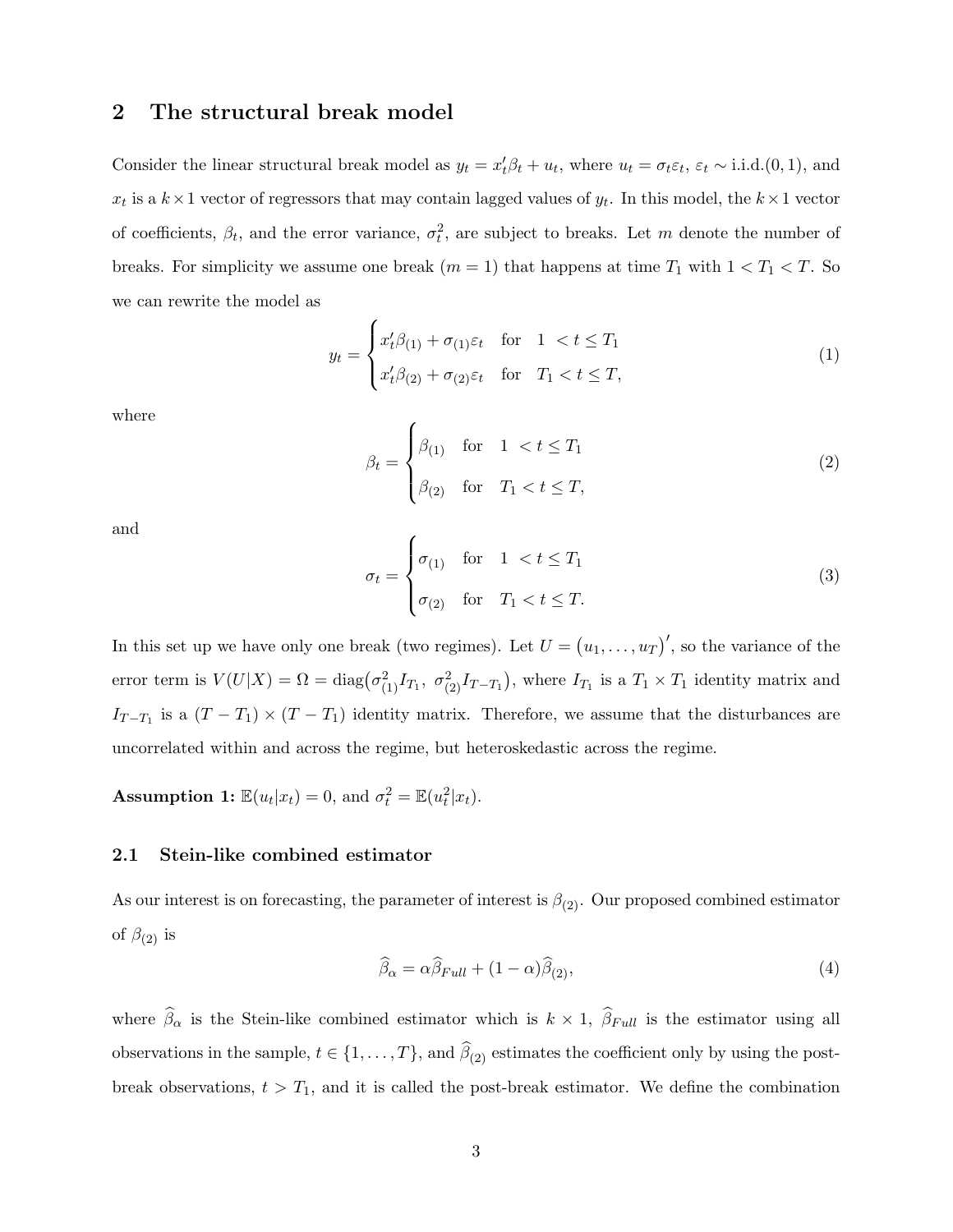weight as

<span id="page-4-0"></span>
$$
\alpha = \begin{cases} \frac{\tau}{H_T} & \text{if } H_T \ge \tau \\ 1 & \text{if } H_T < \tau, \end{cases} \tag{5}
$$

where  $\tau$  controls the degree of shrinkage, and  $H_T$  is the Hausman statistic test that measures the break size in the coefficients and is equal to

$$
H_T = T(\widehat{\beta}_{(2)} - \widehat{\beta}_{Full})'(\widehat{V}_{(2)} - \widehat{V}_{Full})^{-1}(\widehat{\beta}_{(2)} - \widehat{\beta}_{Full}),
$$
\n(6)

where  $V_{Full}$  and  $V_{(2)}$  are the consistent estimators of the asymptotic variances of the full-sample estimator,  $\beta_{Full}$ , and the post-break estimator,  $\beta_{(2)}$ , respectively, as defined in Theorem [1](#page-7-0) below. The degree of shrinkage depends on the ratio of  $\tau/H_T$ . When  $H_T < \tau$ , then  $\alpha = 1$  and  $\beta_{\alpha} = \beta_{Full}$ . A small  $H_T$  can be interpreted as a small break size in the coefficients. This is when the bias of the full-sample estimator is small, and we can gain a lot from the efficiency of the full-sample estimator. On the other hand, a large  $H_T$  is interpreted as a big break in the coefficients which results in a large bias in  $\beta_{Full}$ . So, for the extreme case of a large  $H_T$ , the combination weight  $\alpha$  would be close to zero and  $\beta_{\alpha} \approx \beta_{(2)}$ . Other than these extreme cases, when  $H_T > \tau$ ,  $\beta_{\alpha}$  is a weighted average of the full-sample estimator and the post-break estimator.

It can be shown that  $cov(\hat{\beta}_{(2)}, \hat{\beta}_{Full}) = V_{Full}$ , where  $V_{Full} < V_{(2)}$ , i.e., the covariance between the estimators is equal to the variance of the efficient estimator. The interesting idea behind the Hausman statistic is that the efficient estimator,  $\beta_{Full}$ , must have zero asymptotic covariance with  $\beta_{(2)} - \beta_{Full}$  under the null hypothesis of no break in the coefficients  $(\beta_{(1)} = \beta_{(2)})$ , because otherwise we could find another linear combination which would have smaller asymptotic variance than  $\beta_{Full}$ which contradicts as  $\beta_{Full}$  is asymptotically efficient. Therefore we combine the full-sample and the post-break estimators. See [Hausman](#page-23-6) [\(1978\)](#page-23-6) for more discussion.

Remark 1: Model uncertainty arises due to lack of information about the timing and size of the break. If the break size is "small", then one may get a better forecast by ignoring the break and using the full-sample estimator which is efficient. If a break size is "large", the full-sample estimator suffers from a large bias which may dominate the benefit from its efficiency. Our combined estimator is to balance the trade-off between the bias and variance efficiency. As the Hausman statistic is the ratio of the bias over efficiency, it helps to assign appropriate weight to the full-sample and the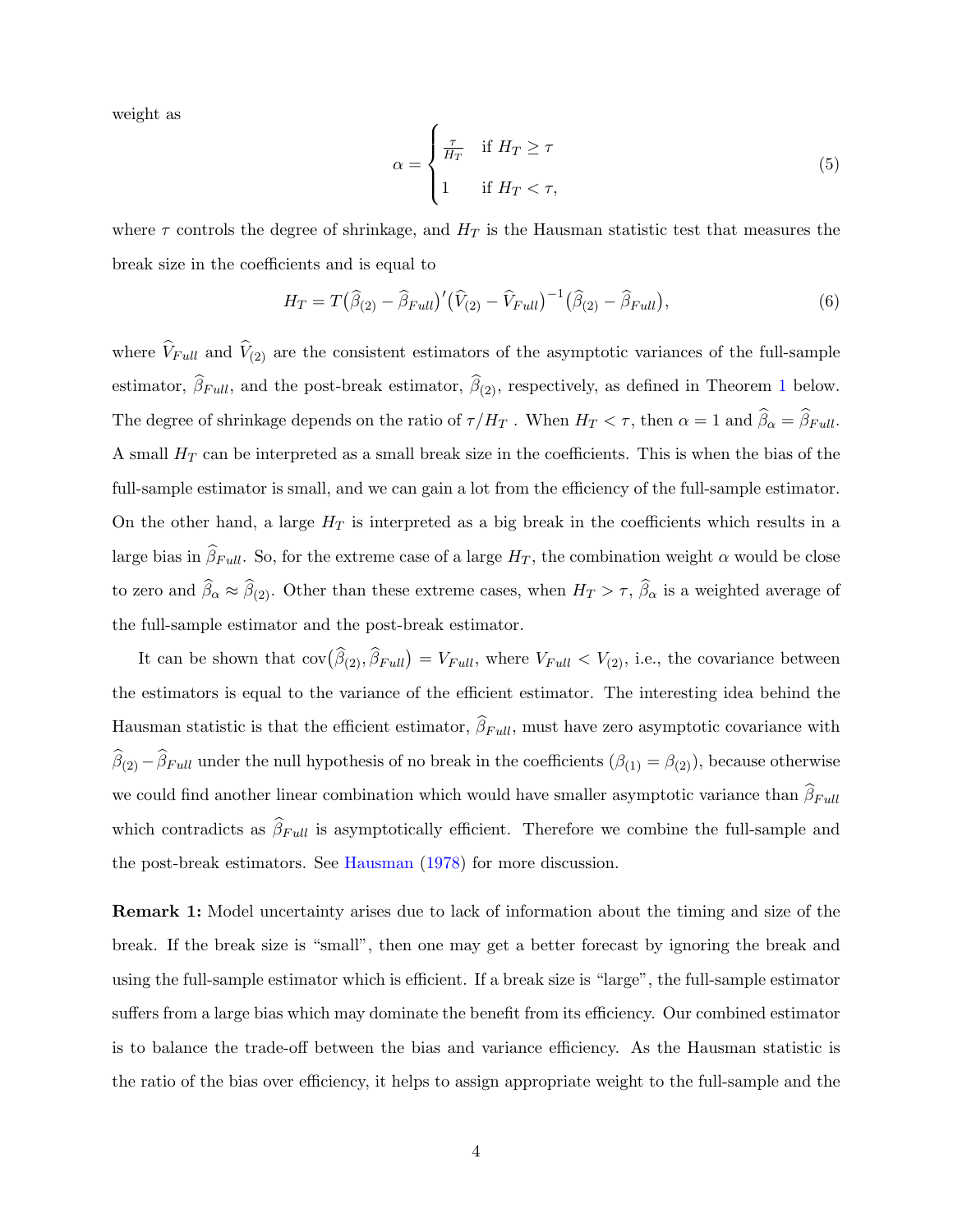post-break estimators.[3](#page-5-0)

In the next subsections, we develop the asymptotic distribution for the estimators under a local asymptotic framework where the break size is local to zero

<span id="page-5-3"></span>
$$
\beta_{(1)} - \beta_{(2)} = \frac{\delta_1}{\sqrt{T}}.\tag{7}
$$

#### 2.1.1 The full-sample estimator using all observations

When there is no break in the coefficients,  $\beta_{(1)} = \beta_{(2)}$ , the full-sample estimator uses all of the observations to estimate  $\beta$ . This assumption lines up with the fact that, with a small break, ignoring the break and estimating the coefficient using all the observations would result in a better forecast (lower MSFE), see [Boot and Pick](#page-22-7) [\(2020\)](#page-22-7). Thus we consider the local alternative hypothesis that  $\beta_{(1)} - \beta_{(2)} = \frac{\delta_1}{\sqrt{2}}$  $\frac{1}{T}$ .

We denote the full-sample estimator by  $\beta_{Full}$ , and estimate the coefficient by the generalized least squares (GLS) estimator

<span id="page-5-1"></span>
$$
\widehat{\beta}_{Full} = \left(X'\Omega^{-1}X\right)^{-1}X'\Omega^{-1}Y,\tag{8}
$$

where  $X = (x_1, x_2, \ldots, x_T)' = (X'_{(1)} \ X'_{(2)})'$  is a  $T \times k$  matrix of regressors,  $X_{(1)}$  is a  $T_1 \times k$  matrix of pre-break observations, and  $X_{(2)}$  is a  $(T - T_1) \times k$  matrix of post-break observations. Assume that  $T - T_1 \geq k + 1$ , so at least we have the minimum number of observations in the post-break sample to estimate the coefficient. The choice of shortest estimation window selected is arbitrary, but we choose around two to three times the dimension of  $\beta$  to avoid the extreme variation in the post-break parameter estimates.

<span id="page-5-2"></span>**Assumption 2:** We assume that  $\frac{X'_{(i)}\Omega_{(i)}^{-1}X_{(i)}}{T-T}$  $\frac{(i)^{i} \cdot \binom{i}{j} \cdot \binom{i}{k}}{T_i - T_{i-1}},$  with  $i = \{1, \ldots, m+1\}$  and  $T_0 = 0, T_{m+1} = T$ , converges in probability to some non-random positive definite matrix not necessarily the same for all *i*, i.e.,  $\left(\frac{X'\Omega^{-1}X}{T}\right)$  $\frac{p_1-1}{T}$   $\rightarrow Q$  and  $\left(\frac{X'_{(i)}\Omega_{(i)}^{-1}X_{(i)}}{\Delta T_i}\right)$  $\Delta T_i$  $\Big) \stackrel{p}{\rightarrow} Q_i$  where Q and  $Q_i$  are positive definite matrices, and  $\Delta T_i = T_i - T_{i-1}$ .

<span id="page-5-0"></span>Throughout this section,  $m = 1$  since we have only one break. Therefore, the distribution of

<sup>3</sup>Other structural break tests that have power against the local alternatives may be used as long as they can be written as the weighted distance of the full-sample estimator and the post-break estimator. In addition, one needs to know the analytical form of the test to derive its asymptotic distribution and calculate the asymptotic distribution of the proposed Stein-like combined estimator and its asymptotic risk, as we have done in Theorems [1-](#page-7-0)[3](#page-9-0) using the Hausman statistic. This is beyond the scope of this paper and we leave it for future study.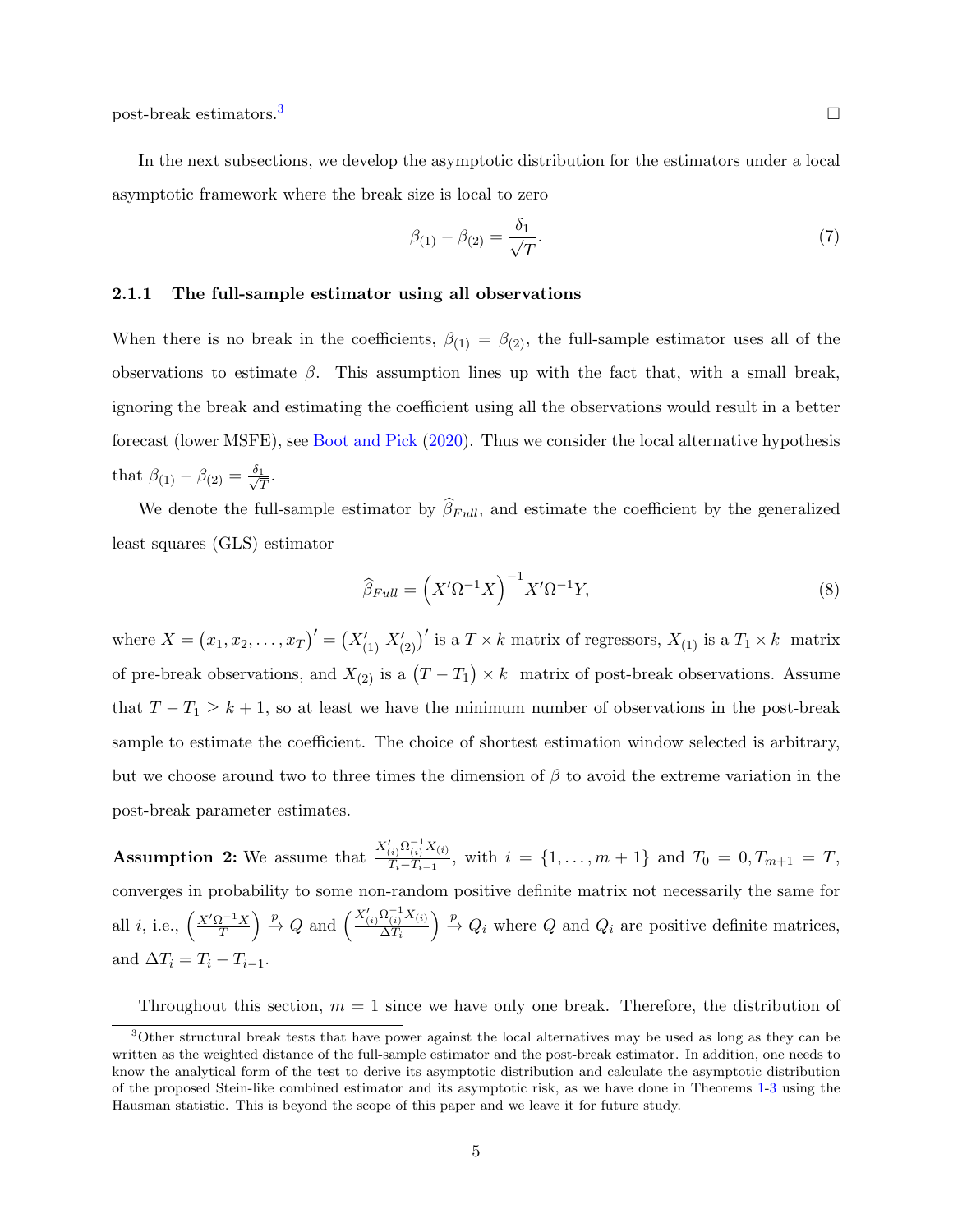the full-sample estimator is

$$
\sqrt{T}\left(\widehat{\beta}_{Full} - \beta_{(2)}\right) \xrightarrow{d} N\left(Q^{-1}Q_1b_1\delta_1, Q^{-1}\right),\tag{9}
$$

where  $Q^{-1} \equiv \text{plim}$  $T\rightarrow\infty$  $\int \underline{X' \Omega^{-1} X}$  $\left(\frac{Q^{-1}X}{T}\right)^{-1} = V_{Full}, \ Q_1 \equiv \text{plim}_{T \to \infty}$  $\int \frac{X'_{(1)}\Omega_{(1)}^{-1}X_{(1)}}{X_{(1)}}$  $T_1$  $b_1 \equiv \lim_{T \to \infty} (\frac{T_1}{T})$  denotes the proportion of pre-break observations, and  $\Omega_{(1)} = \sigma_{(1)}^2 I_{T_1}$  is a  $T_1 \times T_1$  diagonal matrix. Note that in practice, we need to estimate the value of the unknown parameters,  $\sigma_{(1)}^2$  and  $\sigma_{(2)}^2$ . For this, we use the two-step GLS estimator method. The two-step estimator is computed by first obtaining the estimates of  $\hat{\sigma}_{(1)}^2$  and  $\hat{\sigma}_{(2)}^2$  by using the OLS residuals for each regime, and then plug  $\hat{\Omega}$  back into equation [\(8\)](#page-5-1). Since  $\widehat{\Omega}$  is a consistent estimator for  $\Omega$ , we also have  $\widehat{V}_{Full} = \left(\frac{X'\widehat{\Omega}^{-1}X}{T}\right)^{-1} \stackrel{p}{\to} Q^{-1}$ .

Remark 2: The full-sample estimator is calculated under the null hypothesis that there is no break in the coefficient  $\beta_{(1)} = \beta_{(2)}$ , but we allow a break in the variance,  $\sigma_{(1)} \neq \sigma_{(2)}$ . Because we have variance heteroskedasticity in the full-sample estimator, we use the GLS method which is more efficient than the OLS.  $\Box$ 

#### 2.1.2 The post-break estimator using post-break observations

The post-break estimator uses only the observations after the most recent break point and is equal to

$$
\widehat{\beta}_{(2)} = \left(X'_{(2)} \ \Omega_{(2)}^{-1} \ X_{(2)}\right)^{-1} X'_{(2)} \ \Omega_{(2)}^{-1} \ Y_{(2)},\tag{10}
$$

where  $\Omega_{(2)} = \sigma_{(2)}^2 I_{T-T_1}$  is a  $(T - T_1) \times (T - T_1)$  diagonal matrix, and  $Y_{(2)}$  is the dependent variable in the second regime. The post-break estimator is the simple OLS estimator, since  $\Omega_{(2)}^{-1}$ will be cancelled out in this equation. But we write it in the GLS format to be consistent with the full-sample estimator. The distribution of this estimator is

$$
\sqrt{T}\left(\widehat{\beta}_{(2)} - \beta_{(2)}\right) \stackrel{d}{\rightarrow} N\left(0, \frac{1}{1 - b_1} Q_2^{-1}\right),\tag{11}
$$

where  $\frac{1}{1-b_1}Q_2^{-1} \equiv \frac{1}{1-b_1}$  plim  $T\rightarrow\infty$  $\int \frac{X'_{(2)}\Omega_{(2)}^{-1}X_{(2)}}{X_{(2)}}$  $T - T_1$  $\big)^{-1} = V_{(2)}$ . This is an unbiased estimator. As the break happens towards the end of the sample,  $b_1$  increases, and the variance of the post-break estimator increases.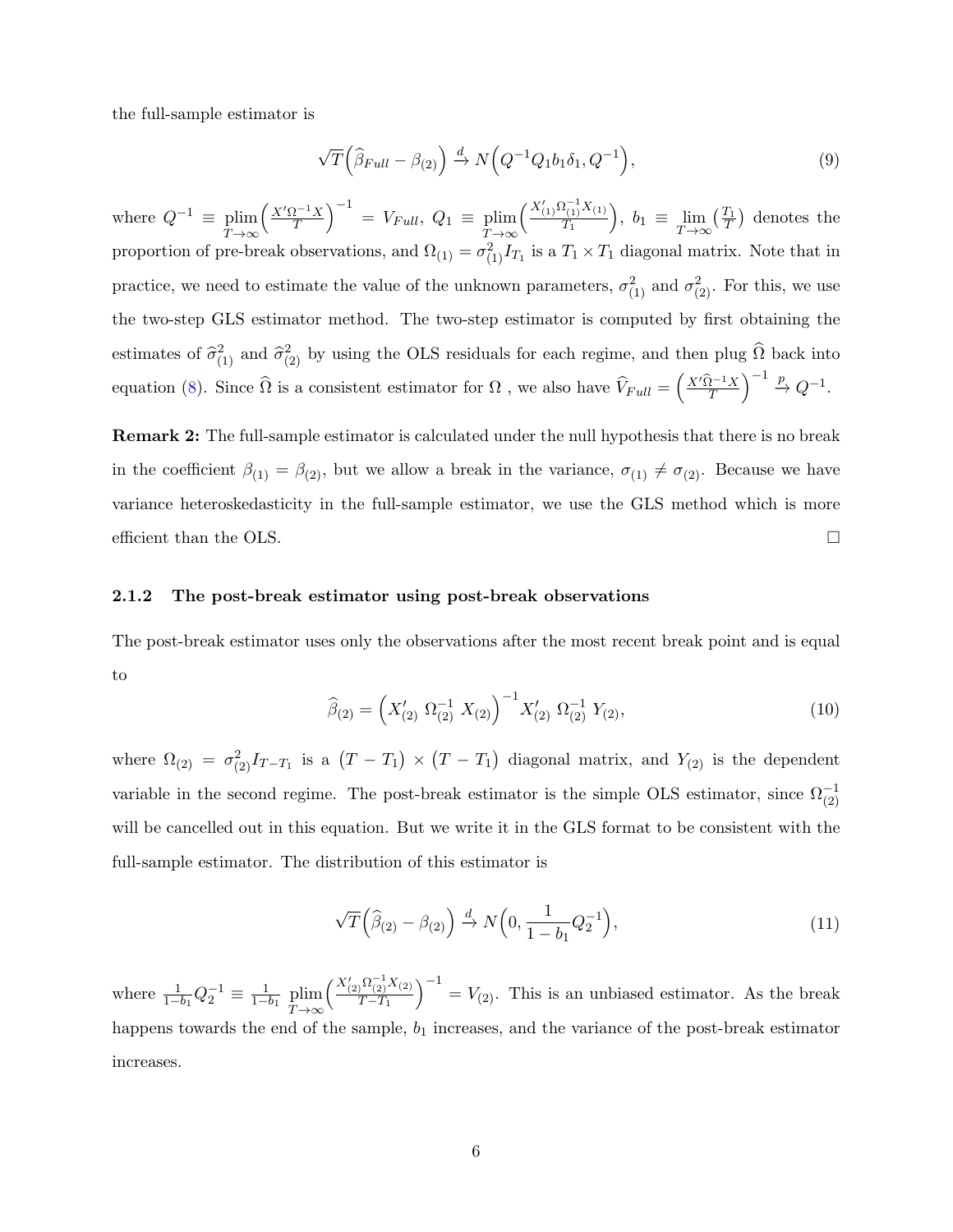#### 2.1.3 Stein-like combined estimator

To derive the distribution of the Stein-like combined estimator in [\(4\)](#page-3-1), we first obtain the joint asymptotic distribution of the full-sample estimator and the post-break estimator. Theorem [1](#page-7-0) below shows the joint distribution, the distribution of the Hausman statistic, and the distribution of the Stein-like combined estimator.

<span id="page-7-0"></span>**Theorem [1](#page-3-2):** Under Assumptions 1[-2,](#page-5-2) along the sequences  $(7)$ , the joint asymptotic distribution of the full-sample estimator and the post-break estimator is

$$
\sqrt{T} \begin{bmatrix} \hat{\beta}_{Full} - \beta_{(2)} \\ \hat{\beta}_{(2)} - \beta_{(2)} \end{bmatrix} \xrightarrow{d} V^{1/2} Z,
$$
\n(12)

where  $Z \sim N(\theta, I_{2k}), \theta = V^{-1/2}$  $\sqrt{ }$  $\vert$  $Q^{-1}Q_1b_1\delta_1$  $\overline{0}$ 1  $\Big\vert$ , and  $V =$  $\sqrt{ }$  $\vert$  $V_{Full}$   $V_{Full}$  $V_{Full}$   $V_{(2)}$ 1  $\vert \cdot$ 

Besides, the distribution of the Hausman statistic is

$$
H_T = T(\hat{\beta}_{(2)} - \hat{\beta}_{Full})'(\hat{V}_{(2)} - \hat{V}_{Full})^{-1}(\hat{\beta}_{(2)} - \hat{\beta}_{Full})
$$
  
\n
$$
\xrightarrow{d} Z'V^{1/2} G (V_{(2)} - V_{Full})^{-1} G' V^{1/2} Z
$$
\n(13)

 $\equiv Z'MZ,$ where  $G = \begin{pmatrix} -I_k & I_k \end{pmatrix}'$  and  $M \equiv V^{1/2} G (V_{(2)} - V_{Full})^{-1} G' V^{1/2}$  is an idempotent matrix with rank k. Finally, the distribution of the Stein-like combined estimator is

<span id="page-7-1"></span>
$$
\sqrt{T}(\widehat{\beta}_{\alpha} - \beta_{(2)}) = \sqrt{T}(\widehat{\beta}_{(2)} - \beta_{(2)}) - \alpha \sqrt{T}(\widehat{\beta}_{(2)} - \widehat{\beta}_{Full})
$$
  

$$
\xrightarrow{d} G'_{2} V^{1/2} Z - \left(\frac{\tau}{Z'MZ}\right)_{1} G' V^{1/2} Z,
$$
\n(14)

**The Second Service** 

where  $G_2 = (0 \ I_k)'$  and  $(a)_1 = \min[1, a]$ .

See Appendix [A.1](#page-25-0) for the proof of this theorem. The joint asymptotic distribution of the fullsample and post-break estimators is normal. The Hausman statistic has asymptotic noncentral chi-squared distribution. In the next subsection, we show that the asymptotic risk depends on this non-centrality. The asymptotic distribution of the Stein-like combined estimator is a function of the normal random vector, Z, with the non-centrality parameter  $\theta$  which depends on the proportion of the pre-break observations  $b_1$  and the break size  $\delta_1$ .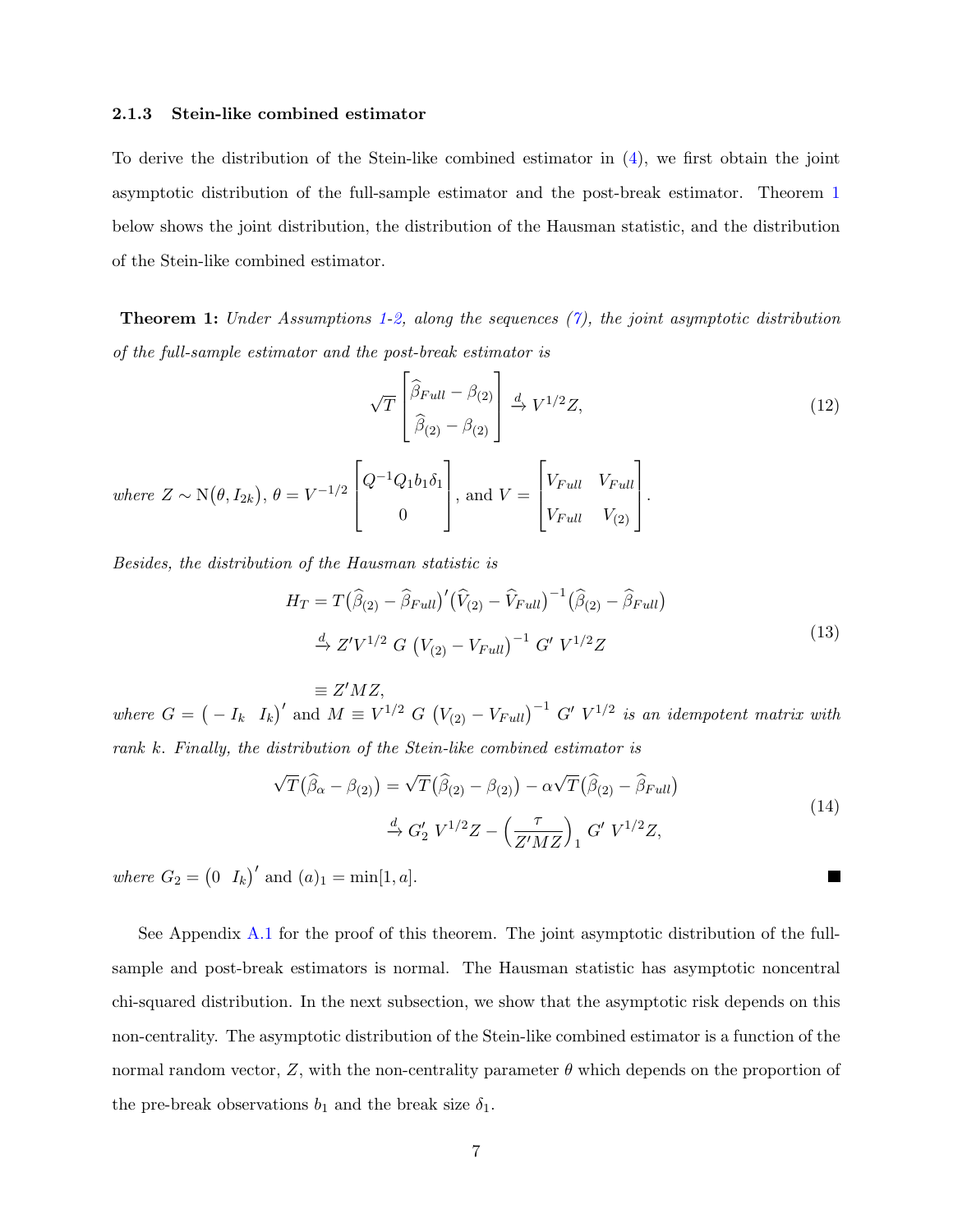#### 2.2 Asymptotic risk for the Stein-like combined estimator

In this section we derive the asymptotic risk for the Stein-like combined estimator. The risk of an estimator  $\widehat{\beta}$  may not be finite unless it has sufficient finite moments. Therefore, we use a trimmed loss to ensure its existence, and take limits as the sample size and the trimming parameter increase:

<span id="page-8-3"></span>
$$
\rho(\widehat{\beta}, \mathbb{W}) = \lim_{\xi \to \infty} \lim_{T \to \infty} \mathbb{E} \min \Big[ T(\widehat{\beta} - \beta)^{'} \mathbb{W}(\widehat{\beta} - \beta)^{'} , \xi \Big], \tag{15}
$$

where the expected scaled loss is trimmed at an arbitrarily trimmed parameter  $\xi$ . We note that as  $\xi \to \infty$ , the trimming becomes negligible. This definition of the asymptotic risk is well-defined and easy to calculate whenever an estimator has an asymptotic distribution,  $\sqrt{T}(\hat{\beta}-\beta) \stackrel{d}{\rightarrow} \varpi$ . For then, we define the asymptotic risk for this estimator as  $\rho(\widehat{\beta}, W) = \mathbb{E}(\varpi' W \varpi)$ , see Lemma 6.1.14 of [Lehmann and Casella](#page-23-7) [\(1998\)](#page-23-7).<sup>[4](#page-8-0)</sup> In this paper,  $\hat{\beta}$  would be like the full-sample, the post-break, and the Stein-like combined estimators, and  $\beta$  would be  $\beta_{(2)}$ .

Given the asymptotic distribution of the Stein-like combined estimator in  $(14)$ , we first write the asymptotic risk for this estimator. Since our focus is on forecasting, we consider  $\beta_{(2)}$  as the true parameter vector in defining the asymptotic risk. Then, we derive the optimal combination weight,  $\alpha$ , which minimizes the asymptotic risk, and consequently we obtain the optimal Stein-like combined estimator,  $\hat{\beta}_{\alpha}$ . Throughout the calculation of the asymptotic risk, we do not specify any specific form for W, and calculate the asymptotic risk for any positive definite choice of weight  $W > 0.5$  $W > 0.5$  Theorem [2](#page-8-2) shows the asymptotic risk for the Stein-like combined estimator.

<span id="page-8-2"></span>**Theorem 2:** Under Assumptions [1](#page-3-2)[-2,](#page-5-2) the asymptotic risk of the Stein-like combined estimator is

<span id="page-8-4"></span>
$$
\rho(\widehat{\beta}_{\alpha}, \mathbb{W}) = \rho(\widehat{\beta}_{(2)}, \mathbb{W}) + \frac{\tau \ \theta' A \theta}{k(k+2)} \bigg[ \tau - 2 \bigg( \frac{\text{tr}(\mathbb{W}(V_{(2)} - V_{Full})) \ \theta' M \theta}{\theta' A \theta} - 2 \bigg) \bigg] e^{-\mu_1} F_1 \bigg( \frac{k}{2}; \frac{k}{2} + 2; \mu \bigg) + \frac{\tau \ \text{tr}(\mathbb{W}(V_{(2)} - V_{Full}))}{k(k-2)} \bigg[ \tau - 2(k-2) \bigg] e^{-\mu_1} F_1 \bigg( \frac{k}{2} - 1; \frac{k}{2} + 1; \mu \bigg),
$$
\n(16)

provided  $k > 2$ , where  $A \equiv V^{1/2} G \mathbb{W} G' V^{1/2}$ , and  $_1F_1(.;.;.)$  is the confluent hypergeometric function

<span id="page-8-0"></span><sup>&</sup>lt;sup>4</sup>We use  $\liminf$  in [\(15\)](#page-8-3) because we do not make any assumptions for the moment convergence, as in [Hansen](#page-23-8) [\(2014,](#page-23-8)  $T\rightarrow\infty$ <br>[2016, 2017\)](#page-23-8) who adopted Lemma 6.1.14 of [Lehmann and Casella](#page-23-7) [\(1998\)](#page-23-7) in a related context.

<span id="page-8-1"></span><sup>&</sup>lt;sup>5</sup>We note that the one-step-ahead mean squared forecast error for the Stein-like combined estimator is MSFE =  $\mathbb{E}\left(y_{T+1}-x_{T}'\widehat{\beta}_{\alpha}\right)^{2}=\sigma_{(2)}^{2}+\mathbb{E}\left(\left(\widehat{\beta}_{\alpha}-\beta_{(2)}\right)'x_{T}x_{T}'\left(\widehat{\beta}_{\alpha}-\beta_{(2)}\right)\right).$  By choosing W accordingly, we use the asymptotic risk in [\(16\)](#page-8-4) to approximate the second term on the right hand side of the MSFE. This along with  $\sigma_{(2)}^2$  corresponds to the one-step-ahead MSFE. Therefore, minimizing the MSFE is equivalent to minimizing the asymptotic risk.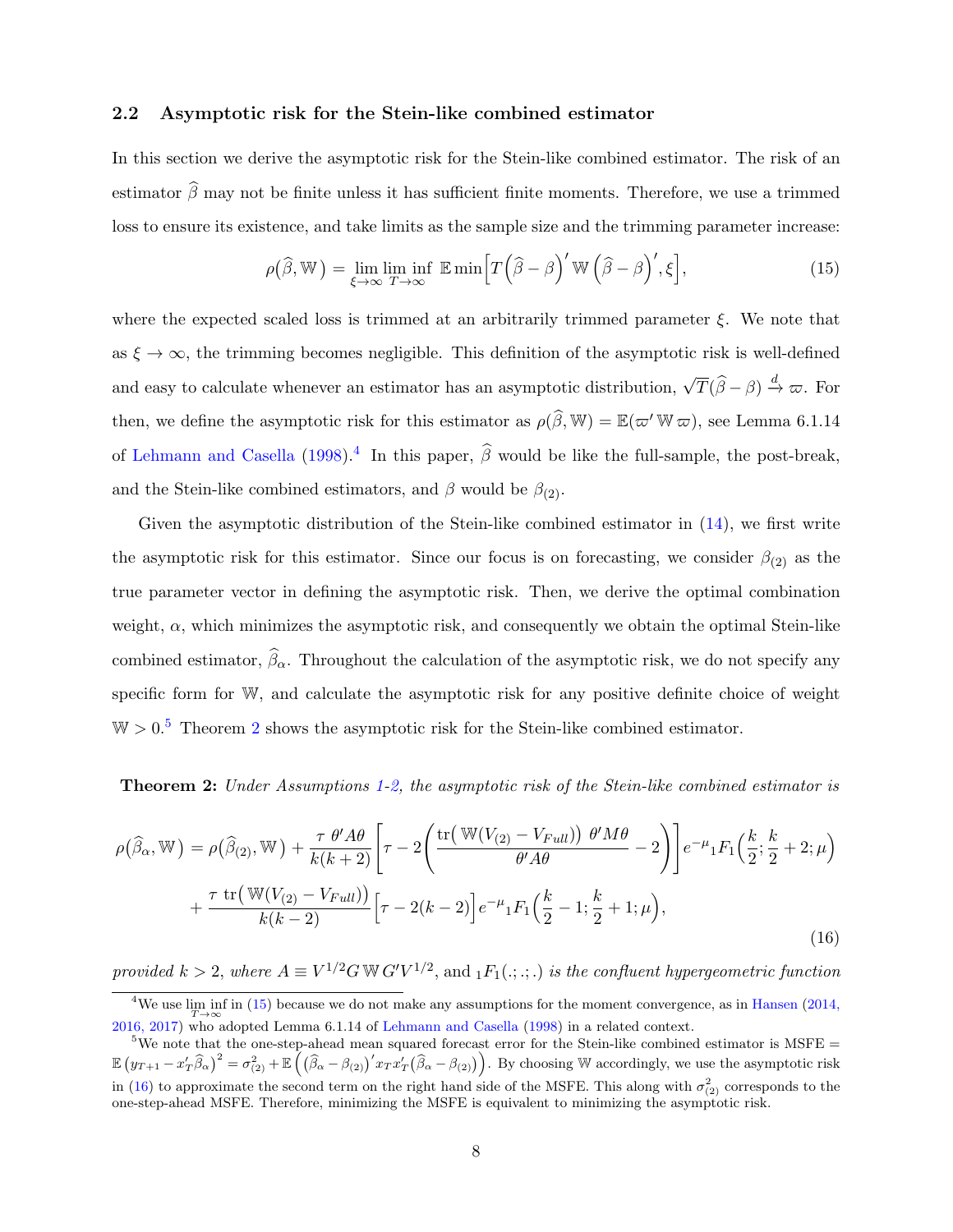which is defined as  $_1F_1(a;b;\mu) = \sum_{n=0}^{\infty}$  $(a)_n$   $\mu^n$  $(a)_{n}\frac{a_{n}}{n!}$ , where  $(a)_{n} = a(a+1)...(a+n-1), (a)_{0} = 1,$  and  $\mu = \theta' M \theta / 2$  is the non-centrality parameter.

Proof: See Appendix [A.2.](#page-25-1)

We note that  $k > 2$  $k > 2$  is the condition for the existence of the asymptotic risk in Theorem 2 in the sense that the exact moment of a ratio of quadratic forms involved in the derivation exists. Further, from Theorem [2](#page-8-2) the asymptotic risk of the combined estimator is lower than that of the post-break estimator, if the terms inside the square brackets be negative. These terms are negative if  $\text{tr}(\nu) > 2 \lambda_{\text{max}}(\nu)$ , where  $\nu \equiv (V_{(2)} - V_{Full})^{1/2} \mathbb{W} (V_{(2)} - V_{Full})^{1/2}$ , and  $k > 2$ . For the special case that  $\mathbb{W} = (V_{(2)} - V_{Full})^{-1}$ , both conditions are simplified to  $k > 2$ , which means that as long as we have more than two regressors, the risk of the Stein-like combined estimator is lower than the risk of the post-break estimator for any break size,  $\delta_1$  in Eq. [\(7\)](#page-5-3), and any break point,  $b_1$ .

<span id="page-9-1"></span>Using Theorem [2,](#page-8-2) we can find the optimal  $\tau$ , denoted by  $\tau_{opt}$ , which minimizes the asymptotic risk. For  $0 \leq \tau \leq 2\left(\frac{\text{tr}\left(\mathbb{W}(V_{(2)}-V_{Full})\right)(\theta'M\theta)}{\theta'M\theta}\right)$  $\frac{F(V_{Full})\left(\theta'M\theta\right)}{\theta'M\theta} - 2$ , the  $\tau_{opt}$  which depends on W is  $\tau_{opt}(\mathbb{W}) = \frac{\text{tr}(\mathbb{W}(V_{(2)} - V_{Full}))(\theta' M \theta)}{g_{U} M \theta}$  $\frac{\partial P_{\text{att}}}{\partial P A \theta}$  - 2. (17)

Notice that  $\tau_{opt}(\mathbb{W})$  is positive when  $tr(\nu) > 2 \lambda_{max}(\nu)$ . This is a necessary condition for the efficiency of the Stein-like combined estimator.

Remark 3: We note that the optimal shrinkage parameter in [\(17\)](#page-9-1) depends on the unknown variances,  $V_{(2)}$ ,  $V_{Full}$ , and  $\theta$ . As shown in Appendix [A.2,](#page-25-1) the optimal value in [\(17\)](#page-9-1) can be replaced with  $\tau^*(\mathbb{W}) \equiv \frac{\text{tr}(\nu)}{\lambda}$  $\frac{\text{tr}(\nu)}{\lambda_{\max(\nu)}}$  – 2 which is positive. Thus, by replacing a consistent estimation of the variances, the results of Theorem [2](#page-8-2) holds so long as  $\hat{\tau}^*(\mathbb{W}) \stackrel{p}{\to} \tau^*(\mathbb{W})$  as  $T \to \infty$ .

**Remark 4:** As  $b_1$  increases,  $V_{(2)}$  increases, consequently  $\tau_{opt}$  increases. Besides, because  $H_T$ inversely depends on  $V_{(2)}$ ,  $H_T$  decreases. Hence, a larger  $b_1$  results in a bigger  $\alpha = \frac{\tau_{opt}}{H_T}$  $\frac{T_{opt}}{H_T}$ . Thus the full-sample estimator,  $\widehat{\beta}_{Full}$ , gets a bigger weight when  $b_1$  is larger.

By plugging back the optimal  $\tau_{opt}(\mathbb{W})$  in [\(17\)](#page-9-1) into the asymptotic risk function in [\(16\)](#page-8-4), we can derive the optimal risk. Theorem [3](#page-9-0) summarizes the result for any  $W > 0$ .

<span id="page-9-0"></span>**Theorem 3:** Under Assumptions [1-](#page-3-2)[2,](#page-5-2) if  $0 \leq \tau \leq 2 \left( \frac{\text{tr} \left( \mathbb{W}(V_{(2)} - V_{Full}) \right)}{\theta' A \theta} \right)$  $\frac{(V_{Full}) ( \theta' M \theta)}{\theta' A \theta} - 2 \right)$  and  $\text{tr}(\nu) > 0$  $2\lambda_{\max}(\nu)$ , then the risk of the Stein-like combined estimator for any user specific choice of  $\mathbb{W} > 0$  is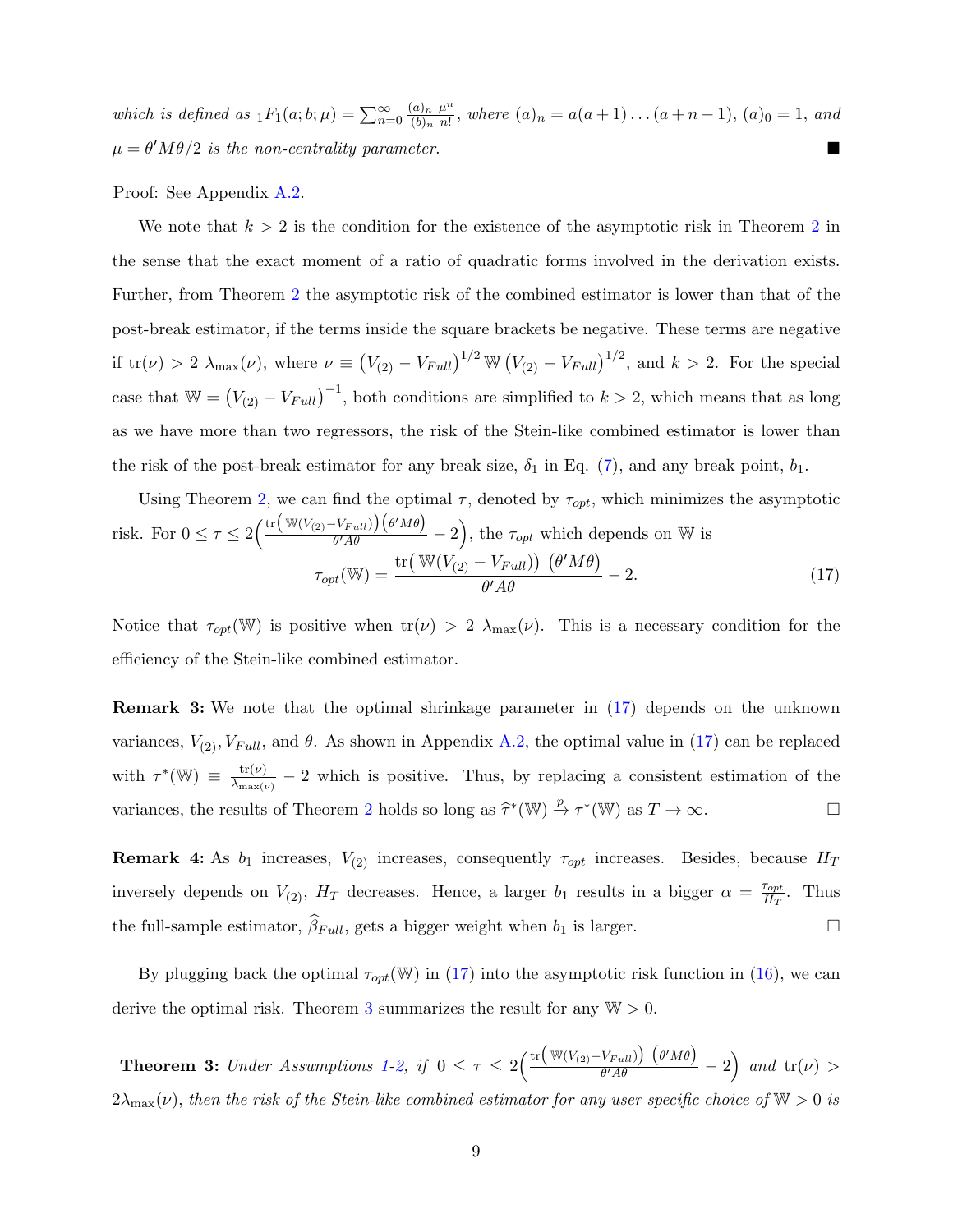$$
\rho(\widehat{\beta}_{\alpha}, \mathbb{W}) = \rho(\widehat{\beta}_{(2)}, \mathbb{W}) - \frac{1}{k-2} \left[ \frac{\left[ \text{tr}\left(\mathbb{W}(V_{(2)} - V_{Full})\right) (\theta' M \theta) - 2(\theta' A \theta) \right]^2}{(\theta' M \theta) (\theta' A \theta)} \right] \left[ e^{-\mu_1} F_1\left(\frac{k}{2} - 1; \frac{k}{2}; \mu\right) \right]
$$

$$
- \frac{1}{k-2} \left[ \frac{\left[ \text{tr}\left(\mathbb{W}(V_{(2)} - V_{Full})\right) \right]^2 (\theta' M \theta)^2}{(\theta' A \theta)^2} - 4 \right] \left[ \frac{\theta' A \theta}{\theta' M \theta} - \frac{\text{tr}\left(\mathbb{W}(V_{(2)} - V_{Full})\right)}{k} \right]
$$

$$
\times \left[ e^{-\mu_1} F_1\left(\frac{k}{2} - 1; \frac{k}{2} + 1; \mu\right) \right],
$$

where  $\rho(\widehat{\beta}_{(2)}, \mathbb{W}) = \text{tr}(\mathbb{W} V_{(2)}).$ 

Note that in Theorem [3,](#page-9-0) all the terms inside the square brackets are positive, and so the Stein-like combined estimator has a smaller asymptotic risk than the post-break estimator.

<span id="page-10-0"></span>**Corollary 3.1:** For the special case that  $\mathbb{W} = (V_{(2)} - V_{Full})^{-1}$ , the asymptotic risk of the Stein-like combined estimator simplifies to

$$
\rho(\widehat{\beta}_{\alpha}, \mathbb{W}) = \rho(\widehat{\beta}_{(2)}, \mathbb{W}) - (k - 2) \left[ e^{-\mu} {}_{1}F_{1}\left(\frac{k}{2} - 1; \frac{k}{2}; \mu\right) \right],\tag{18}
$$

**The Second Service** 

where the risk of the Stein-like combined estimator is less than that of the post-break estimator if we have more than two regressors,  $k > 2$ .

**Remark 5:** For the special case when  $\mathbb{W} = (V_{(2)} - V_{Full})^{-1}$ , then from [\(17\)](#page-9-1) we have  $\tau_{opt} = k - 2$ which is independent of any unknown parameters. This is the well-known results of [James and](#page-23-1) [Stein](#page-23-1) [\(1961\)](#page-23-1). In this case,  $\tau_{opt}$  is positive when the number of regressors is larger than two,  $k > 2$ . This choice of W is considered in [Hansen](#page-23-4) [\(2017\)](#page-23-4).  $\Box$ 

Remark 6: Our results in Theorems [2](#page-8-2) and [3](#page-9-0) show the asymptotic risk of the Stein estimator, while [Hansen](#page-23-4) [\(2017\)](#page-23-4) provides its upper bound.

Based on Corollary [3.1,](#page-10-0) the gain obtained by using the Stein-like combined estimator can be derived by calculating the percentage difference between  $\rho(\widehat\beta_{(2)}, \mathbb{W})$  and  $\rho(\widehat\beta_{\alpha}, \mathbb{W})$ , as numerically demonstrated in Figure [1.](#page-30-0) Figure [1](#page-30-0) shows the relationship between the break size in the coefficients (the horizontal axis) and the percentage change in asymptotic risks,  $\frac{\rho(\hat{\beta}_Q, W) - \rho(\hat{\beta}_\alpha, W)}{\rho(\hat{\beta}_Q, W)}$  $\frac{\rho(\widehat{\beta}_{(2)},w)-\rho(\widehat{\beta}_{(2)},w)}{\rho(\widehat{\beta}_{(2)},w)}$ , (vertical axis). For example, when the vertical axis shows the percentage difference equal to 50%, it means that,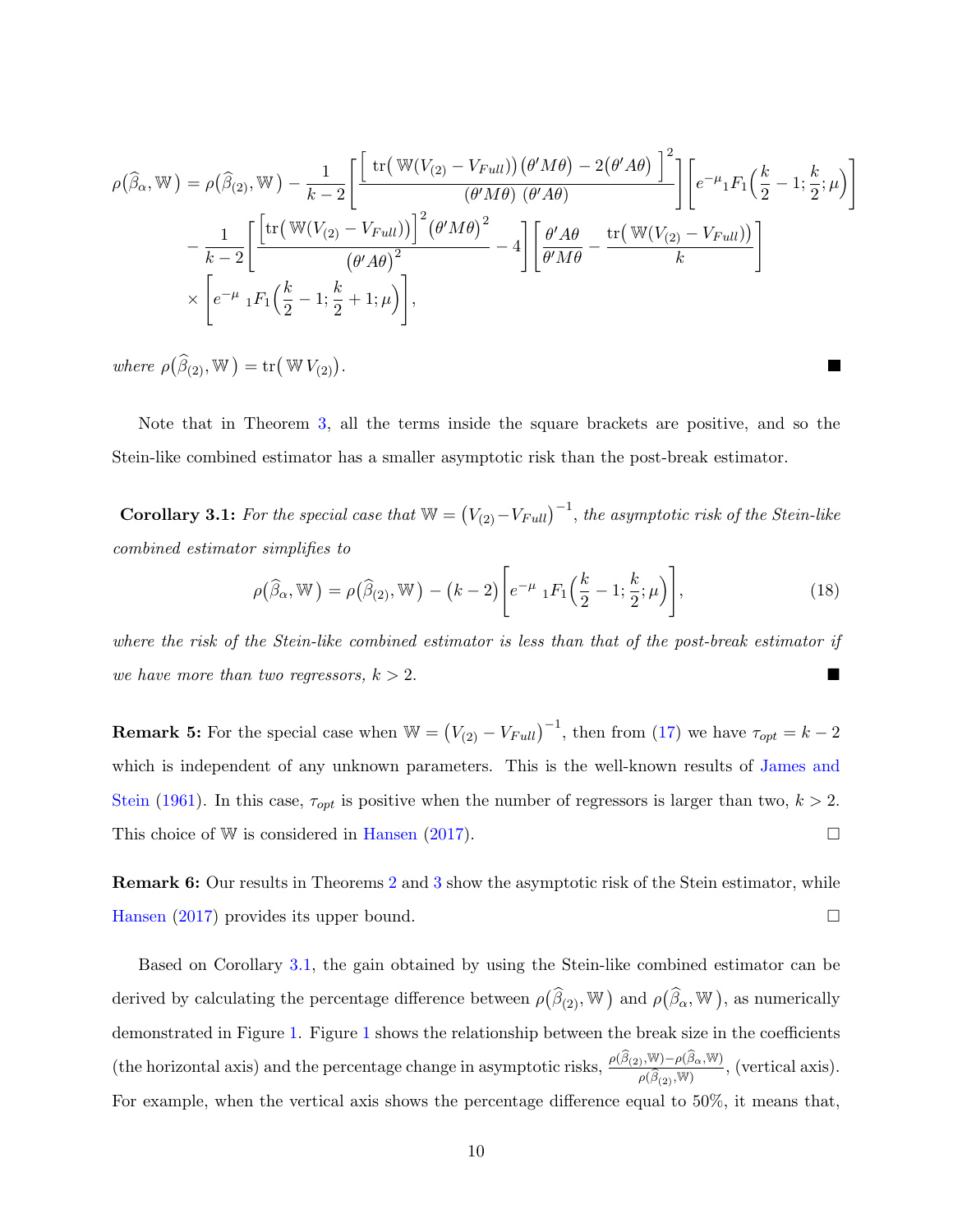by using the Stein-like combined estimator instead of the post-break estimator, we can reduce the asymptotic risk by 50%. We draw the graphs for different break ratios in the error variance,  $q$ . Comparing the three lines in each panel of Figure [1,](#page-30-0) we note that, as the number of regressors, k, increases, the percentage difference between risks increases in favor of the Stein-like combined estimator. Also, when the error variance of the pre-break period is lower than error variance of the post-break period,  $q < 1$ , there is more gain from using the pre-break observations. Besides, for the case that the break point is near the end of the sample,  $b_1 = 0.8$ , the gain from the Steinlike combined estimator is higher than for the case that the break point is near the beginning of the sample,  $b_1 = 0.2$ . The reason is that when there is not enough observations in the postbreak sample, when  $b_1$  is large, the post-break estimator performs poorly due to the lack of the observations after the break. Furthermore, when the break size in the coefficient increases (as bias increases), the risk of the Stein-like estimator gets closer to that of the post-break estimator. But still the Stein estimator always outperforms the post-break estimator.

#### 2.3 Comparing the Stein with an alternative estimator by [Pesaran et al.](#page-24-4) [\(2013\)](#page-24-4)

In a similar context, [Pesaran et al.](#page-24-4) [\(2013\)](#page-24-4) (hereafter "PPP") propose a method that can reduce MSFE under the structural breaks by weighting the full-sample observations. Their weighted least squares estimator takes the form

<span id="page-11-0"></span>
$$
\widehat{\beta}_{PPP} = (X'WX)^{-1}(X'WY),\tag{19}
$$

where W is diagonal taking a value  $w_{(1)}$  for the pre-break observations and another value  $w_{(2)}$  for the post-break observations, i.e.,  $W = diag(w_{(1)}, \ldots, w_{(1)}, w_{(2)}, \ldots, w_{(2)})$ . They derive the following optimal weights with  $k \geq 1$  and stationary regressors:

$$
\begin{cases} w_{(1)} = \frac{1}{T} \frac{1}{b_1 + (1 - b_1)(q^2 + Tb_1\phi^2)},\\ w_{(2)} = \frac{1}{T} \frac{q^2 + Tb_1\phi^2}{b_1 + (1 - b_1)(q^2 + Tb_1\phi^2)}, \end{cases}
$$
(20)

where  $\lambda = \beta_{(1)} - \beta_{(2)}$  is the break size in the regression coefficient,  $\phi = \frac{x'_{T+1}\lambda}{\sigma(T)}$  $\frac{x_{T+1}x_0}{\sigma_{(2)}(x'_{T+1}\Omega_{xx}^{-1}x_{T+1})^{1/2}}, \text{ and}$  $\Omega_{xx} = \mathbb{E}(x_t x_t)$  is a positive definite matrix. See [Pesaran et al.](#page-24-4) [\(2013\)](#page-24-4) for more details.

Given the diagonal form of  $W$ , we rewrite the PPP estimator in equation [\(19\)](#page-11-0) as

$$
\widehat{\beta}_{PPP} = \Lambda \widehat{\beta}_{(1)} + (I - \Lambda) \widehat{\beta}_{(2)},\tag{21}
$$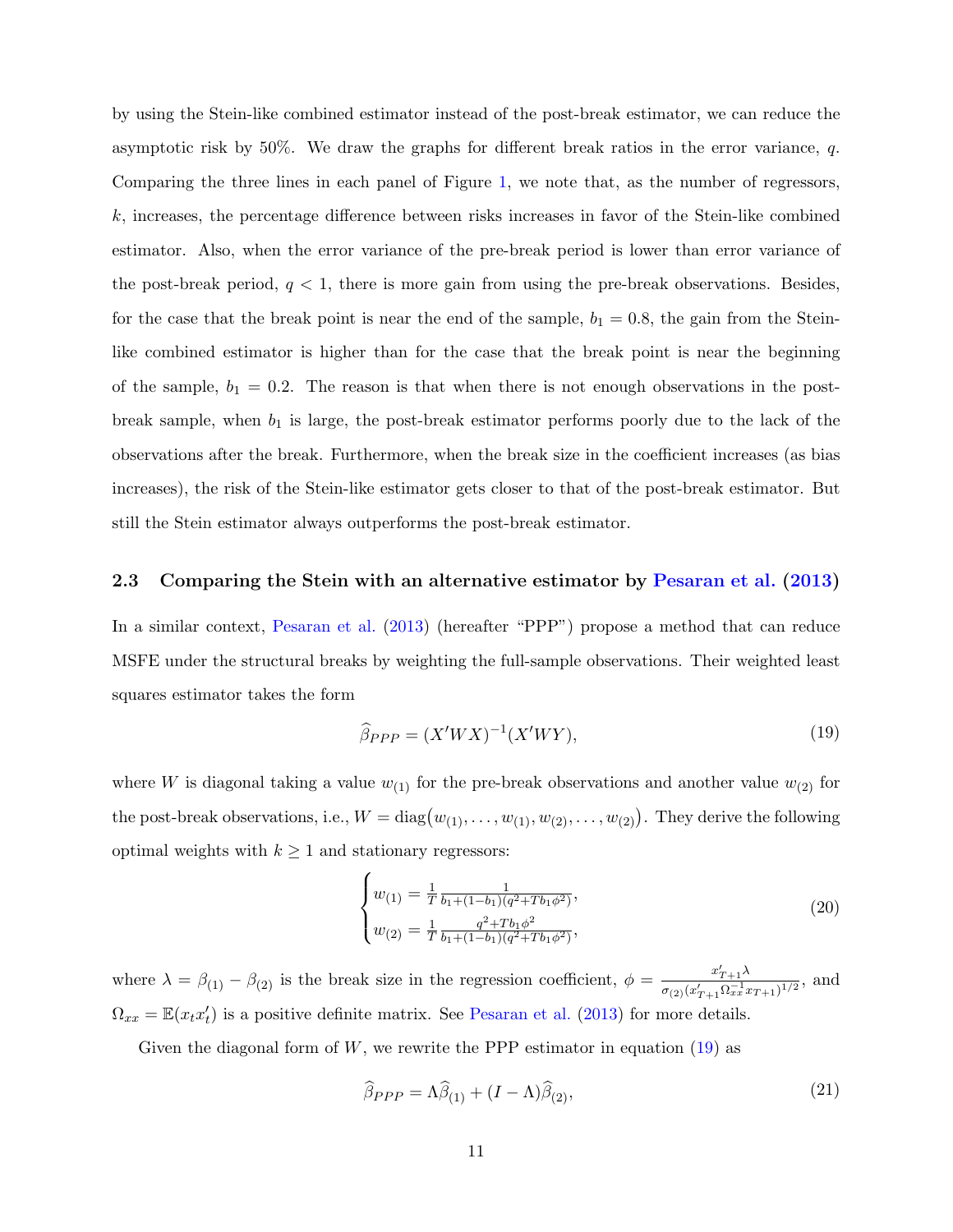where  $\Lambda = \left(\frac{w_{(1)}}{w_{(2)}}\right)$  $\frac{w_{(1)}}{w_{(2)}}$   $X'_{(1)}X_{(1)} + X'_{(2)}X_{(2)} \Big)^{-1} \Big(\frac{w_{(1)}}{w_{(2)}}$  $\frac{w_{(1)}}{w_{(2)}}$   $X'_{(1)}X_{(1)}$ . Basically, the PPP estimator can be viewed as a combined estimator of the pre-break and the post-break estimators, with the combination matrix weight  $\Lambda$ .

To compare the Stein estimator and the PPP estimator, we first rewrite the PPP estimator in terms of the full-sample estimator and the post-break estimator, noting that  $\hat{\beta}_{Full} = \Gamma \hat{\beta}_{(1)} + (I_k - I_k)$  $\Gamma$ ) $\widehat{\beta}_{(2)}$ , where  $\Gamma = \left(\frac{1}{q^2}\right)$  $\frac{1}{q^2}X'_{(1)}X_{(1)}+X'_{(2)}X_{(2)}\big)^{-1}\big(\frac{1}{q^2}$  $\frac{1}{q^2}X'_{(1)}X_{(1)}$ . Under the stationarity assumption of the regressors, the PPP estimator is

<span id="page-12-2"></span>
$$
\widehat{\beta}_{PPP} = \frac{b_1 + (1 - b_1)q^2}{b_1 + (1 - b_1)(q^2 + T_1\phi^2)} \widehat{\beta}_{Full} + \left(1 - \frac{b_1 + (1 - b_1)q^2}{b_1 + (1 - b_1)(q^2 + T_1\phi^2)}\right) \widehat{\beta}_{(2)},
$$
\n(22)

where the combination weight is between zero and one.

Next, we consider a general combined estimator, denoted by  $\widehat{\beta}_c$ , as

<span id="page-12-1"></span>
$$
\widehat{\beta}_c = w_c \widehat{\beta}_{Full} + (1 - w_c) \widehat{\beta}_{(2)}, \qquad w_c \in [0 \ 1]. \tag{23}
$$

Denote the asymptotic risk for this estimator by  $\rho(\widehat{\beta}_c, W)$ , where  $W > 0$ . We find the optimal value of  $w_c$ , denoted by  $w_c^*$ , by minimizing the asymptotic risk or equivalently minimizing the weighted mean squared error, which takes the following form

<span id="page-12-0"></span>
$$
w_c^* = \frac{\text{tr}(\mathbb{W}(V_{(2)} - V_{Full}))}{\theta' A \theta + \text{tr}(\mathbb{W}(V_{(2)} - V_{Full}))}.
$$
\n(24)

Consider a statistic  $H_T = T(\hat{\beta}_{(2)} - \hat{\beta}_{Full})'$  W  $(\hat{\beta}_{(2)} - \hat{\beta}_{Full})$ , where  $H_T$  is the Hausaman statistic if  $\mathbb{W} = (\widehat{V}_{(2)} - \widehat{V}_{Full})^{-1}$ . We note that  $\mathbb{E}(H_T) = \theta' A \theta + \text{tr}(\mathbb{W}(V_{(2)} - V_{Full}))$ . Therefore, an unbiased estimator for the denominator of the weight in  $(24)$  is  $H_T$ . Thus, the feasible optimal combination weight, denoted by  $\hat{w}_c^*$ , is

$$
\widehat{w}_c^* = \frac{\text{tr}\left(\mathbb{W}(\widehat{V}_{(2)} - \widehat{V}_{Full})\right)}{H_T}.
$$
\n(25)

Hence, when the difference between the full-sample estimator and the post-break estimator is small (a small  $H_T$ ), the combined estimator in [\(23\)](#page-12-1) assigns a higher weight to the full-sample estimator which is more efficient. The opposite is true for a large break size (a large  $H_T$ ). Consequently, the combined estimator in [\(23\)](#page-12-1) is in a class of the Stein-like estimator that balances the trade-off between the bias and variance efficiency of the full-sample estimator. Let us call the estimator in [\(23\)](#page-12-1) as the "general combined estimator". Thus, the asymptotic risk of the general combined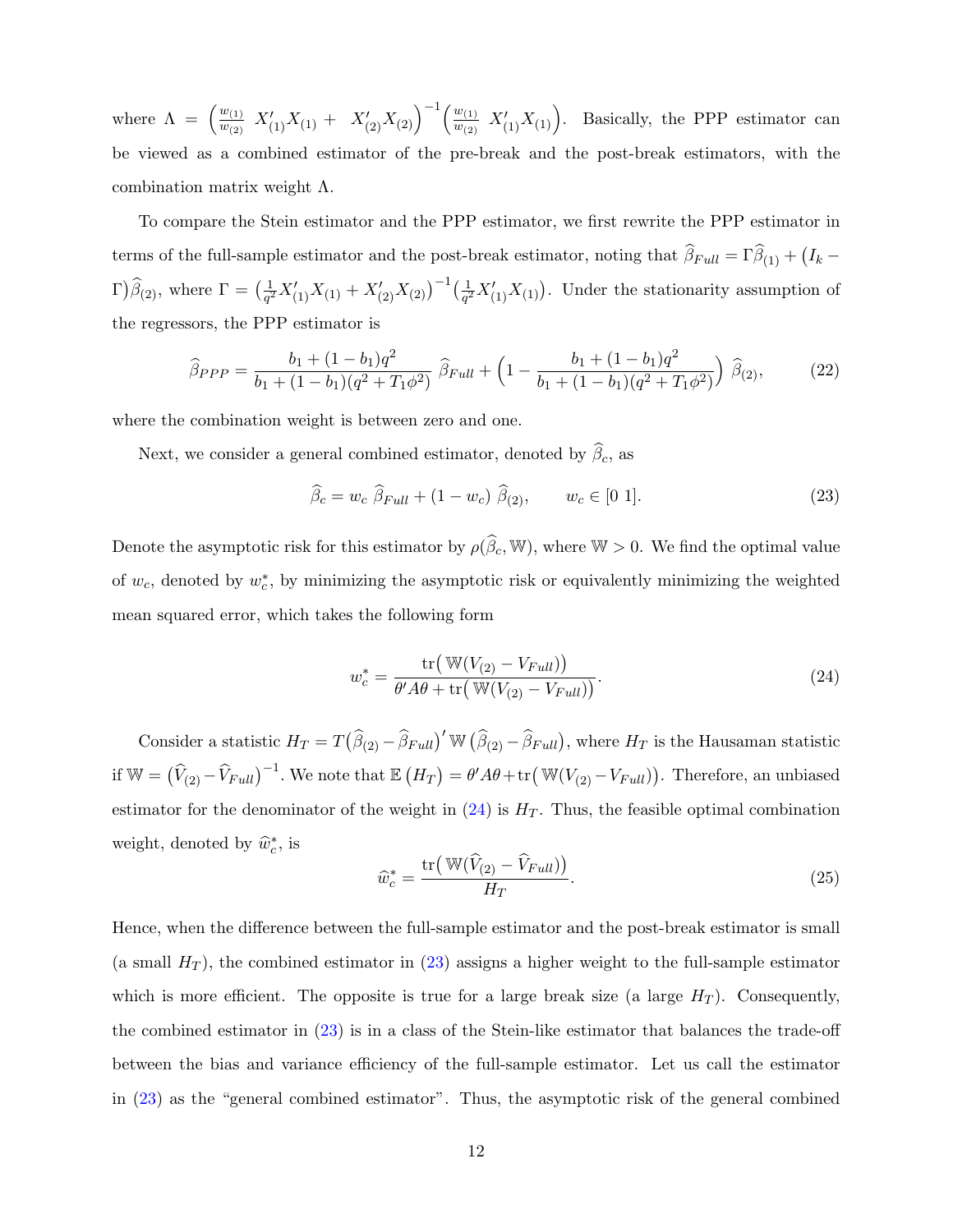estimator for  $\mathbb{W} = (V_{(2)} - V_{Full})^{-1}$  is<sup>[6](#page-13-1)</sup>

$$
\rho(\widehat{\beta}_c, \mathbb{W}) = \rho(\widehat{\beta}_{(2)}, \mathbb{W}) - \frac{k(k-4)}{k-2} \left[ e^{-\mu} {}_{1}F_1\left(\frac{k}{2} - 1; \frac{k}{2}; \mu\right) \right],\tag{26}
$$

where its asymptotic risk is less than that of the post-break estimator if  $k > 4$ .<sup>[7](#page-13-2)</sup> The detailed proof can be found in the supplementary online appendix. By comparing the asymptotic risk of the general combined estimator and that of the Stein-like combined estimator presented in Corollary [3.1,](#page-10-0) we see that

<span id="page-13-3"></span>
$$
\rho(\widehat{\beta}_{\alpha}, \mathbb{W}) - \rho(\widehat{\beta}_{c}, \mathbb{W}) = -\frac{2(k-1)}{k-2} \left[ e^{-\mu} {}_{1}F_{1}\left(\frac{k}{2} - 1; \frac{k}{2}; \mu\right) \right] \leq 0, \tag{27}
$$

if  $k > 2$ . Therefore, the Stein-like combined estimator always out-performs or performs as good as the general combined estimator if  $k > 2$ . For large break sizes (large  $\mu$ ), we expect to see an almost equal performance between the two estimators.

Looking at the PPP estimator in [\(22\)](#page-12-2), it is clear that the PPP estimator can be seen as the general combined estimator in [\(23\)](#page-12-1) with weight  $w_c = (b_1+(1-b_1)q^2)/(b_1+(1-b_1)(q^2+T_1\phi^2))$ . Thus, as we show in [\(27\)](#page-13-3), the Stein-like combined estimator always out-performs the general combined estimator and therefore the PPP estimator as long as  $k > 2$ . This is confirmed in the simulation and empirical study in Sections [4-](#page-15-0)[5.](#page-19-0)

### <span id="page-13-0"></span>3 Extension to multiple breaks

So far, we have talked about the case of having a single break, but in practice a time series model may be subject to multiple breaks. The case of multiple breaks is a straightforward extension of the previous section. The combined estimator is defined as the combination of the full-sample estimator and the estimator using observations after the most recent break point. For example, consider a model with two breaks (three regimes)

$$
y_t = \begin{cases} x_t'\beta_{(1)} + \sigma_{(1)}\varepsilon_t & \text{for} \quad 1 < t \le T_1 \\ x_t'\beta_{(2)} + \sigma_{(2)}\varepsilon_t & \text{for} \quad T_1 < t \le T_2 \\ x_t'\beta_{(3)} + \sigma_{(3)}\varepsilon_t & \text{for} \quad T_2 < t < T. \end{cases} \tag{28}
$$

<span id="page-13-1"></span> $6$ This choice of W simplifies the calculations and allows us to compare the asymptotic risks between the Stein-like combined estimator and the general combined estimator.

<span id="page-13-2"></span>The condition under which the Stein-like combined estimator outperforms the post-break estimator is  $k > 2$ . See Corollary [3.1](#page-10-0) above.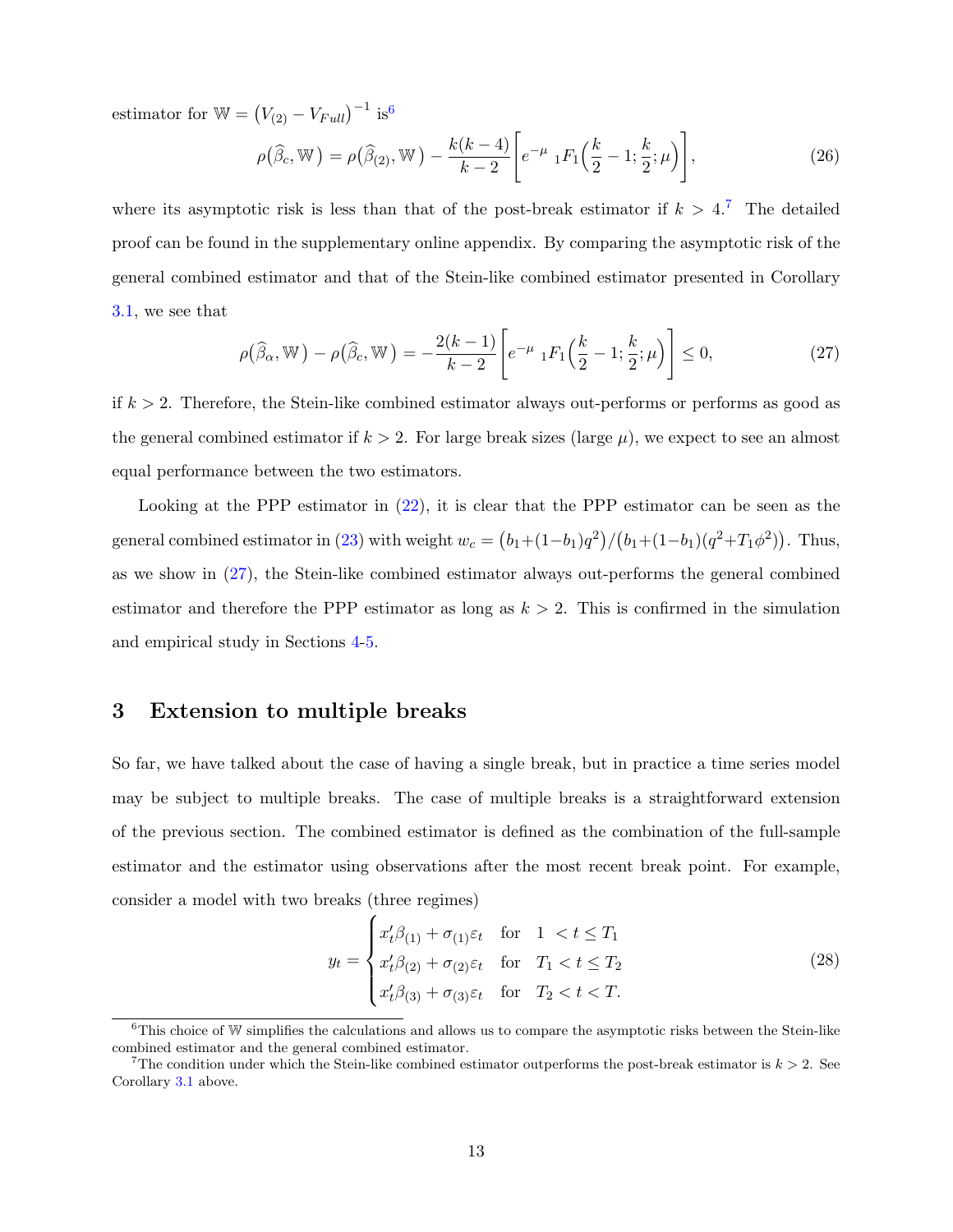Thus the combined estimator is

$$
\widehat{\beta}_{\alpha} = \alpha \widehat{\beta}_{Full} + (1 - \alpha) \widehat{\beta}_{(3)},\tag{29}
$$

where  $\alpha$  is defined as in equation [\(5\)](#page-4-0), in which  $H_T = T(\hat{\beta}_{(3)} - \hat{\beta}_{Full})'(\hat{V}_{(3)} - \hat{V}_{Full})^{-1}(\hat{\beta}_{(3)} - \hat{\beta}_{Full})$ and  $V_{(3)}$  is the asymptotic variance of the post-break estimator. The asymptotic risk of the Steinlike combined estimator is  $\rho(\widehat{\beta}_{\alpha}, \mathbb{W}) = \mathbb{E}\left[T(\widehat{\beta}_{\alpha} - \beta_{(3)})' \mathbb{W}(\widehat{\beta}_{\alpha} - \beta_{(3)})\right]$ . In order to derive the asymptotic risk, first we need to find the asymptotic distributions of the two estimators. Let  $b_1 \equiv \lim_{T \to \infty} \left(\frac{T_1}{T}\right)$  and  $b_2 \equiv \lim_{T \to \infty} \left(\frac{T_2}{T}\right)$  where  $b_1 < b_2$ . Under the local asymptotic framework,  $\left(\beta_{(1)} - \beta_{(2)}\right)$  $\beta_{(2)}, \beta_{(2)} - \beta_{(3)} = \left(\frac{\delta_1}{\sqrt{2}}\right)$  $\frac{1}{T}, \frac{\delta_2}{\sqrt{7}}$  $\frac{2}{T}$ ). Thus, the distribution of the full-sample estimator is

$$
\sqrt{T}\Big(\widehat{\beta}_{Full} - \beta_{(3)}\Big) \stackrel{d}{\rightarrow} \mathcal{N}\Big(Q^{-1}Q_1b_1(\delta_1 + \delta_2) + Q^{-1}Q_2(b_2 - b_1)\delta_2, V_{Full}\Big),
$$

where  $X = (X'_{(1)} X'_{(2)} X'_{(3)})'$  is  $T \times k$ , with  $X_{(1)}, X_{(2)}, X_{(3)}$  representing the regressors in the three regimes, and  $\Omega = \text{diag}(\sigma_{(1)}^2 I_{T_1}, \sigma_{(2)}^2 I_{T_2-T_1}, \sigma_{(3)}^2 I_{T-T_2})$  is a  $T \times T$  matrix. With two breaks, the distribution of the post-break estimator is

$$
\sqrt{T}\left(\widehat{\beta}_{(3)} - \beta_{(3)}\right) \xrightarrow{d} \mathcal{N}\left(0, V_{(3)}\right),\tag{30}
$$

where  $V_{(3)} = \frac{1}{1-b_2} \lim_{T \to \infty}$  $T\rightarrow\infty$  $\int \frac{X'_{(3)}\Omega_{(3)}^{-1}X_{(3)}}{X_{(3)}}$  $T - T_2$  $\bigg)^{-1} = \frac{1}{1-b_2} Q_3^{-1}$ . Also, the notations  $Q_1, Q_2, Q_3, \Omega_{(1)}, \Omega_{(2)}, \Omega_{(3)}$ are defined similarly to those in Section [2.](#page-3-0) As in Theorem [1,](#page-7-0) we write the joint asymptotic distribution of the full and post-break estimators as:

$$
\sqrt{T} \begin{bmatrix} \hat{\beta}_{Full} - \beta_{(3)} \\ \hat{\beta}_{(3)} - \beta_{(3)} \end{bmatrix} \xrightarrow{d} V^{1/2} Z,
$$
\n(31)

where 
$$
Z \sim N(\theta, I_{2k}), \theta = V^{-1/2} \begin{bmatrix} Q^{-1}Q_1b_1(\delta_1 + \delta_2) + Q^{-1}Q_2(b_2 - b_1)\delta_2 \\ 0 \end{bmatrix}
$$
 and  $V = \begin{bmatrix} V_{Full} & V_{Full} \\ V_{Full} & V_{(3)} \end{bmatrix}$ .

Having the joint asymptotic distribution, we calculate the asymptotic risk similarly to Theorem [2.](#page-8-2) The point is that we consider the multiple breaks model as if it were a single break. The main difference between the two cases with multiple breaks and a single break is the bias term,  $\theta$ .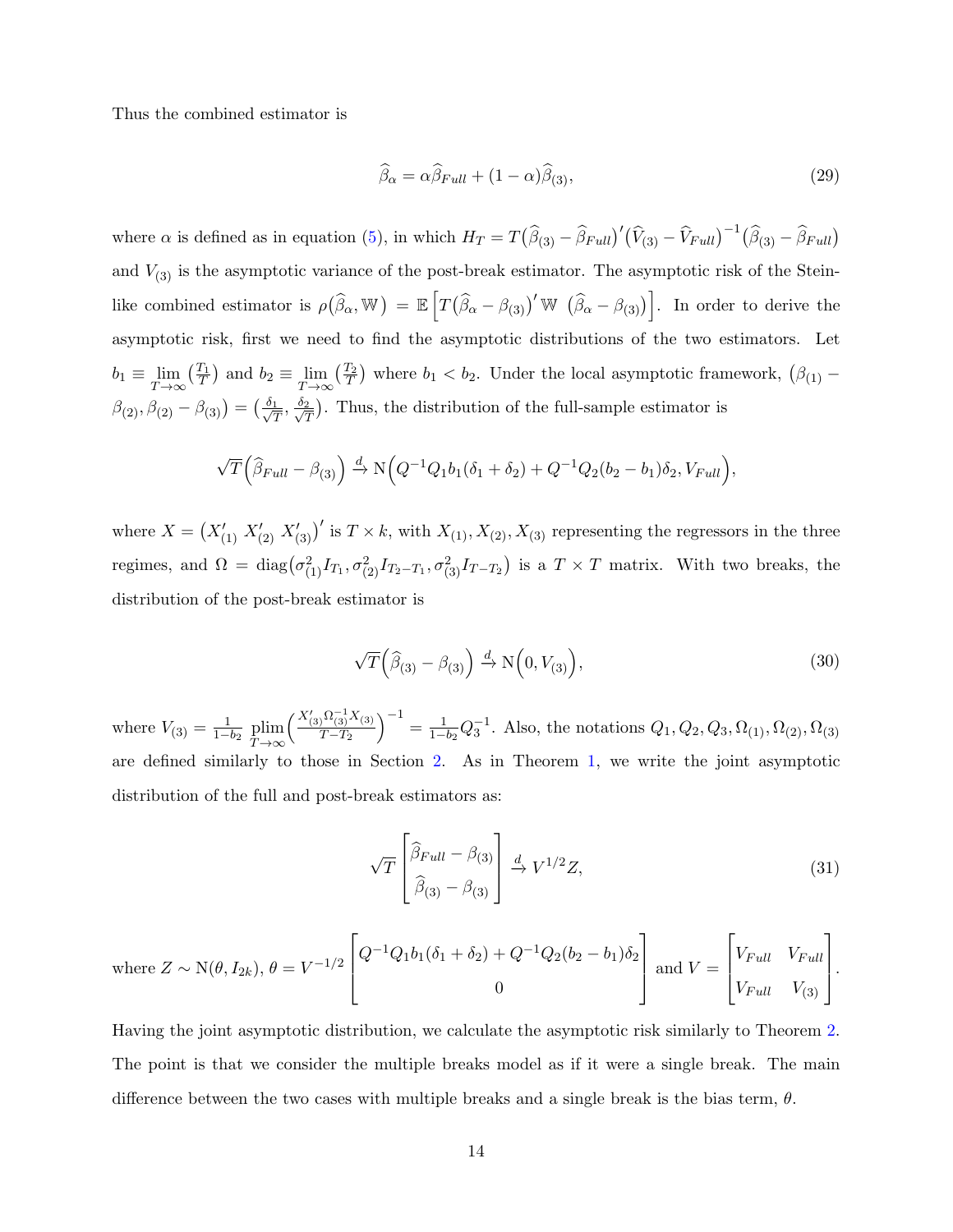We can extend this to the case of m breaks occuring at  $\{T_1, \ldots, T_m\}$ 

$$
y_t = \begin{cases} x_t'\beta_{(1)} + \sigma_{(1)}\varepsilon_t & \text{if } 1 < t \le T_1, \\ x_t'\beta_{(2)} + \sigma_{(2)}\varepsilon_t & \text{if } T_1 < t \le T_2, \\ \vdots & \vdots \\ x_t'\beta_{(m+1)} + \sigma_{(m+1)}\varepsilon_t & \text{if } T_m < t < T. \end{cases} \tag{32}
$$

In the case of m breaks, the bias vector  $\theta$  (which is  $2k \times 1$ ) can be written as

$$
\theta = V^{-1/2} \begin{bmatrix} Q^{-1} \Big( Q_1 b_1 (\delta_1 + \dots + \delta_m) + \dots + Q_m (b_m - b_{m-1}) \delta_m \Big) \\ 0 \end{bmatrix} . \tag{33}
$$

Remark 7: Under two breaks, one may think of other combined estimators, e.g., the combination of the full-sample estimator and the subsample estimator based on the second and third subsamples. But, this subsample estimator is not consistent for  $\beta_{(3)}$ . Also, because the full-sample estimator is the most efficient one, the efficiency of the combined estimator can not be enhanced by combining with this inconsistent subsample estimator using the second and third subsamples. Therefore, this combined estimator does not balance the trade-off between the bias and variance efficiency.<sup>[8](#page-15-1)</sup>  $\Box$ 

### <span id="page-15-0"></span>4 Monte Carlo evidence on forecasting performance

This section presents Monte Carlo results on the forecasting performance of the Stein-like combined estimator, in comparison with the following seven methods: (1) the post-break method (labeled as "Postbk" in figures and tables); (2) the trade-off method ("Troff"); (3) weighted average of forecasts ("WA"); (4) the pooled forecast combination ("Pooled"); (5) cross validation ("CV"), (6) the full-sample forecast ("Full"), and (7) the estimator proposed by [Pesaran et al.](#page-24-4) [\(2013\)](#page-24-4) ("PPP"). The first five methods are used in [Pesaran and Timmermann](#page-24-5) [\(2007\)](#page-24-5).

<span id="page-15-1"></span><sup>&</sup>lt;sup>8</sup>Another example is to combine the full-sample estimator, a subsample estimator using the second and third subsamples, and another subsample estimator using the third subsample. Although combining three estimators does not fit into our current setup of the Stein-like combined estimator, similarly to the above discussion, this combined estimator does not balance between bias and variance efficiency. This can be extended to more than two break cases as well. We leave the possibility of using multiple estimators for future works.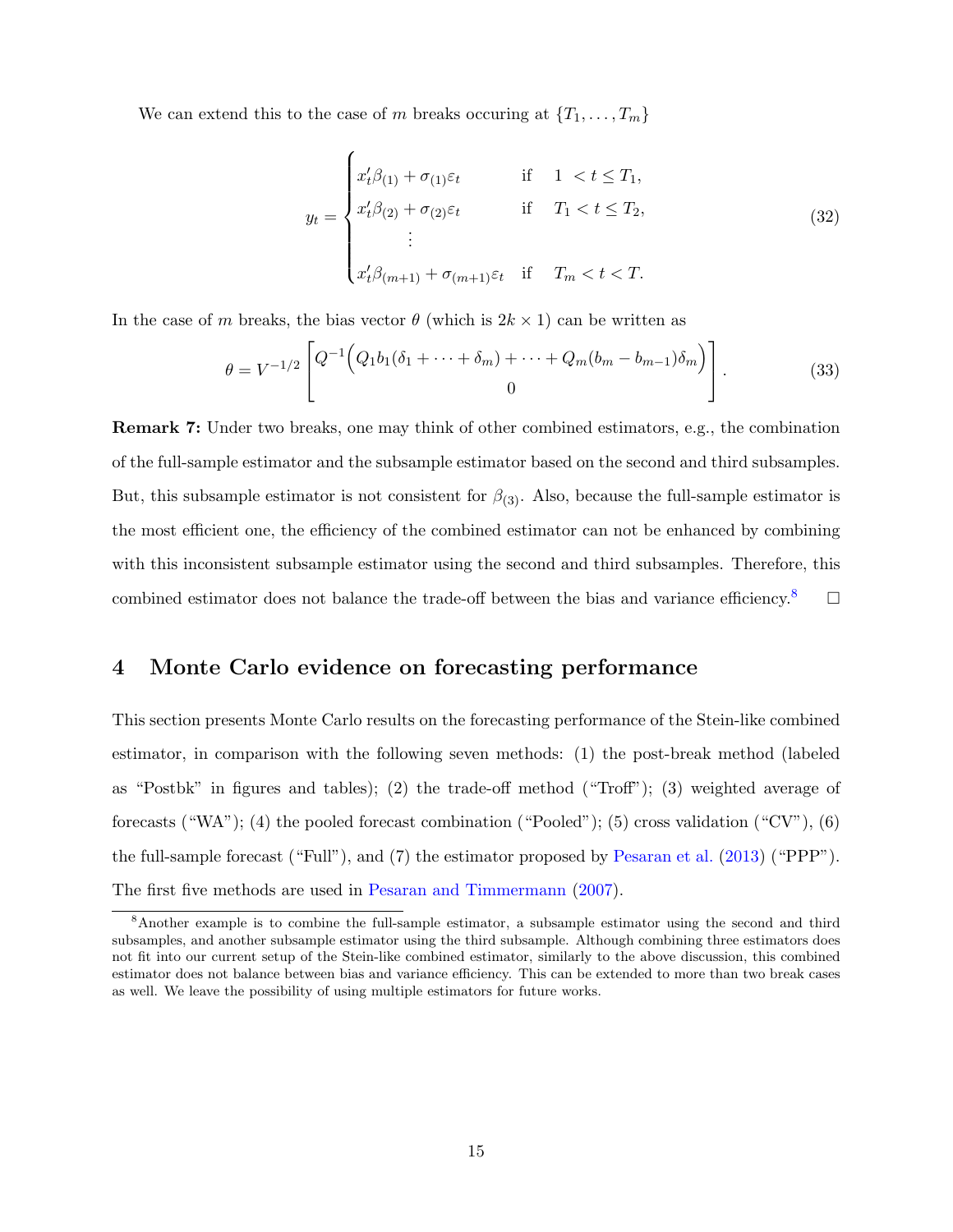#### 4.1 Simulation designs

First, we consider  $m = 1$ . Let  $t = 1, ..., T$  with  $T = 100, b_1 \in \{0.2, 0.4, 0.6, 0.8\}, q_1 \equiv \frac{\sigma_{(1)}}{\sigma_{(2)}}$  $\frac{\sigma_{(1)}}{\sigma_{(2)}} \in$  $\{0.5, 1, 2\}$  and  $k = 5$ . The results with  $k \in \{3, 8\}$  are available in the supplementary online appendix. The data generating process is

$$
y_t = \begin{cases} x_t'\beta_{(1)} + \sigma_{(1)}\varepsilon_t & \text{if } 1 < t \le T_1 \\ x_t'\beta_{(2)} + \sigma_{(2)}\varepsilon_t & \text{if } T_1 < t \le T, \end{cases}
$$
(34)

where  $x_t \sim N(0, 1)$ ,  $\varepsilon_t \sim$  i.i.d.  $N(0, 1)$ ,  $\beta_{(2)}$  is a vector of ones, and  $\beta_{(1)} = \beta_{(2)} + \frac{\delta_1}{\sqrt{2}}$  $\frac{1}{T}$ . Note that the break size is determined by  $\delta_1$  and T. We consider different break sizes in the coefficients,  $\beta_{(1)} - \beta_{(2)}$ , ranging from 0 to 2 in increments of 0.1. To incorporate the uncertainty associated with the estimation of the unknown parameters, we assume that  $T_1$ ,  $q$ , and break size are unknown and have to be estimated.<sup>[9](#page-16-0)</sup> This setup is similar to that in [Pesaran et al.](#page-24-4)  $(2013)$ .

Next, we consider  $m=2$  with two breaks at  $T_1=\frac{T_1}{3}$  $\frac{T}{3}$  and  $T_2 = \frac{2T}{3}$  $\frac{3T}{3}$ . The data generating process follows  $\epsilon$ 

$$
y_{t} = \begin{cases} x_{t}'\beta_{(1)} + \sigma_{(1)}\varepsilon_{t} & \text{if } 1 < t \leq T_{1} \\ x_{t}'\beta_{(2)} + \sigma_{(2)}\varepsilon_{t} & \text{if } T_{1} < t \leq T_{2} \\ x_{t}'\beta_{(3)} + \sigma_{(3)}\varepsilon_{t} & \text{if } T_{2} < t \leq T. \end{cases}
$$
(35)

In order to consider different possibilities under the two breaks, we conduct various experiments, as summarized in Table [1.](#page-32-0) Experiment 1 has no breaks. Moderate breaks and large breaks are considered in Experiments 2 to 5. Also, we consider the cases that the direction of breaks changes from decreasing to increasing or vice versa (Experiments 6 to 9). Experiments 10 and 11 consider partial changes in the coefficients, i.e.,  $\beta_{(1)} = \beta_{(2)} \neq \beta_{(3)}$  and  $\beta_{(1)} \neq \beta_{(2)} = \beta_{(3)}$ , respectively. Finally, Experiments 12 and 13 represent the higher and lower post-break volatility, respectively.

We compare one-period ahead forecasts in MSFE, with forecasts based on the post-break observations as a benchmark. We report ratios of MSFEs relative to that of the forecast using post-break observations, so that for method i we have  $RMSFE_i = MSE_i/MSFE_{Postbk}$ . Thus, an RMSFE less than one has a lower MSFE than the post-break forecast, and an RMSFE exceeding

<span id="page-16-0"></span> $9W$ e have also implemented these methods imposing the true break point and the results are qualitatively similar to those with the estimated break point. Because imposing the true break date is infeasible in practice, we only report the results with estimated break point here to save space.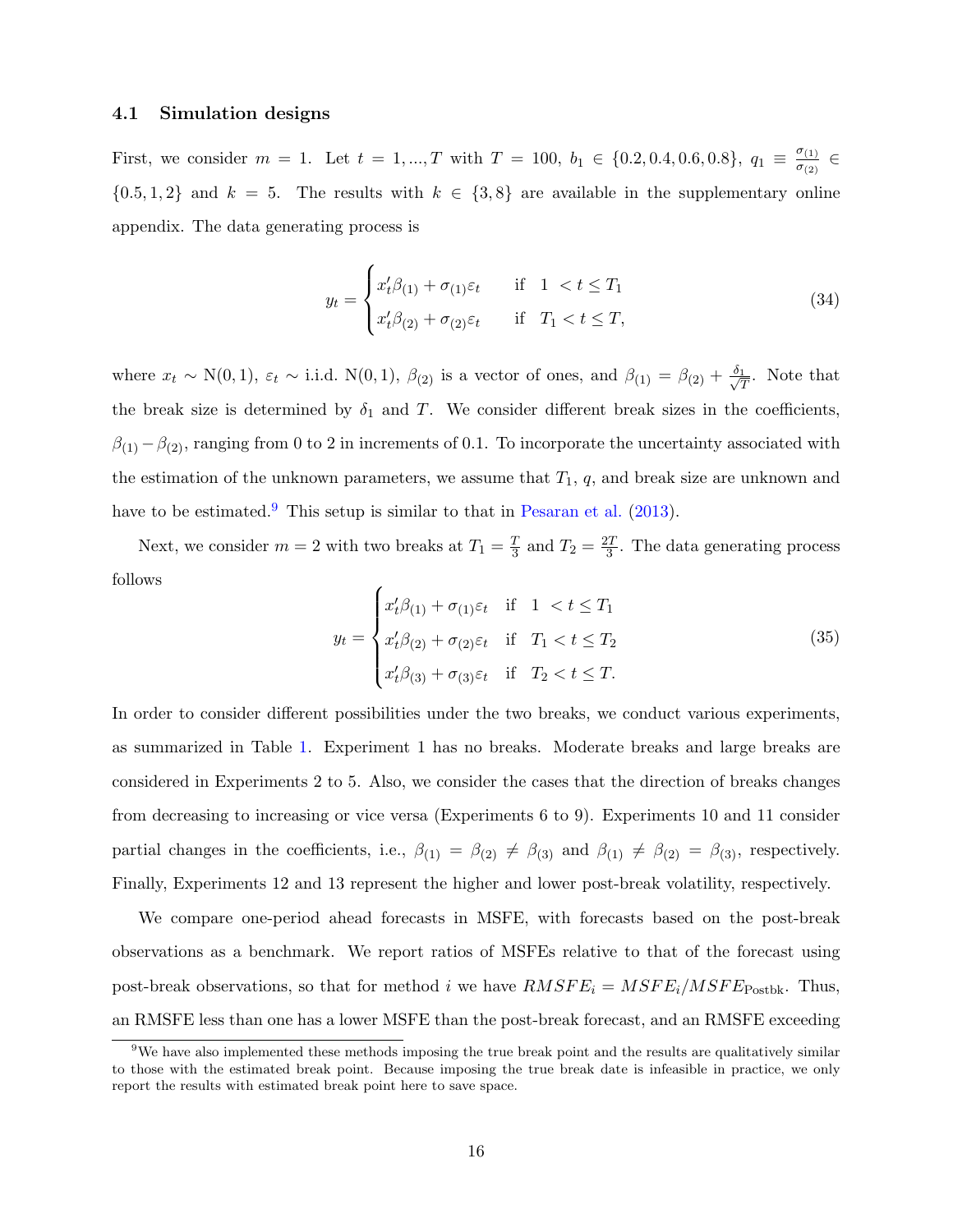one has a higher MSFE than the benchmark. The number of Monte Carlo replications is 5,000.

#### 4.2 Simulation results

Figure [2](#page-31-0) shows the Monte Carlo results of the single break case with different break sizes and different q. In this figure, we compare the MSFE of the Stein-like combined estimator with "Postbk", "Full", "PPP", "Troff" , "CV", "WA", and "Pooled".[10](#page-17-0) The vertical axis shows the RMSFE for different methods while the horizontal axis shows the break size in the mean.

When  $q = 0.5$ , the error variance of the pre-break data is less than that of the post-break data. In such a case, using the pre-break data in forecasting can improve the forecast accuracy. When  $q = 1$ , there is no break in the error variance. When  $q = 2$ , the pre-break data is more volatile than the post-break data, and one may gain less from using the pre-break data. The results in Figure [2](#page-31-0) confirm Theorems [2](#page-8-2) and [3](#page-9-0) that the Stein-like combined estimator is uniformly better than the post-break estimator. When the break size gets larger, the Stein-like combined estimator gets closer to the post-break estimator, but never performs worse than that. This is expected because as the break size gets larger, the Stein-like combined estimator assigns more weight to the postbreak estimator and less weight to the full-sample estimator. This confirms that there is no cost in using the Stein-like combined estimator even under a large break size. The advantage of the Stein estimator relative to the post-break estimator is even more apparent when  $q = 0.5$  than when  $q = 1$ or  $q=2$ .

The out-performance of the Stein-like combined estimator over the PPP estimator is also clear in Figure [2.](#page-31-0) The performance of the PPP estimator deteriorates under large break sizes, often even worse than the post-break estimator. The trade-off (Troff) method performs almost in line with the post-break method for  $q = 2$ , while it often performs worse than that for  $q = 0.5$  and a large break. The performance of the cross validation (CV) approach deteriorates when  $T_1$  gets close to T. The weighted average (WA) and pooled forecast combination (Pooled) methods perform better than the post-break estimator only for small break sizes. However, they perform poorly for large breaks. The full-sample method performs good under small break sizes, but as the break size increases, it

<span id="page-17-0"></span><sup>&</sup>lt;sup>10</sup>See sections 3.2-3.5 in [Pesaran and Timmermann](#page-24-5) [\(2007\)](#page-24-5) for details of the Troff, CV, WA, and Pooled methods. For the last three methods, as used in [Pesaran and Timmermann](#page-24-5) [\(2007\)](#page-24-5), we set the size of the forecast evaluation window to  $0.25T$  and size of the minimum estimation window to  $0.1T$ , in the simulation study in this section and the empirical study in the next section.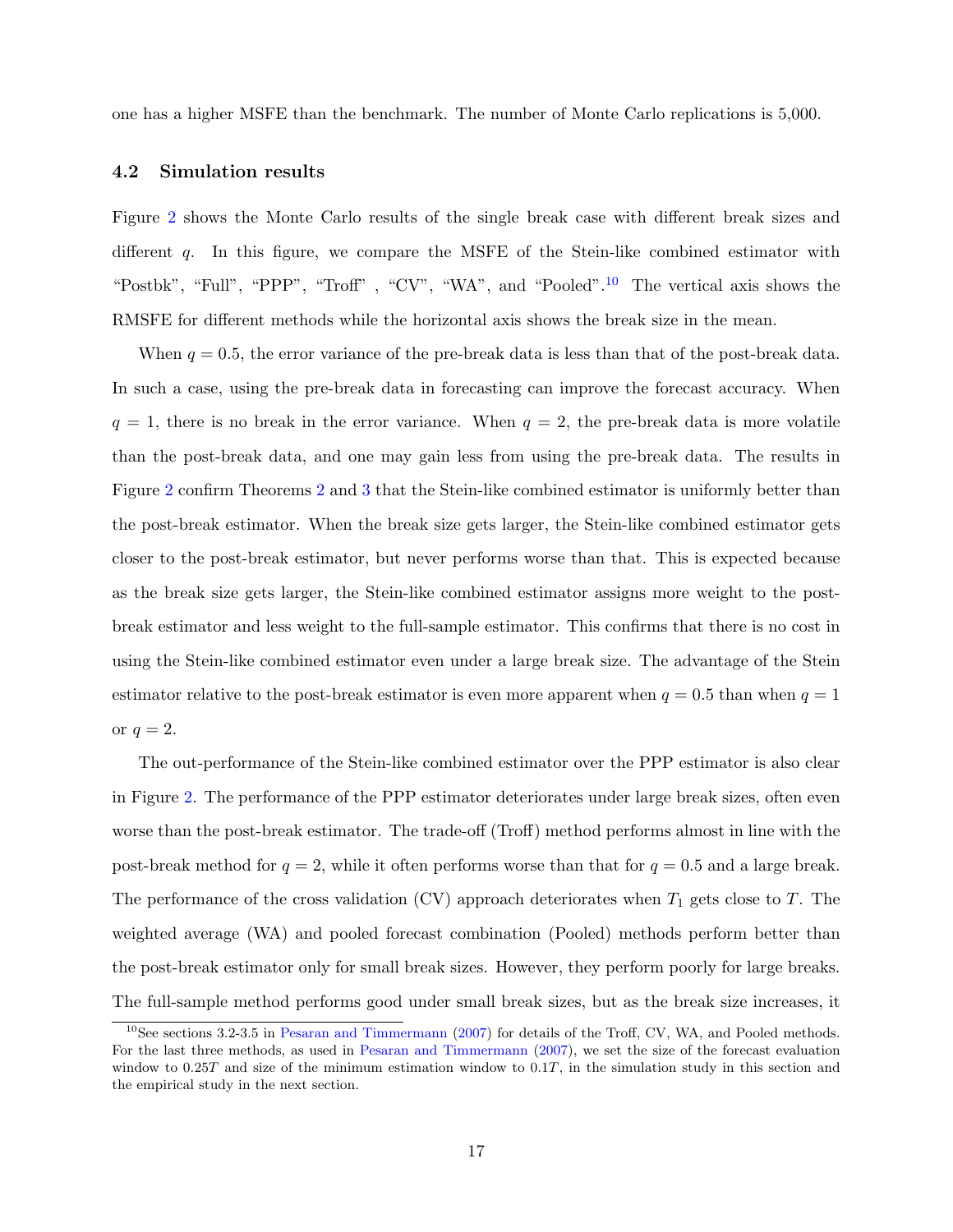performs much worse than the post-break estimator. We note that the Stein, CV, Troff, WA, and Pooled methods generally perform better than the full-sample estimator, except for a small break size as expected. This mirrors the findings in [Pesaran and Timmermann](#page-24-5)  $(2007)^{11}$  $(2007)^{11}$  $(2007)^{11}$  $(2007)^{11}$ 

Table [2](#page-33-0) shows the results for the two break cases under the experiments specified in Table [1,](#page-32-0) with  $T = \{100, 200\}$  and  $k = 5$ . The results with  $k \in \{3, 8\}$  are available in the supplementary online appendix. For comparison, we report the relative MSFE for different methods with estimated break dates under the label estimated break dates in columns 2-8 of Table [2.](#page-33-0) Besides, as the "CV", "WA" and "Pooled" methods can also be implemented without an estimation of the break dates, we report the MSFE of these methods without estimating the break dates as well. The results without estimating break dates, treating the break date as unknown, are reported under the label unknown break dates in columns 9-11 of Table [2.](#page-33-0)

The results in Table [2](#page-33-0) follow the similar pattern of those for the single break case shown in Figure [2.](#page-31-0) We find that the Stein-like combined estimator has a lower MSFE than the post-break estimator and the PPP estimator in all experiments. Note that, from Theorem [3,](#page-9-0) the risk of the Stein-like combined estimator is a function of the bias term,  $\theta$ . No matter whether the break size has an increasing or decreasing pattern, in all Experiments  $#2$  to  $#11$ , the Stein estimator outperforms the post-break estimator. Similarly to the single break case, when  $q < 1$  and so the pre-break sample is less volatile than the post-break sample (Experiment  $\#12$ ), the dominance of the Stein forecast is clearer relative to the post-break estimator.

When there is no break (Experiment  $\#1$ ), the full-sample estimator performs best as expected. However, other methods also perform quite well under the no break case. In other experiments, the full-sample estimator performs worst among all the methods, followed by the WA method that conditions on an estimate of the break dates. The WA method based on the estimated break dates performs rather poorly when  $q = 1$ . However, when the break only affects the variance (Experiments  $\#12$  and  $\#13$ ), this method performs quite well. The CV method performs better than the other methods from [Pesaran and Timmermann](#page-24-5) [\(2007\)](#page-24-5), however it performs worse than the post-break estimator in some cases.

<span id="page-18-0"></span><sup>&</sup>lt;sup>11</sup>We note that the CV, WA and Pooled methods can also be implemented without estimating the break point, treating the break date as unknown. See Sections 3.3-3.5 in [Pesaran and Timmermann](#page-24-5) [\(2007\)](#page-24-5) for details. The results are similar to those reported in Figure [2,](#page-31-0) and figures for comparing these methods are available upon request. Table [2](#page-33-0) reports such cases for multiple breaks.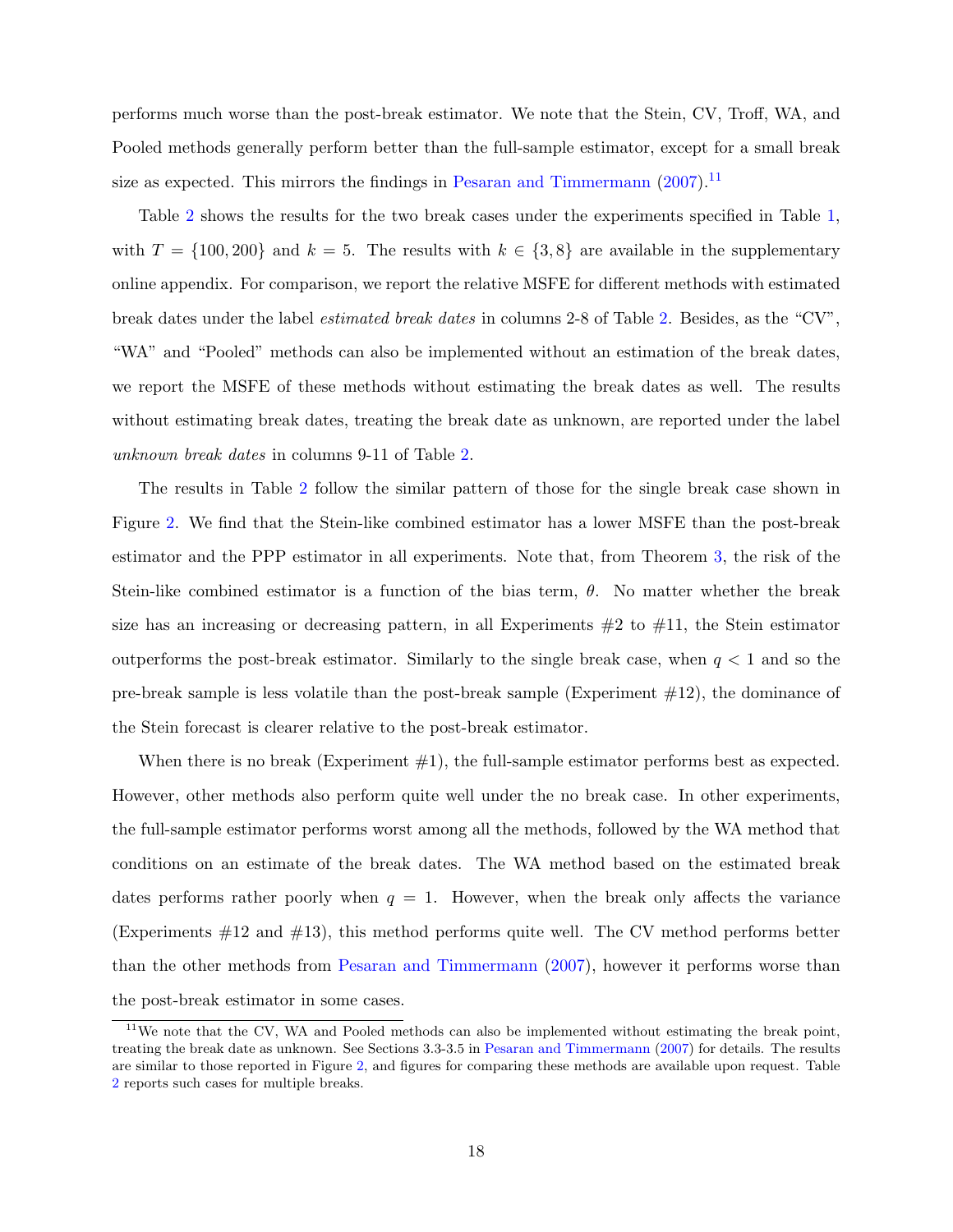In summary, the Stein-like combined estimator uniformly outperforms the post-break estimator (and most often other methods) in all experiments, while other methods performs worse than the post-break estimator in many experiments. The pattern of the results remains the same as we increase the sample size  $T$  from 100 to 200. The MSFE of the post-break estimator gets improved under the larger sample size, as there are more observations in the post-break sample. We note that, even with a very large sample size, the Stein-like combined estimator never performs worse than the post-break estimator. We have also compared the methods with  $k = 3$  and  $k = 8$  regressors in the supplementary online appendix, which shows that as the number of regressors increases, the RMSFE for the Stein-like combined estimator decreases even more.

### <span id="page-19-0"></span>5 Empirical analysis

This section presents an empirical application of our method. We consider forecasting output growth rate of various countries using a quarterly data set (2016 vintage) available with the GVAR toolbox, [Mohaddes and Raissi](#page-23-9) [\(2018\)](#page-23-9). To predict the output growth rate, we consider the following eight macroeconomics and financial predictors for each country: the lag of the real GDP  $(y_{t-1})$ , real equity prices  $(eq_t)$ , real short term interest rate  $(r_t)$ , the difference between the real long term interest rate and the real short term interest rate  $(l_t - r_t)$ , and the corresponding country-specific foreign variables for each of the predictors. The foreign variables are constructed using rolling three year moving averages of the annual trade weights which are computed as shares of exports and imports for each country. The data set starts in 1979:Q2 and ends in 2016:Q4, and we focus on the following nine industrialized economies in which all have long term bond markets: Australia, Canada, France, Germany, Italy, Japan, Spain, UK, and USA.[12](#page-19-1) Therefore, the h-step ahead linear forecasting model for output growth is

$$
y_{t+h}^{(h)} = \mu_t + \beta_t^{(h)'} x_t + u_{t+h}^{(h)},\tag{36}
$$

where  $x_t = (y_{t-1}, eq_t, r_t, l_t - r_t, y_{t-1}^*, eq_t^*, r_t^*, l_t^* - r_t^*)'$ , in which a "star" indicates foreign variables.

We compute h-step-ahead forecasts  $(h = 1, 4)$  for different forecasting methods described in this paper, using both expanding and rolling windows. Each time that we expand the estimation

<span id="page-19-1"></span> $12$ These are the same countries studied in [Pesaran et al.](#page-24-4) [\(2013\)](#page-24-4).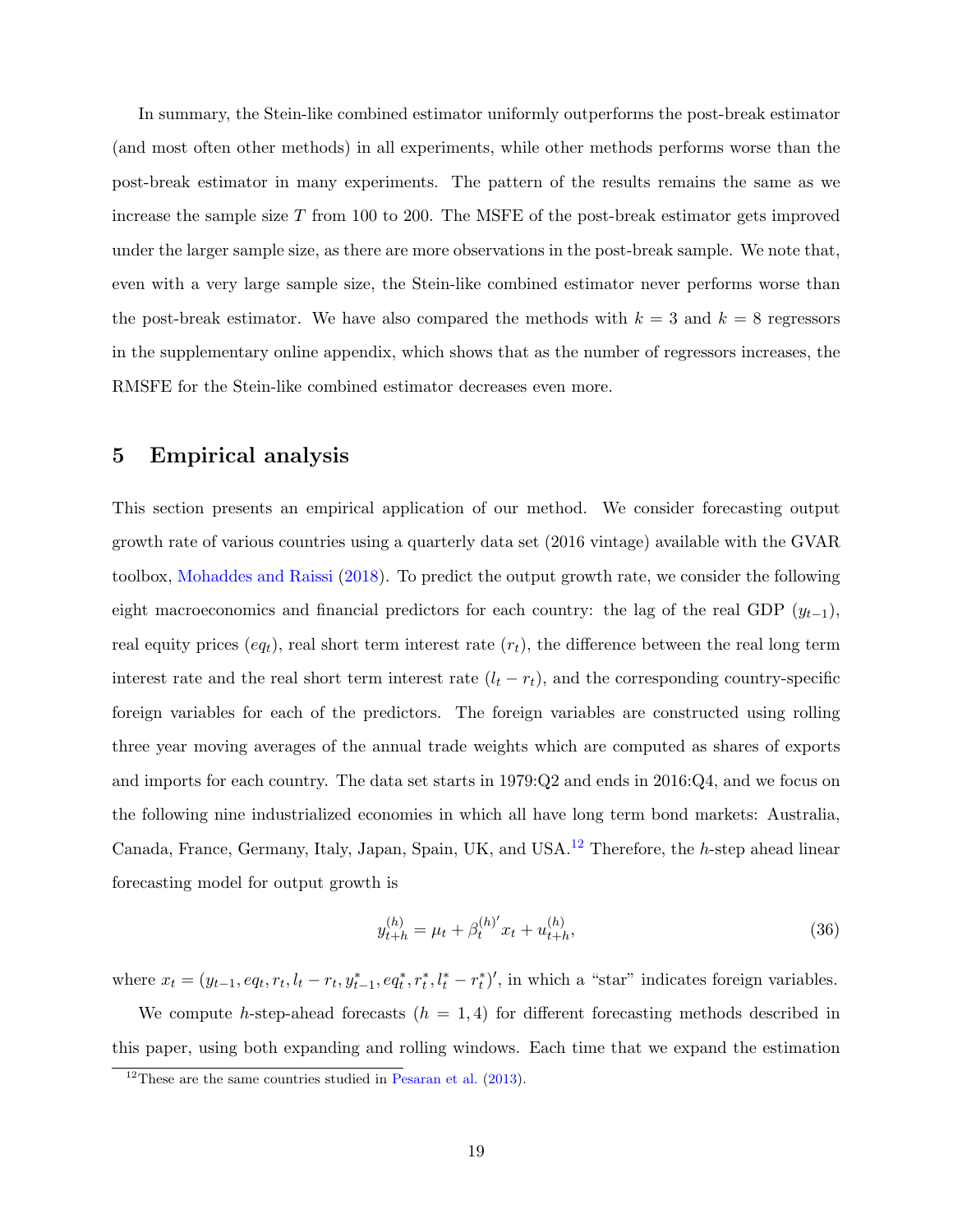window, we apply the Schwarz's Bayesian Information Criteria (BIC) to select predictors out of the eight predictors. In other words, we select a forecasting model using the BIC criterion from all  $2<sup>8</sup>$  possible specifications. For the methods that require the knowledge of the break, we use the [Bai](#page-22-4) [and Perron](#page-22-4) [\(1998, 2003\)](#page-22-4) method based on the significance level of 5% and trimming rate of 0.2. The rolling window forecasts is based on the most recent 10 years (40 quarters) of observations, the same window size used by [Stock and Watson](#page-24-8) [\(2003\)](#page-24-8) and [Inoue et al.](#page-23-2) [\(2017\)](#page-23-2). We also report the MSFE using the optimal window size proposed by [Inoue et al.](#page-23-2) [\(2017\)](#page-23-2), which is designed for smoothly timevarying parameters. Moreover, we present the forecasting results using the approach proposed by [Clark and McCracken](#page-22-8) [\(2010\)](#page-22-8) (labeled as "CM" in Table [3\)](#page-34-0), which is the equally weighted average of the rolling and expanding window forecasts. In the supplementary online appendix, we compare the MSFEs for different methods based on the selected optimal window size using [Inoue et al.](#page-23-2)  $(2017)$  method.<sup>[13](#page-20-0)</sup>

In order to evaluate the performance of our proposed estimator, we compute its MSFE and compare it with those from the existing methods: the method proposed by [Pesaran et al.](#page-24-4) [\(2013\)](#page-24-4) ("PPP"), the five methods used in [Pesaran and Timmermann](#page-24-5) [\(2007\)](#page-24-5), namely, "Postbk", "Troff", "Pooled", "WA", "CV", the full-sample forecast ("Full"), the average window forecast proposed by [Pesaran and Pick](#page-24-2) [\(2011\)](#page-24-2) ("AveW"), and the forecast using the optimal window size proposed by [Inou](#page-23-2)e [et al.](#page-23-2) [\(2017\)](#page-23-2) ("IJR"). We also test for equal forecast performance of different methods compared to the post-break forecast using a generalization of the panel version of the Diebold–Mariano test proposed by [Pesaran et al.](#page-24-9)  $(2009).<sup>14</sup>$  $(2009).<sup>14</sup>$  $(2009).<sup>14</sup>$  $(2009).<sup>14</sup>$ 

Table [3](#page-34-0) gives cross-country averages of MSFEs for different methods. In the aggregation of the individual country MSFEs, we use both GDP with Purchasing Power Parity based weights (GDP-PPP) and the equal weights. The results of cross country averages with GDP-PPP scheme are presented in Panels A-C of Table [3](#page-34-0) while the results for the equal weights are in Panels D-F. The first column of the table shows the forecast horizon, h. The table also shows the results of the panel version of Diebold and Mariano test statistic, indicated by asterisks. The 1% and 5% significance levels are denoted by \*\* and \*, respectively.

Based on the results, forecasts using the Stein method provide improved forecasts over the post-

<span id="page-20-0"></span> $13$ See also [Hong et al.](#page-23-10) [\(2021\)](#page-23-10) regarding the optimal window size using nonparametric smoothing techniques.

<span id="page-20-1"></span> $14$ See also Appendix of [Pesaran et al.](#page-24-4) [\(2013\)](#page-24-4) for details of this test for cross-country aggregation weights.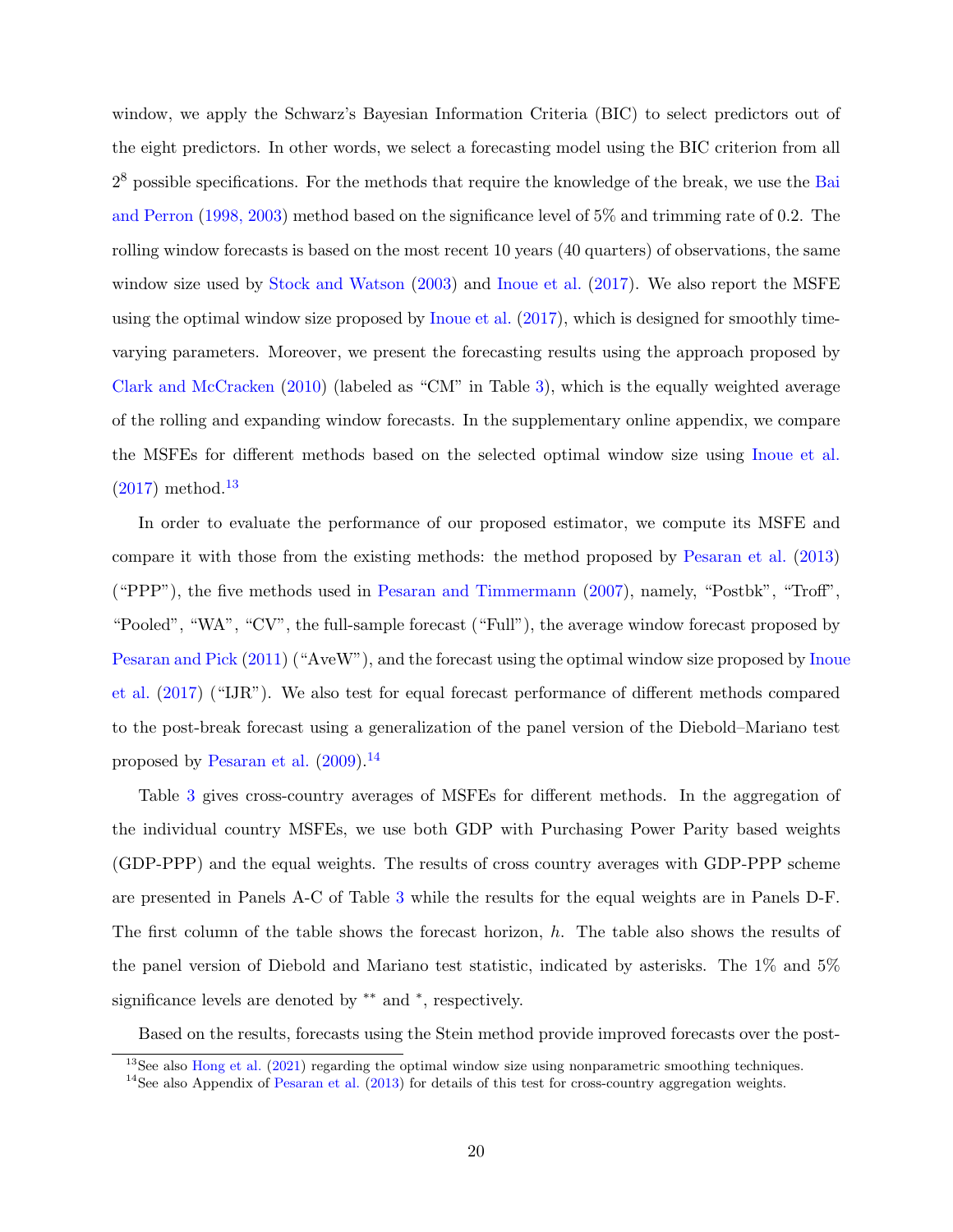break forecast for rolling, expanding, and CM approaches over different forecast horizons, no matter which cross country aggregation scheme is used. The improvement ranges from 3 to 8.7 percent for the rolling window, from 6.5 to 17.8 for the expanding window, and from 5.2 to 12.2 percent for the CM method. This improvement is statistically significant at 1% or 5% levels. Besides, the Stein forecasts most often perform better than other existing forecasting methods. With fixed rolling windows, other methods perform poorly relative to the Stein method, and sometimes even worse than the post-break forecasts. However, under expanding windows, their performance gets improved and we do not see them under-performing the post-break forecasts, except the full-sample forecasts for  $h = 4$ .

We have also applied our method in another empirical application, forecasting equity premium. The results are available in the supplementary online appendix, where it is shown that the Stein method outperforms the post-break forecast and other methods in forecasting equity premium using the data of [Welch and Goyal](#page-24-10) [\(2008\)](#page-24-10).

### <span id="page-21-0"></span>6 Conclusion

In this paper we introduce the Stein-like combined estimator of the full-sample estimator (using all the observations in the sample) and the post-break estimator (using the observations after the most recent break point). A common practice for forecasting under structural breaks may be to use the post-break estimator. We show that using the pre-break observations can improve the post-break estimator. The combined estimator uses the pre-break observations to reduce the variance of the forecast error at the cost of adding some bias. We show that the Stein-like combined estimator has a lower asymptotic risk than the post-break estimator. We compare the performance of our proposed Stein-like combined estimator with a range of alternative methods existing in the literature, in the simulation study and the empirical study. Our simulation results show that the Stein-like combined estimator uniformly outperforms the post-break estimator, for any break sizes and break points. The results from the empirical application for forecasting output growth rate of nine industrialized economies confirms that the Stein-like combined estimator performs significantly better than the post-break estimator, and most often better than other alternative methods.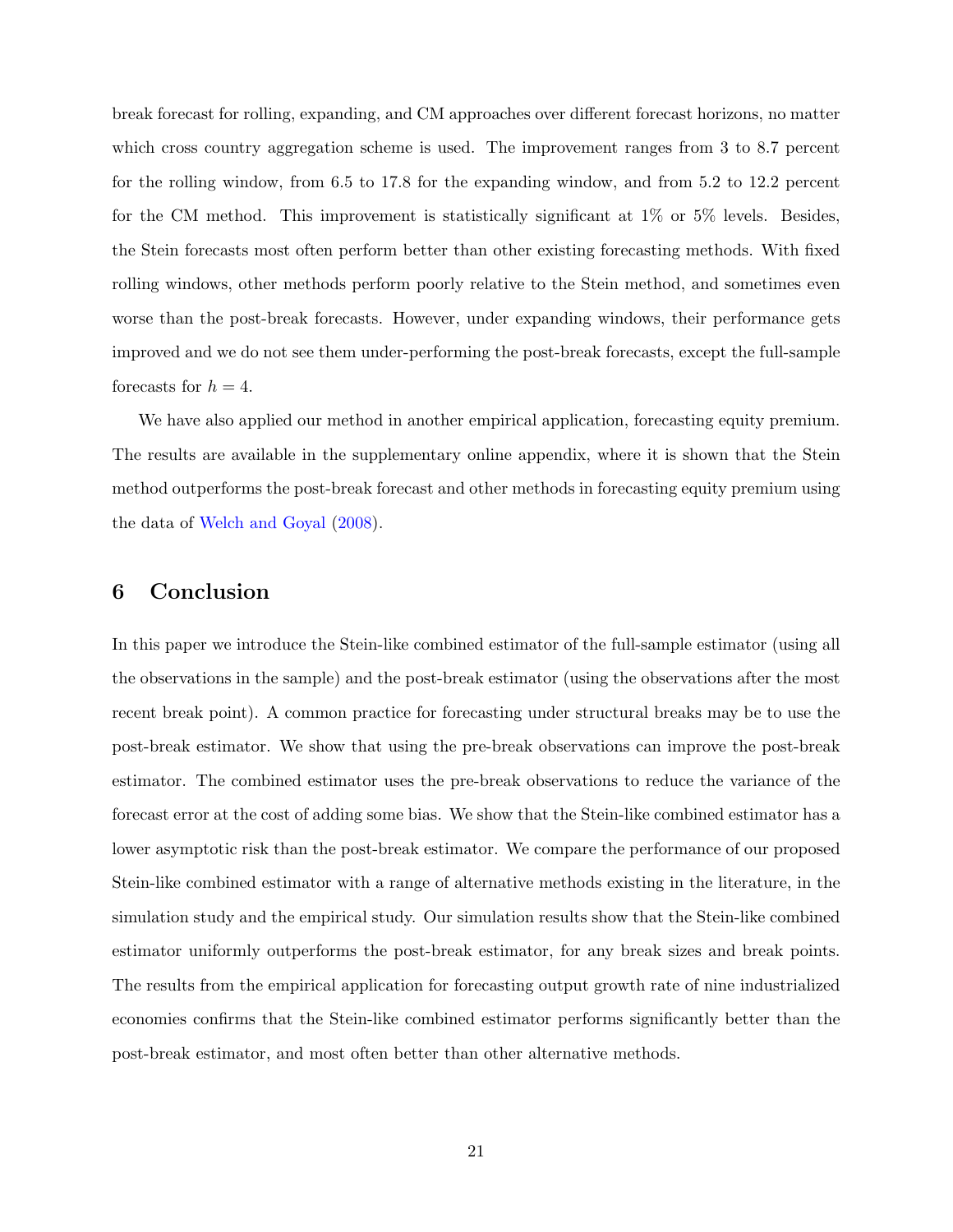### References

- <span id="page-22-5"></span>Andrews, D.W.K. (1993). "Tests for parameter instability and structural change with unknown change point." Econometrica 61, 821-856.
- <span id="page-22-4"></span>Bai, J. and Perron, P. (1998). "Estimating and testing linear models with multiple structural changes." Econometrica 66, 47-78.
- Bai, J. and Perron, P. (2003). "Computation and analysis of multiple structural change models." Journal of Applied Econometrics 18, 1-22.
- <span id="page-22-0"></span>Bates, J.M. and Granger C.W.J. (1969). "The Combination of Forecasts." Operations Research Quarterly 20, 451-468.
- <span id="page-22-7"></span>Boot, T. and Pick A. (2020). "Does modeling a structural break improve forecast accuracy?" Journal of Econometrics 215, 35-59.
- <span id="page-22-6"></span>Castle, Jennifer L. and David F. Hendry (2019). Modelling Our Changing World. Palgrave Texts in Econometrics, Chapter 5 Detectives of Change: Indicator Saturation.
- <span id="page-22-8"></span>Clark, T. E. and McCracken, M. W. (2010). "Averaging forecasts from VARs with uncertain instabilities." Journal of Applied Econometrics 25, 5-29.
- <span id="page-22-2"></span>Clements, M.P. and Hendry D.F. (1998). Forecasting Economic Time Series. Cambridge University Press.
- Clements, M.P. and Hendry D.F. (1999). Forecasting Non-Stationary Economic Time Series. The MIT Press.
- Clements, M.P. and Hendry D.F. (2006). "Forecasting with breaks." In Elliott, G., C.W.J. Granger and Timmermann A. (Eds.), Handbook of Economic Forecasting, Vol. 1, 605-658.
- <span id="page-22-1"></span>Diebold, F.X. and Pauly P. (1987). "Structural change and the combination of forecasts." Journal of Forecasting 6, 21-40.
- <span id="page-22-3"></span>Hansen, B. (2009). "Averaging estimators for regressions with a possible structural break." Econometric Theory 25, 1498-1514.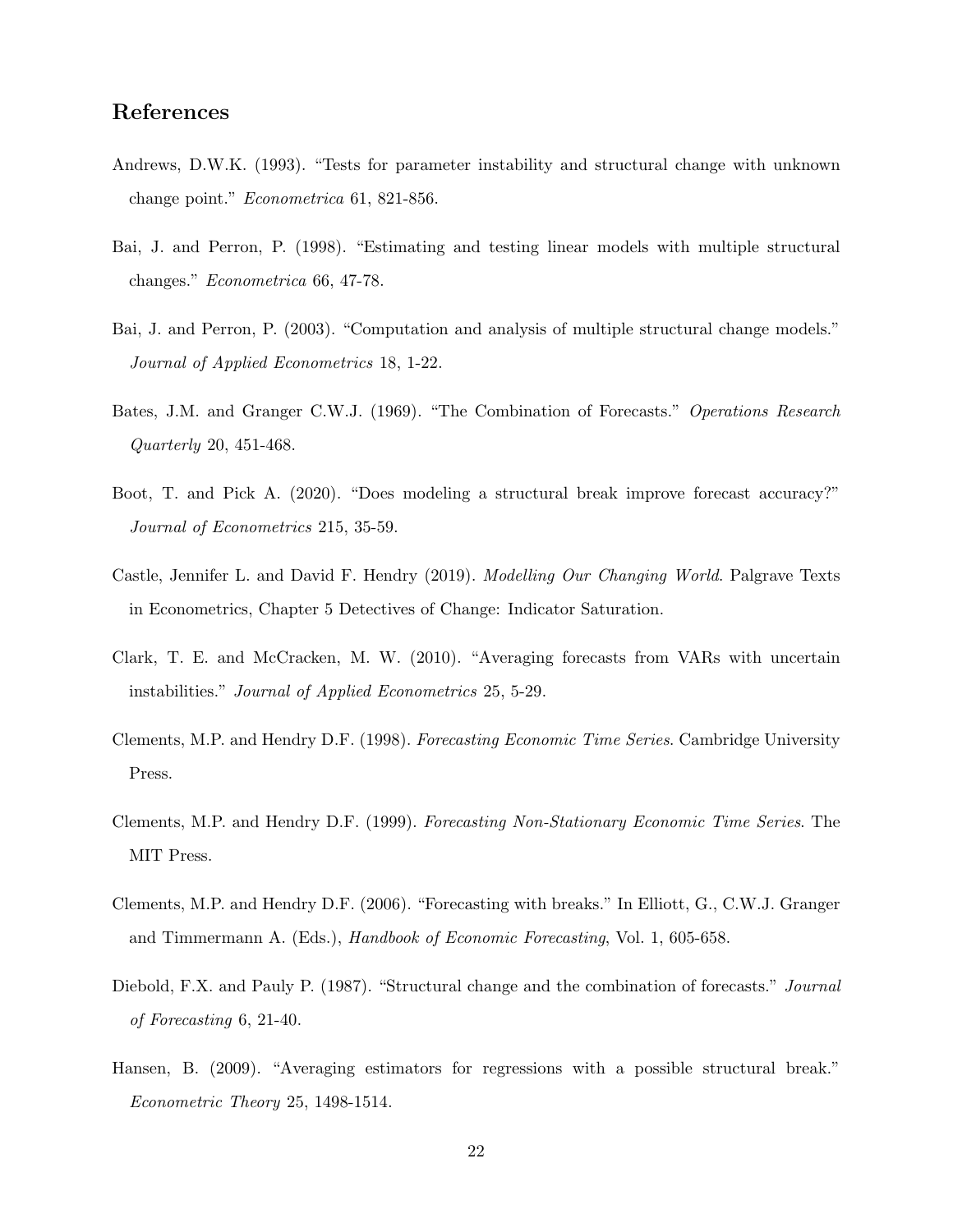- <span id="page-23-8"></span>Hansen, B. (2014). "Model averaging, asymptotic risk, and regressor groups." Quantitative Economics 5, 495-530.
- <span id="page-23-3"></span>Hansen, B. (2016). "Efficient shrinkage in parametric models." *Journal of Econometrics* 190, 115-132.
- <span id="page-23-4"></span>Hansen, B. (2017). "Stein-like 2SLS estimator." Econometric Reviews 36, 840-852.
- <span id="page-23-6"></span>Hausman, J. A. (1978). "Specification tests in econometrics." Econometrica 46, 1251-1271.
- <span id="page-23-5"></span>Hendry, D. F., Johansen, S., and Santos, C. (2008). "Automatic selection of indicators in a fully saturated regression." Computational Statistics 33, 317–335. Erratum, 337–339.
- <span id="page-23-10"></span>Hong, Y., Sun, Y. and Wang, S. (2021) "Selection of an optimal rolling window in time-varying predictive regression." Working paper, Chinese Academy of Sciences.
- <span id="page-23-2"></span>Inoue, A., Jin, L. and Rossi, B. (2017). "Rolling window selection for out-of-sample forecasting with time-varying parameters." Journal of Econometrics 196, 55-67.
- <span id="page-23-1"></span>James, W. and Stein C. M. (1961). "Estimation with quadratic loss." *Proceedings of the Fourth* Berkeley Symposium on Mathematical Statistics and Probability, Vol. 1, 361–380.
- <span id="page-23-12"></span>Judge, G.G. and Bock M.E. (1978). The Statistical Implications of Pretest and Stein-rule Estimators in Econometrics. North-Holland, Amsterdam.
- <span id="page-23-11"></span>Lebedev, N. N. (1972). Special Functions and their Applications. Dover Publications, New York.
- <span id="page-23-7"></span>Lehmann, E. L. and Casella, G. (1998). *Theory of Point Estimation*. 2nd ed., New York, Springer.
- <span id="page-23-9"></span>Mohaddes, K., and Raissi M. (2018). "Global VAR (GVAR) database, 1979Q2-2016Q4". [https://doi.org/10.17863/CAM.27337.](https://doi.org/10.17863/CAM.27337)
- <span id="page-23-0"></span>Pesaran, M.H. and Timmermann A. (2002). "Market timing and return prediction under model instability." Journal of Empirical Finance 9, 495–510.
- Pesaran, M.H. and Timmermann A. (2005). "Small sample properties of forecasts from autoregressive models under structural breaks." Journal of Econometrics 129, 183-217.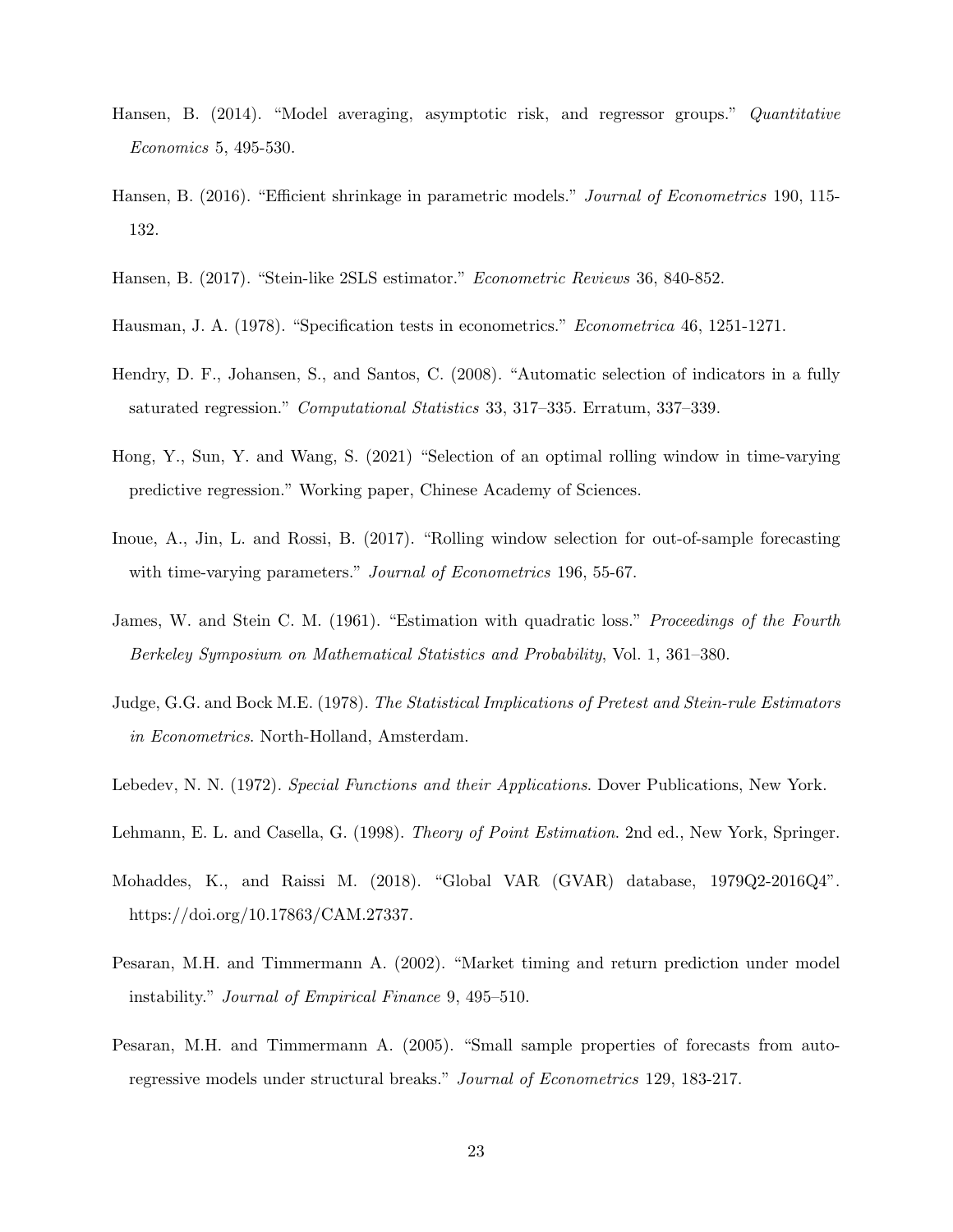- <span id="page-24-5"></span>Pesaran, M.H. and Timmermann A. (2007)."Selection of estimation window in the presence of breaks." Journal of Econometrics 137, 134-161.
- <span id="page-24-2"></span>Pesaran, M.H. and Pick A. (2011). "Forecast combination across estimation windows." Journal of Business and Economic Statistics 29, 307–318.
- <span id="page-24-4"></span>Pesaran, M.H., Pick A. and Pranovich M. (2013). "Optimal forecasts in the presence of structural breaks." Journal of Econometrics 177, 134-152.
- <span id="page-24-9"></span>Pesaran, M.H., Schuermann, T. and Smith, L.Vanessa, (2009). "Forecasting economic and financial variables with global VARs." International Journal of Forecasting 25, 642-675.
- <span id="page-24-3"></span>Rossi, B. (2013). "Advances in forecasting under instability." In G. Elliott and A. Timmermann (Eds.), Handbook of Economic Forecasting, Vol. 2, Part B, Chapter 21, 1203 - 1324. Elsevier.
- <span id="page-24-7"></span>Saleh, A. K. Md. Ehsanses (2006). Theory of Preliminary Test and Stein-type Estimation with Applications. Wiley, Hoboken.
- <span id="page-24-6"></span>Stein, C. M. (1956). "Inadmissibility of the usual estimator for the mean of a multivariate normal distribution." In Proc. Third Berkeley Symp. Math. Statist. Probab., Vol. 1, 197–206.
- <span id="page-24-8"></span>Stock, J. H. and Watson, M. W. (2003). "Forecasting output and inflation: The role of asset prices." Journal of Economic Literature 41, 788–829.
- <span id="page-24-0"></span>Stock, J. H. and Watson, M. W. (2004). "Combination forecasts of output growth in a seven-country data set." Journal of Forecasting 23, 405–430.
- <span id="page-24-1"></span>Timmerman, A. (2006). "Forecast combinations." In G. Elliott, C. W. Granger, and A. Timmermann (Eds.), Handbook of Economic Forecasting, Vol. 1, 135-196. Elsevier.
- <span id="page-24-11"></span>Ullah, A. (1974). "On the sampling distribution of improved estimators for coefficients in linear regression." Journal of Econometrics 2, 143-150.
- <span id="page-24-10"></span>Welch, I. and Goyal A. (2008). "A Comprehensive look at the empirical performance of equity premium prediction." Review of Financial Studies 21, 1455-1508.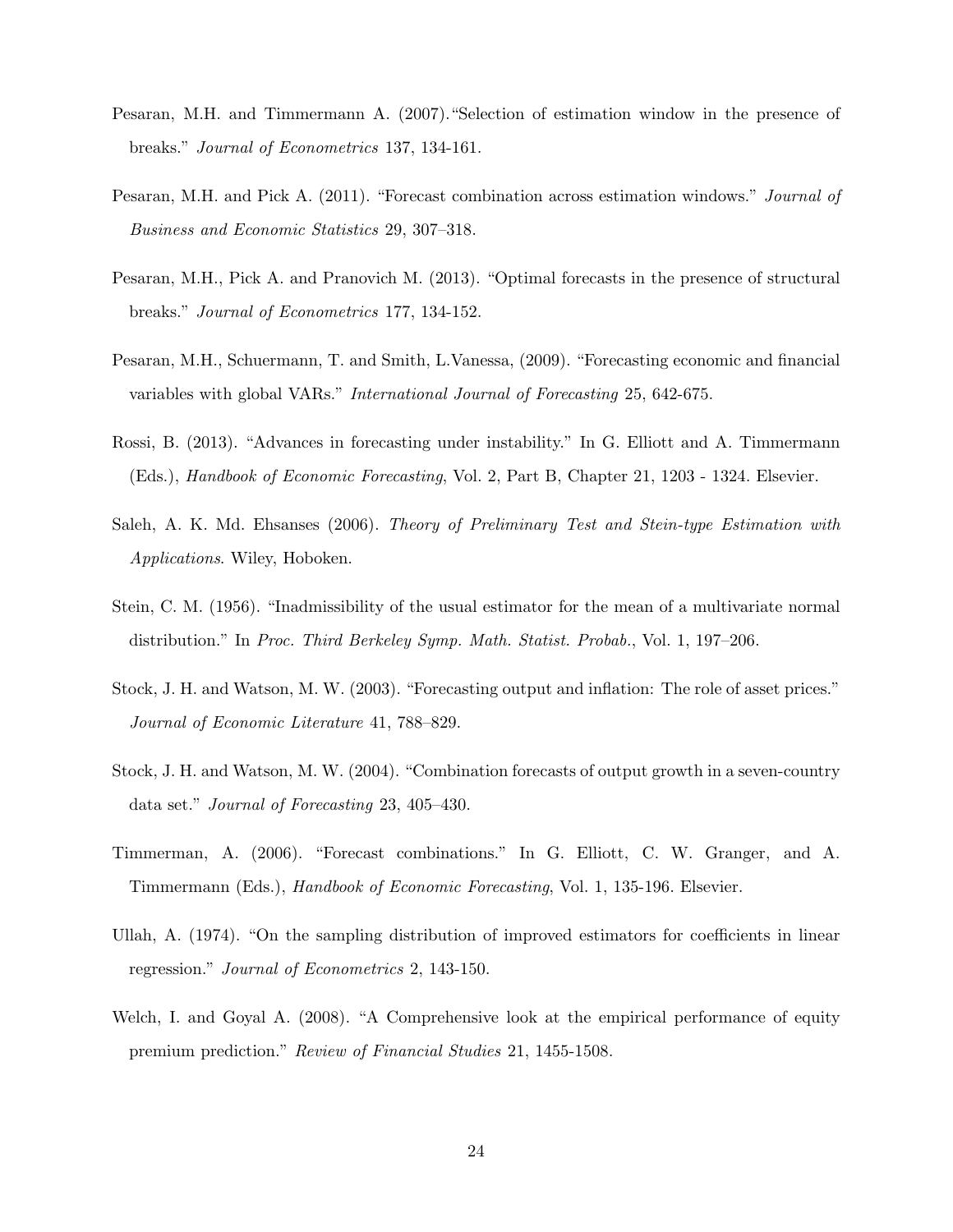## A Appendix: Mathematical details

### <span id="page-25-0"></span>A.1 Proof of Theorem [1](#page-7-0)

For the proof of Theorem [1,](#page-7-0) we derive the distributions of the full-sample and post-break estimators.

First, the full-sample estimator is written as

$$
\widehat{\beta}_{Full} = \left(X'\Omega^{-1}X\right)^{-1} X'\Omega^{-1}Y \n= \left(\sum_{t=1}^{T} x_t x_t' \frac{1}{\sigma_t^2}\right)^{-1} \sum_{t=1}^{T} x_t y_t \frac{1}{\sigma_t^2} \n= \left(\sum_{t=1}^{T} x_t x_t' \frac{1}{\sigma_t^2}\right)^{-1} \left[\sum_{t=1}^{T_1} x_t x_t' \frac{\beta_{(1)} - \beta_{(2)}}{\sigma_{(1)}^2} + \sum_{t=1}^{T} x_t x_t' \frac{\beta_{(2)}}{\sigma_t^2} + \sum_{t=1}^{T} \frac{x_t \sigma_t \varepsilon_t}{\sigma_t^2}\right],
$$
\n(A.1)

and its distribution around the true parameter  $\beta_{(2)}$  is

$$
\sqrt{T}\left(\widehat{\beta}_{Full} - \beta_{(2)}\right) = \left(\sum_{t=1}^{T} x_t x_t' \frac{1}{T\sigma_t^2}\right)^{-1} \left[\sum_{t=1}^{T_1} x_t x_t' \frac{b_1 \sqrt{T}\left(\beta_{(1)} - \beta_{(2)}\right)}{Tb_1 \sigma_{(1)}^2} + \sum_{t=1}^{T} \frac{x_t \sigma_t \varepsilon_t}{\sqrt{T\sigma_t^2}}\right]
$$

$$
= \left(\frac{X'\Omega^{-1}X}{T}\right)^{-1} \left(\frac{X'_{(1)}\Omega_{(1)}^{-1}X_{(1)}}{Tb_1}\right) b_1 \delta_1 + \left(\frac{X'\Omega^{-1}X}{T}\right)^{-1} \left(\sum_{t=1}^{T} \frac{x_t \sigma_t \varepsilon_t}{\sqrt{T\sigma_t^2}}\right) \stackrel{(A.2)}{\rightarrow} N\left(Q^{-1}Q_1 b_1 \delta_1, Q^{-1}\right)
$$

Next, the distribution of the post-break estimator is

$$
\sqrt{T}\left(\widehat{\beta}_{(2)} - \beta_{(2)}\right) = \left(\frac{X'_{(2)}\Omega_{(2)}^{-1}X_{(2)}}{T - Tb_1}\right)^{-1} \left(\frac{X'_{(2)}\Omega_{(2)}^{-1}U_{(2)}}{\sqrt{1 - b_1}\sqrt{T - Tb_1}}\right)
$$
\n
$$
\xrightarrow{d} N\left(0, \frac{1}{1 - b_1}Q_2^{-1}\right),\tag{A.3}
$$

where  $U_{(2)} = \sigma_{(2)}(\varepsilon_{T_1+1},\ldots,\varepsilon_T)'$ . Having these distributions, we can write the joint distribution and the proof of Theorem [1](#page-7-0) is complete.

### <span id="page-25-1"></span>A.2 Proof for Theorem [2](#page-8-2)

The asymptotic risk of the Stein-like combined estimator is

<span id="page-25-2"></span>
$$
\rho(\widehat{\beta}_{\alpha}, \mathbb{W}) = \mathbb{E}\left[T(\widehat{\beta}_{\alpha} - \beta_{(2)})' \mathbb{W}(\widehat{\beta}_{\alpha} - \beta_{(2)})\right]
$$
  
\n
$$
= T \mathbb{E}\left[(\widehat{\beta}_{(2)} - \beta_{(2)}) - \alpha(\widehat{\beta}_{(2)} - \widehat{\beta}_{Full})'\right]'\mathbb{W}\left[(\widehat{\beta}_{(2)} - \beta_{(2)}) - \alpha(\widehat{\beta}_{(2)} - \widehat{\beta}_{Full})\right]
$$
(A.4)  
\n
$$
= \rho(\widehat{\beta}_{(2)}, \mathbb{W}) + \tau^{2} \mathbb{E}\left[(Z'MZ)^{-2}Z'AZ\right] - 2\tau \mathbb{E}\left[(Z'MZ)^{-1}Z'BZ\right],
$$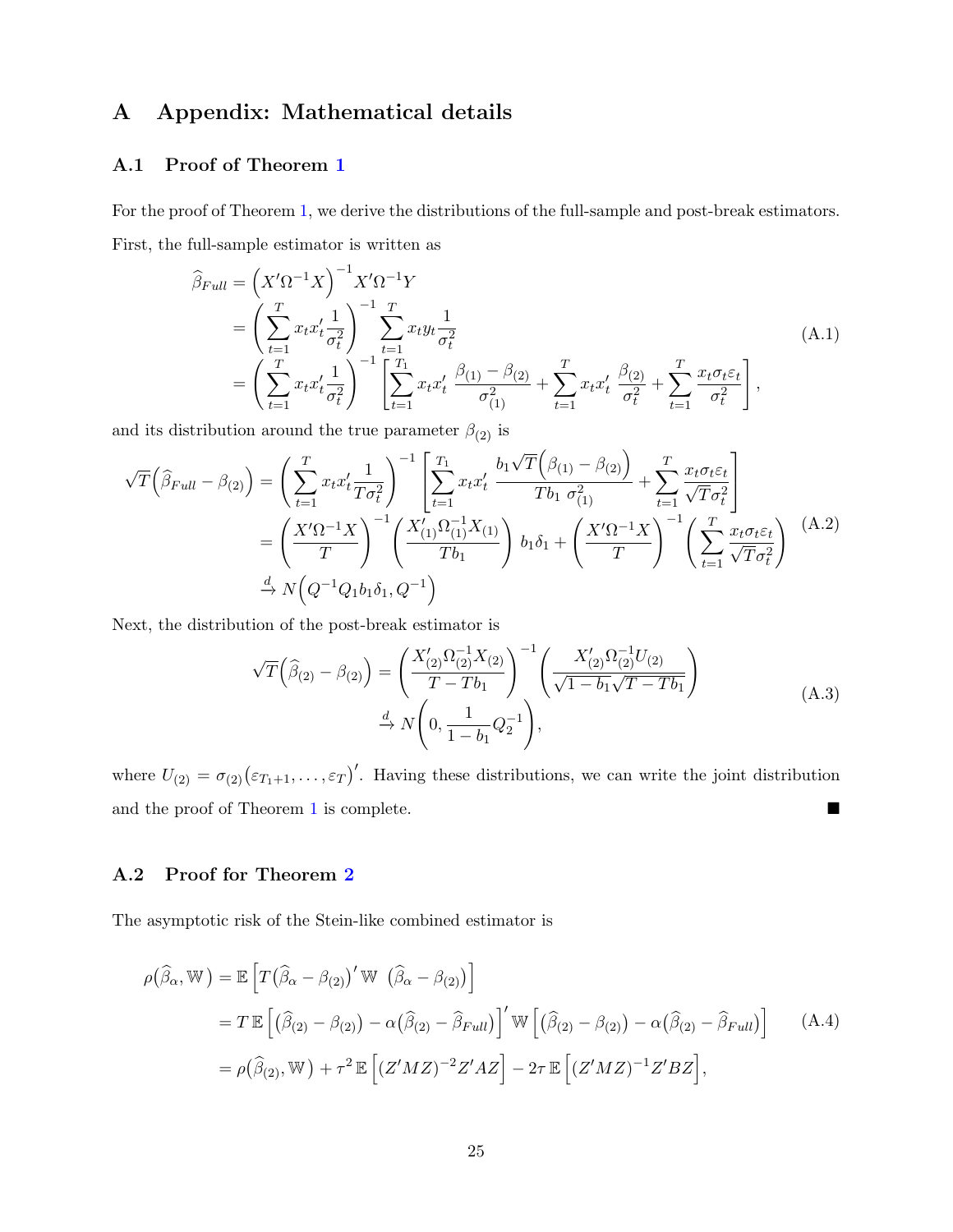where  $A \equiv V^{1/2} G \mathbb{W} G' V^{1/2}$  and  $B \equiv V^{1/2} G \mathbb{W} G'_{2} V^{1/2}$ . The challenging part for calculation of this risk function is to take expectation from the noncentral chi-squared distribution, with noncentrality parameter equal to  $\theta' M \theta / 2$ . For calculating these expectations, we use the following Lemmas.

<span id="page-26-1"></span>**Lemma 1:** Let  $\chi_p^2(\mu)$  denote a noncentral chi-square random variable with the noncentral parameter  $\mu$  and the degrees of freedom p. Besides, let p denote a positive integer such that  $p > 2r$ . Then

$$
\mathbb{E}\left[\left(\chi_p^2(\mu)\right)^{-r}\right]=2^{-r}e^{-\mu}\frac{\Gamma(\frac{p}{2}-r)}{\Gamma(\frac{p}{2})}\;{_1F_1}\Big(\frac{p}{2}-r;\frac{p}{2};\mu\Big),
$$

where  $_1F_1(.;.;.)$  is the confluent hypergeometric function which is defined as  $_1F_1(a;b;\mu) = \sum_{n=0}^{\infty}$  $(a)_n$   $\mu^n$  $\frac{(a)_n}{(b)_n} \frac{\mu^n}{n!},$ where  $(a)_n = a(a + 1)...(a + n - 1)$  and  $(a)_0 = 1$ . See [Ullah](#page-24-11) [\(1974\)](#page-24-11).

<span id="page-26-2"></span>Lemma 2: The definition of the confluent hypergeometric function implies the following relations:

1. 
$$
{}_{1}F_{1}(a; b; \mu) = {}_{1}F_{1}(a + 1; b; \mu) - \frac{\mu}{b} {}_{1}F_{1}(a + 1; b + 1; \mu),
$$
  
\n2.  ${}_{1}F_{1}(a; b; \mu) = \frac{b-a}{b} {}_{1}F_{1}(a; b + 1; \mu) + \frac{a}{b} {}_{1}F_{1}(a + 1; b + 1; \mu),$  and  
\n3.  $(b - a - 1) {}_{1}F_{1}(a; b; \mu) = (b - 1) {}_{1}F_{1}(a; b - 1; \mu) - a {}_{1}F_{1}(a + 1; b + 1; \mu).$ 

See [Lebedev](#page-23-11) [\(1972\)](#page-23-11), pp. 262.

<span id="page-26-0"></span>**Lemma 3:** Let the  $T \times 1$  vector Z be normally distributed with mean vector  $\theta$  and covariance matrix  $I_T$ , M be any  $T \times T$  idempotent matrix with rank r, and A be any  $T \times T$  matrix. We assume  $\phi(\cdot)$  is a Borel measurable function. Then:

$$
\mathbb{E}\left[\phi(Z'MZ)Z'AZ\right] = \mathbb{E}\left[\phi\left(\chi_{r+2}^2(\mu)\right)\right] \text{tr}(AM) + \mathbb{E}\left[\phi\left(\chi_{r+4}^2(\mu)\right)\right] \theta'MAM\theta \n+ \mathbb{E}\left[\phi\left(\chi_r^2(\mu)\right)\right] \text{tr}(A - AM) + \mathbb{E}\left[\phi\left(\chi_r^2(\mu)\right)\right] \theta'(I_T - M)A(I_T - M)\theta \n+ \mathbb{E}\left[\phi\left(\chi_{r+2}^2(\mu)\right)\right] \left(\theta'AM\theta + \theta'MA\theta - 2\theta'MAM\theta\right),
$$

where  $\mu \equiv \frac{\theta' M \theta}{2}$  $\frac{M\theta}{2}$  is the non-centrality parameter. Proof: Let P be an orthogonal matrix such that

$$
PMP' = D = \begin{bmatrix} d_1 & 0 & \dots & 0 \\ 0 & d_2 & & \\ & & \vdots & \\ 0 & \dots & 0 & d_T \end{bmatrix} = \begin{bmatrix} I_r & \mathbf{0} \\ \mathbf{0} & \mathbf{0}_{T-r} \end{bmatrix}; \quad d_i \in \{0, 1\}.
$$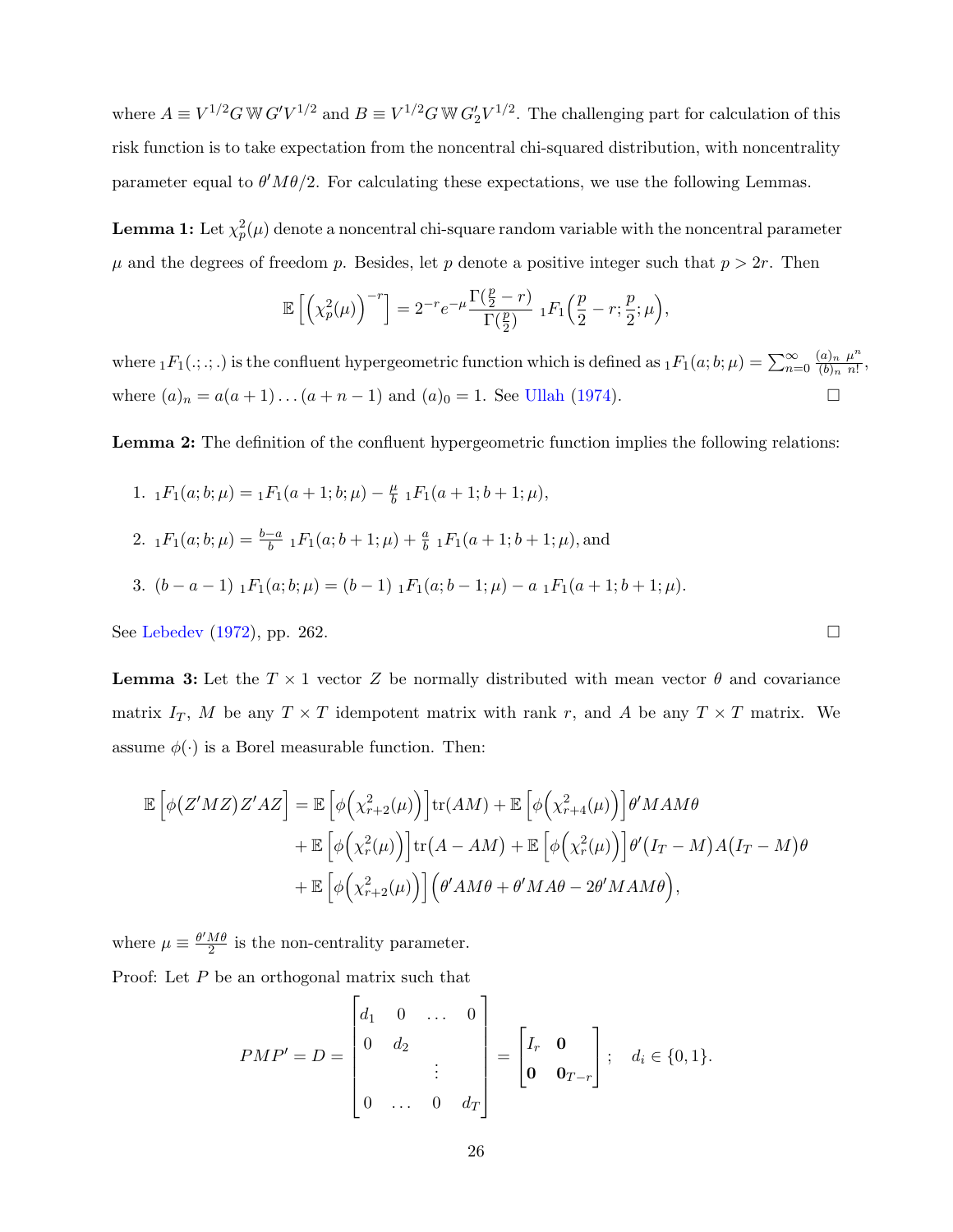Define the  $T \times 1$  vector  $\omega = PZ$ , which has a  $N(P\theta, I_T)$  distribution. Therefore

$$
\mathbb{E}\left[\phi(Z'MZ)Z'AZ\right]=\mathbb{E}\left[\phi(\omega'D\omega)\omega'C\omega\right],
$$

where  $C \equiv PAP' = [c_{ij}]$  is a  $T \times T$  matrix. Let  $\omega' = \begin{bmatrix} 1 & 0 \\ 0 & 1 \end{bmatrix}$  $\omega_1$  ...  $\omega_T$  . The diagonal and off-diagonal elements of  $\mathbb{E} \left[ \phi(\omega' D\omega) \omega' C\omega \right]$  are

$$
\sum_{i=1}^{T} \sum_{j=1}^{T} \mathbb{E} \left[ \phi \left( \sum_{s=1}^{T} d_s \omega_s^2 \right) \omega_i \omega_j c_{ij} \right] = \sum_{i=1}^{T} \mathbb{E} \left[ \mathbb{E} \left[ \phi \left( d_i \omega_i^2 + \sum_{\substack{s=1, \\ s \neq i}}^{T} d_s \omega_s^2 \right) \omega_i^2 c_{ii} \Big| \omega_s, s \neq i \right] \right] \n+ \sum_{i=1}^{T} \sum_{\substack{j=1, \\ j \neq i}}^{T} \mathbb{E} \left[ \mathbb{E} \left[ \phi \left( d_i \omega_i^2 + d_j \omega_j^2 + \sum_{\substack{s=1, \\ s \neq i,j}}^{T} d_s \omega_s^2 \right) \omega_i \omega_j c_{ij} \Big| \omega_s, s \neq i, s \neq j \right] \right] \n= \sum_{i=1}^{T} c_{ii} \left\{ \mathbb{E} \left[ \phi(\chi_{r+2}^2(\mu)) \right] + (P_i^{\prime} \theta)^2 \mathbb{E} \left[ \phi(\chi_{r+4}^2(\mu)) \right], \text{ if } d_i = 1 \n+ \sum_{i=1}^{T} \sum_{j=1}^{T} P_i^{\prime} \theta P_j^{\prime} \theta c_{ij} \right\} \left[ \mathbb{E} \left[ \phi(\chi_{r+4}(\mu)) \right], \text{ if } d_i = d_j = 1 \n+ \sum_{i=1}^{T} \sum_{j=1}^{T} P_i^{\prime} \theta P_j^{\prime} \theta c_{ij} \right\} \left[ \mathbb{E} \left[ \phi(\chi_{r+4}(\mu)) \right], \text{ if } d_i = d_j = 0 \n= \mathbb{E} \left[ \phi(\chi_{r+2}^2(\mu)) \right] \text{tr}(CD) + \mathbb{E} \left[ \phi(\chi_{r+4}^2(\mu)) \right] \left[ \theta' P' D C D P \theta \right] \n+ \mathbb{E} \left[ \phi(\chi_{r+2}^2(\mu)) \right] \text{tr}(C(I_T - D)) + \mathbb{E} \left[ \phi(\chi_{r+4}^2(\mu)) \right] \left[ \theta' P'(I_T - D) C (I_T - D) P \theta \right] \
$$

where the third equality holds by Lemma 1 of Appendix B.1 in [Judge and Bock](#page-23-12) [\(1978\)](#page-23-12). Substituting for D and C, Lemma [3](#page-26-0) is proved.  $\square$ 

Using Lemmas  $1 - 3$  $1 - 3$ , we calculate the expectations in  $(A.4)$ . Let the non-centrality parameter of the chi-squared distribution based on Lemma [3](#page-26-0) be defined as  $\mu \equiv \frac{\theta' M \theta}{2}$  $\frac{M\theta}{2}$ . For clarity, we focus on the second and third terms in equation  $(A.4)$  one by one. The second term can be simplified as

$$
\mathbb{E}\left[ (Z'MZ)^{-2}Z'AZ \right] = \mathbb{E}\left[ \chi_{k+2}^2(\mu) \right]^{-2} \text{tr}\left(AM\right) + \mathbb{E}\left[ \chi_{k+4}^2(\mu) \right]^{-2} \left( \theta'MAM\theta \right) \n+ \mathbb{E}\left[ \chi_k^2(\mu) \right]^{-2} \text{tr}\left( A - AM \right) + \mathbb{E}\left[ \chi_k^2(\mu) \right]^{-2} \left( \theta'(I_{2k} - M)A(I_{2k} - M)\theta \right) \n+ \mathbb{E}\left[ \chi_{k+2}^2(\mu) \right]^{-2} \left( \theta'MM\theta + \theta'MA\theta - 2\theta'MAM\theta \right) \n= \mathbb{E}\left[ \chi_{k+2}^2(\mu) \right]^{-2} \text{tr}(A) + \mathbb{E}\left[ \chi_{k+4}^2(\mu) \right]^{-2} \left( \theta'A\theta \right) \n= \left[ \frac{1}{4} e^{-\mu} \frac{\Gamma(\frac{k}{2} - 1)}{\Gamma(\frac{k}{2} + 1)} {}_1F_1\left( \frac{k}{2} - 1; \frac{k}{2} + 1; \mu \right) \right] \text{tr}(A)
$$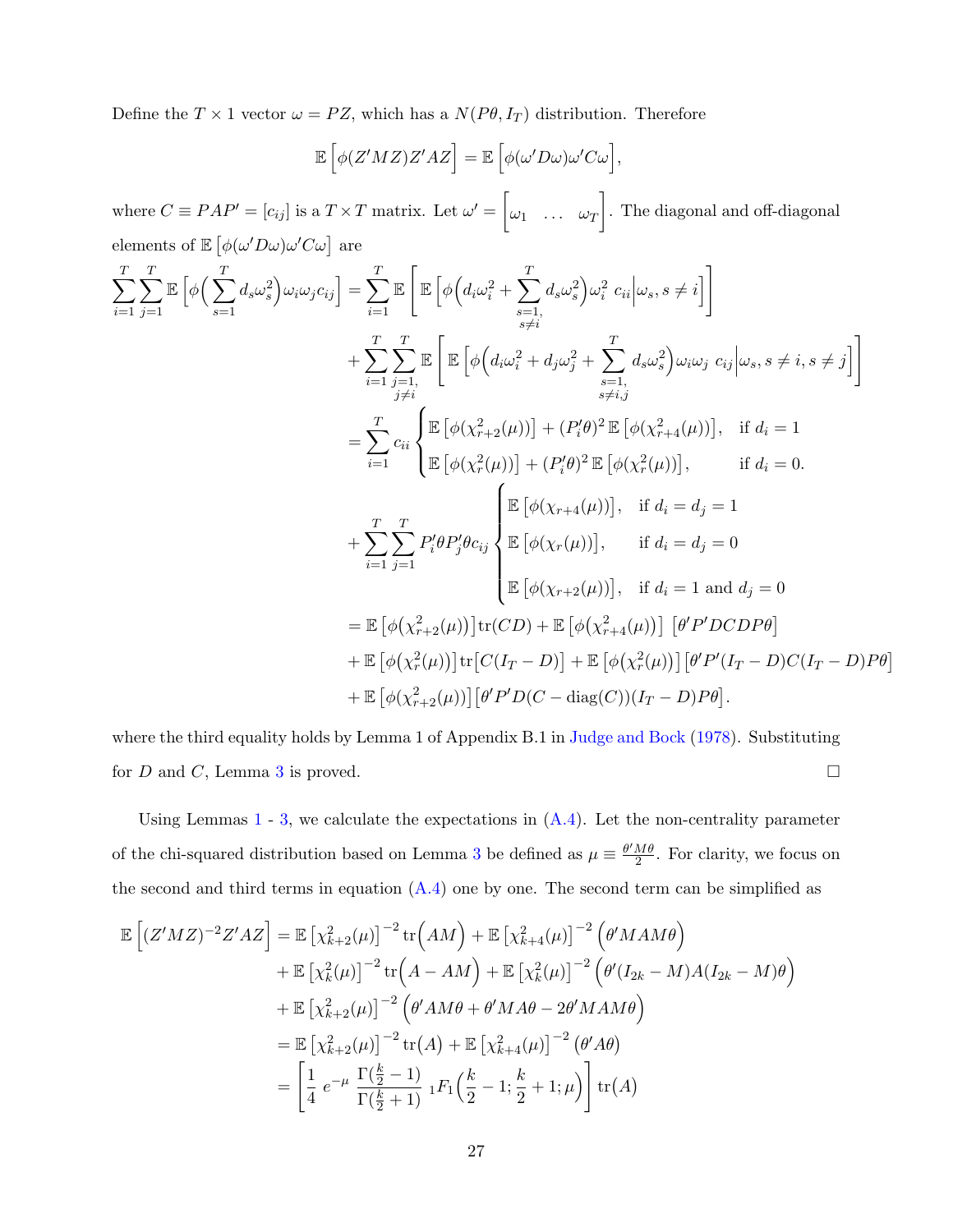<span id="page-28-0"></span>
$$
+\left[\frac{1}{4}e^{-\mu}\frac{\Gamma(\frac{k}{2})}{\Gamma(\frac{k}{2}+2)} {}_{1}F_{1}\left(\frac{k}{2};\frac{k}{2}+2;\mu\right)\right] (\theta' A\theta)
$$
  
=\left[\frac{\theta' A\theta}{(k-2)\theta' M\theta}\right] \left[e^{-\mu} {}\_{1}F\_{1}\left(\frac{k}{2}-1;\frac{k}{2};\mu\right)\right]  
-\left[\frac{\theta' A\theta}{(k-2)\theta' M\theta} - \frac{\text{tr}\left(\mathbb{W}(V\_{(2)} - V\_{Full})\right)}{k(k-2)}\right] \left[e^{-\mu} {}\_{1}F\_{1}\left(\frac{k}{2}-1;\frac{k}{2}+1;\mu\right)\right], (A.5)

where  $\mathbb{E} \left[ \chi_{k+2}^2(\mu) \right]^{-2}$  can be obtained for  $k > 2$  from Lemma [1,](#page-26-1) and the last equality follows from using Lemma [2](#page-26-2) several times,  $AM = MA = A$ , and  $MAM = A$ . Note that M is an idempotent matrix. The third term in equation  $(A.4)$  can be simplified as

$$
\mathbb{E}\left[(Z'MZ)^{-1}Z'BZ\right] = \mathbb{E}\left[\chi_{k+2}^{2}(\mu)\right]^{-1} \text{tr}\left(BM\right) + \mathbb{E}\left[\chi_{k+4}^{2}(\mu)\right]^{-1} \left(\theta'MBM\theta\right) \n+ \mathbb{E}\left[\chi_{k}^{2}(\mu)\right]^{-1} \text{tr}\left(B - BM\right) + \mathbb{E}\left[\chi_{k}^{2}(\mu)\right]^{-1} \left(\theta'(I_{2k} - M)B(I_{2k} - M)\theta\right) \n+ \mathbb{E}\left[\chi_{k+2}^{2}(\mu)\right]^{-1} \left(\theta'BM\theta + \theta'MB\theta - 2\theta'MBM\theta\right) \n= \mathbb{E}\left[\chi_{k+2}^{2}(\mu)\right]^{-1} \left(\text{tr}\left(B\right) - \theta'A\theta\right) + \mathbb{E}\left[\chi_{k+4}^{2}(\mu)\right]^{-1} \left(\theta'A\theta\right) \n= \left[\frac{1}{2} e^{-\mu} \frac{\Gamma(\frac{k}{2})}{\Gamma(\frac{k}{2}+1)} {}_{1}F_{1}\left(\frac{k}{2}; \frac{k}{2}+1; \mu\right)\right] \left(\text{tr}\left(\mathbb{W}(V_{(2)} - V_{Full})\right) - \theta'A\theta\right) \n+ \left[\frac{1}{2} e^{-\mu} \frac{\Gamma(\frac{k}{2}+1)}{\Gamma(\frac{k}{2}+2)} {}_{1}F_{1}\left(\frac{k}{2}+1; \frac{k}{2}+2; \mu\right)\right] \left(\theta'A\theta\right) \n= e^{-\mu} \left[\frac{\text{tr}\left(\mathbb{W}(V_{(2)} - V_{Full})\right)}{k-2} - \frac{2(\theta'A\theta)}{(\theta'M\theta)(k-2)}\right] \n\times \left[{}_{1}F_{1}\left(\frac{k}{2}-1; \frac{k}{2}; \mu\right) - {}_{1}F_{1}\left(\frac{k}{2}-1; \frac{k}{2}+1; \mu\right)\right], \tag{A.6}
$$

<span id="page-28-1"></span>where the last equality is obtained by using Lemma [2](#page-26-2) several times,  $BM = A$ ,  $MB = B$ ,  $B\theta = 0$ , and  $MBM = A$ . Finally, plugging  $(A.5)$  and  $(A.6)$  into  $(A.4)$  produces

$$
\rho(\widehat{\beta}_{\alpha}, \mathbb{W}) = \rho(\widehat{\beta}_{(2)}, \mathbb{W}) + \frac{\tau^2}{k-2} \left[ \frac{\theta' A \theta}{\theta' M \theta} \right] \left[ e^{-\mu} {}_{1}F_{1} \left( \frac{k}{2} - 1; \frac{k}{2}; \mu \right) - e^{-\mu} {}_{1}F_{1} \left( \frac{k}{2} - 1; \frac{k}{2} + 1; \mu \right) \right] + \frac{\tau^2 \text{ tr}(\mathbb{W}(V_{(2)} - V_{Full}))}{k(k-2)} \left[ e^{-\mu} {}_{1}F_{1} \left( \frac{k}{2} - 1; \frac{k}{2} + 1; \mu \right) \right]
$$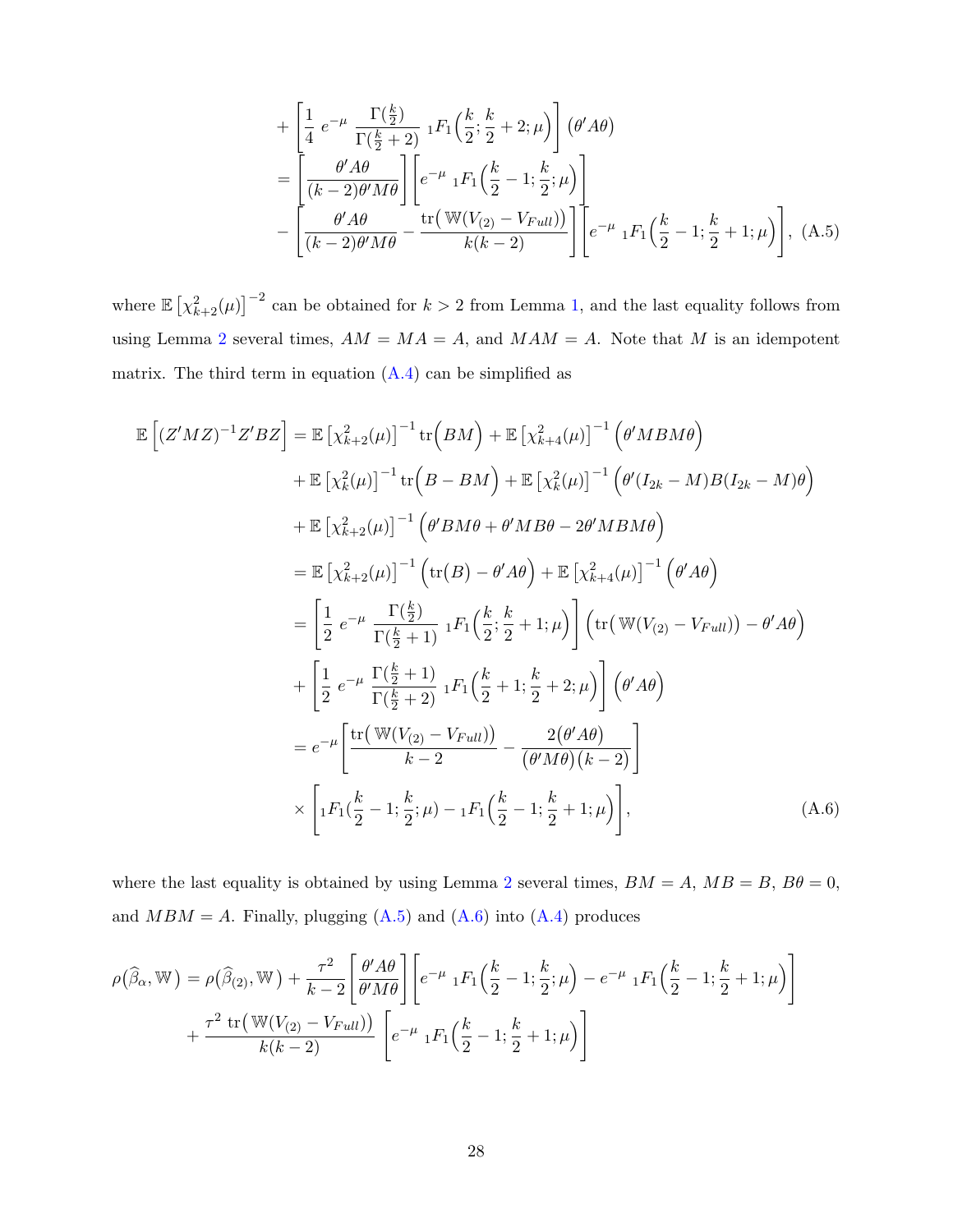$$
-\frac{2 \tau}{k-2} \left[ \text{tr}(\mathbb{W}(V_{(2)} - V_{Full})) - \frac{2 \theta' A \theta}{\theta' M \theta} \right] \left[ e^{-\mu} {}_{1}F_{1} \left( \frac{k}{2} - 1; \frac{k}{2}; \mu \right) \right] + \frac{4 \tau}{k-2} \left[ \frac{\text{tr}(\mathbb{W}(V_{(2)} - V_{Full}))}{k} - \frac{\theta' A \theta}{\theta' M \theta} \right] \left[ e^{-\mu} {}_{1}F_{1} \left( \frac{k}{2} - 1; \frac{k}{2} + 1; \mu \right) \right] = \rho(\widehat{\beta}_{(2)}, \mathbb{W}) + \frac{\tau^{2}}{k-2} \left[ \frac{\theta' A \theta}{\theta' M \theta} \right] \left[ e^{-\mu} {}_{1}F_{1} \left( \frac{k}{2} - 1; \frac{k}{2}; \mu \right) - e^{-\mu} {}_{1}F_{1} \left( \frac{k}{2} - 1; \frac{k}{2} + 1; \mu \right) \right] + \frac{\tau^{2} \text{ tr}(\mathbb{W}(V_{(2)} - V_{Full}))}{k(k-2)} \left[ e^{-\mu} {}_{1}F_{1} \left( \frac{k}{2} - 1; \frac{k}{2} + 1; \mu \right) \right] - \frac{2 \tau}{k-2} \left[ \text{tr}(\mathbb{W}(V_{(2)} - V_{Full})) - \frac{2 \theta' A \theta}{\theta' M \theta} \right] \left[ e^{-\mu} {}_{1}F_{1} \left( \frac{k}{2} - 1; \frac{k}{2}; \mu \right) - e^{-\mu} {}_{1}F_{1} \left( \frac{k}{2} - 1; \frac{k}{2} + 1; \mu \right) \right] - \frac{2 \tau}{k-2} \left[ \frac{(k-2) \text{ tr}(\mathbb{W}(V_{(2)} - V_{Full}))}{k} \right] \left[ e^{-\mu} {}_{1}F_{1} \left( \frac{k}{2} - 1; \frac{k}{2} + 1; \mu \right) \right] = \rho(\widehat{\beta}_{(2)}, \mathbb{W}) + \frac{2 \tau \theta' A \theta}{k(k+2) \theta' M \theta} \left[ \tau - 2 \left( \frac{\text{tr}(\mathbb{W}(V_{(2)} - V_{Full}))
$$

where  ${}_1F_1\left(\frac{k}{2}-1;\frac{k}{2};\mu\right) - {}_1F_1\left(\frac{k}{2}-1;\frac{k}{2}+1;\mu\right) = \frac{2\,\mu\,\,(k-2)}{k(k+1)} \bigg[ {}_1F_1\left(\frac{k}{2};\frac{k}{2};\mu\right) - {}_1F_1\left(\frac{k}{2};\frac{k}{2};\mu\right) \bigg]$  $\frac{k}{2};\frac{k}{2}+2;\mu\bigg)\bigg]$ in the last equality. Thus, the risk of the Stein-like combined estimator is less than the risk of the post-break estimator if:

(I) 
$$
0 \le \tau < 2 \left( \frac{\text{tr} \left( \mathbb{W}(V_{(2)} - V_{Full}) \right) \theta' M \theta}{\theta' A \theta} - 2 \right),
$$
  
(II)  $0 \le \tau < 2(k - 2),$ 

where the upper bound in condition  $(I)$  is greater than zero if

$$
tr(W(V_{(2)} - V_{Full})) > \sup_{\vartheta} \frac{2 \theta' A \theta}{\theta' M \theta},
$$
  
\n
$$
tr(W(V_{(2)} - V_{Full})) > \sup_{\vartheta} \frac{2 \vartheta'(V_{(2)} - V_{Full})^{1/2} W(V_{(2)} - V_{Full})^{1/2} \vartheta}{\vartheta' \vartheta},
$$
  
\n
$$
tr(W(V_{(2)} - V_{Full})) > \lambda_{max} ((V_{(2)} - V_{Full})^{1/2} W(V_{(2)} - V_{Full})^{1/2}),
$$
\n(A.8)

where  $\vartheta \equiv (V_{(2)} - V_{Full})^{-1/2} G' V^{1/2} \theta$ . Besides, the upper bound in condition (II) is positive if the number of regressors is greater than 2, i.e.,  $k > 2$ . This completes the proof of Theorem [2.](#page-8-2)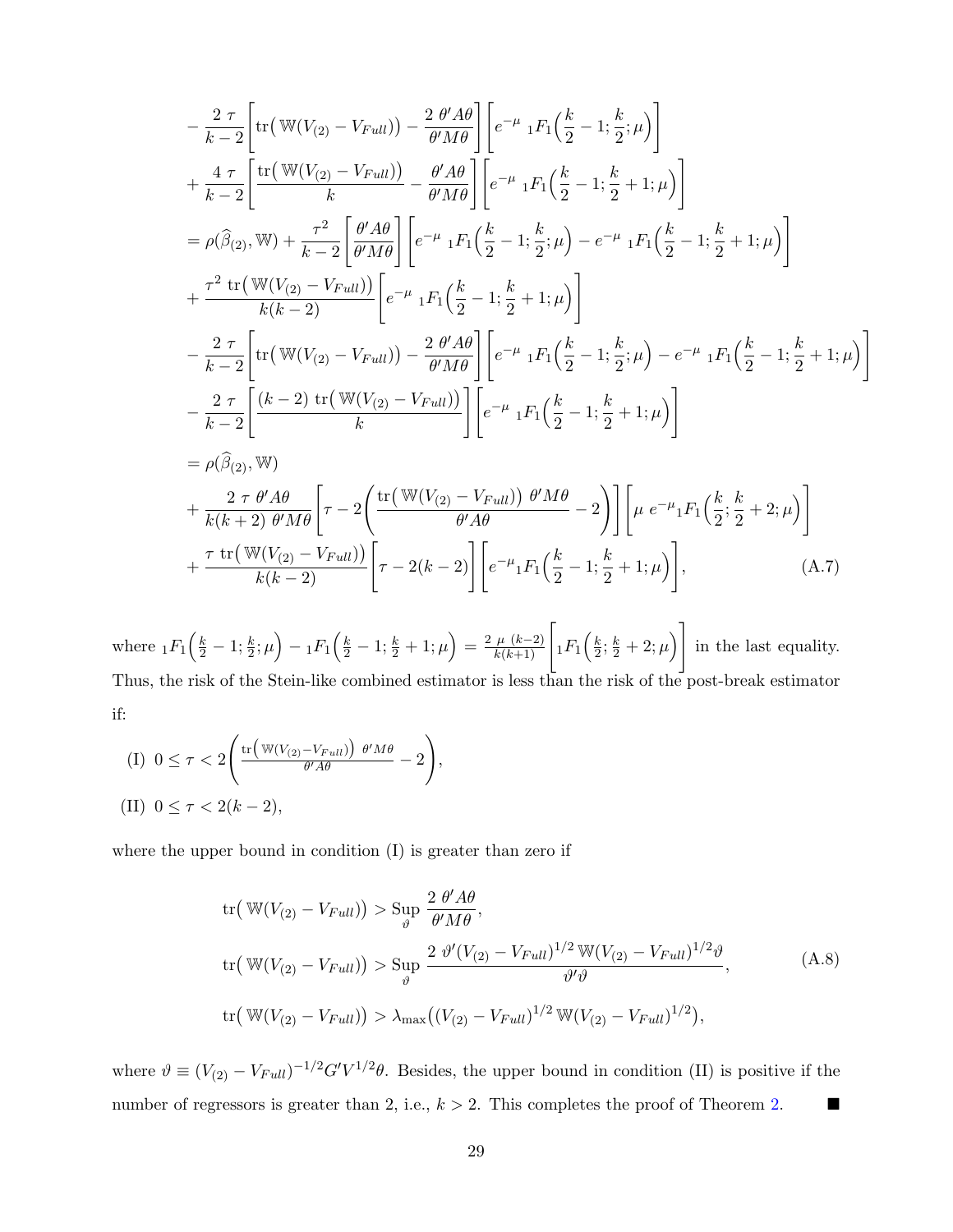<span id="page-30-0"></span>

Figure 1: Risk-gain(%) between the Stein-like combined estimator and the post break estimator, when  $T=100.\,$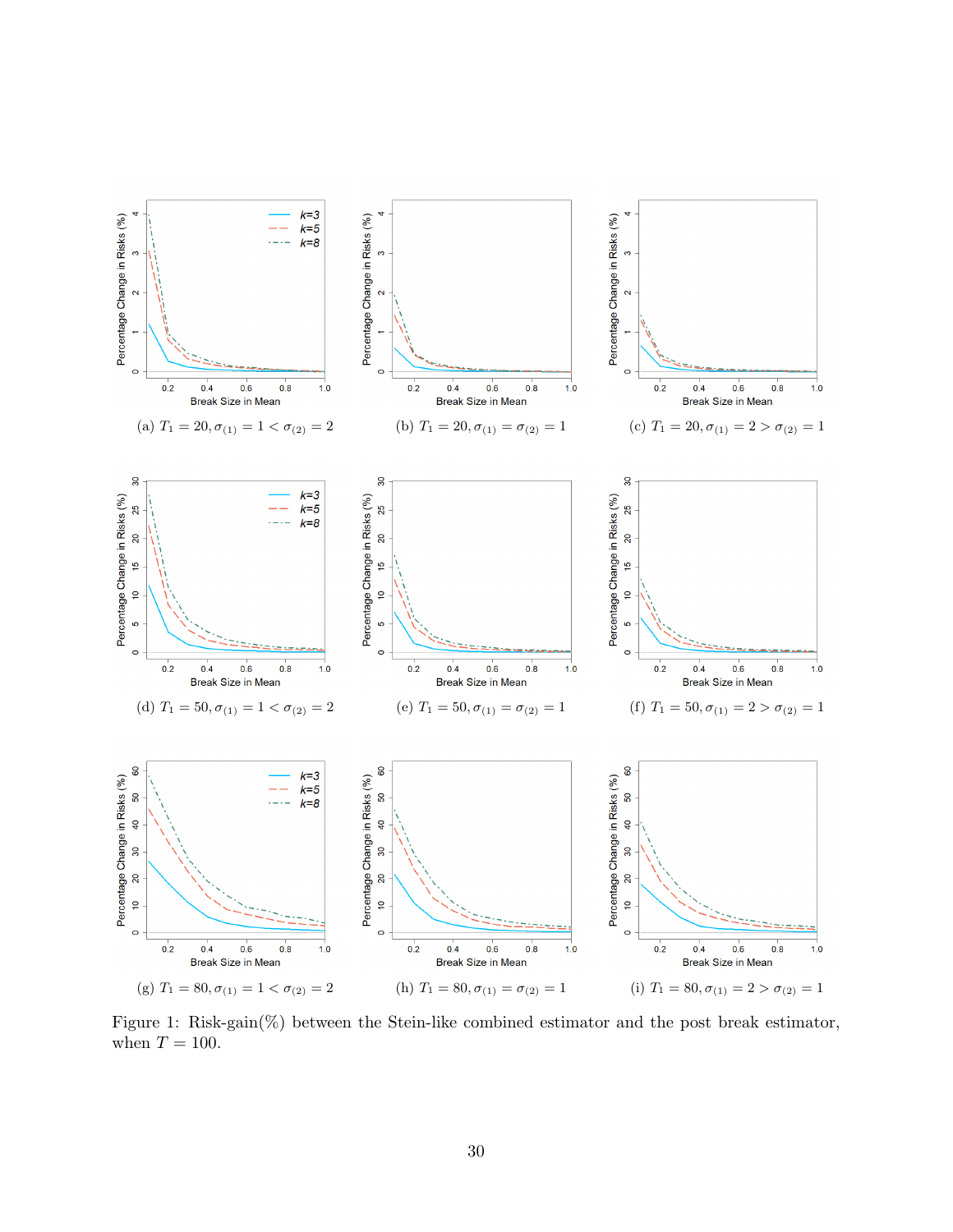<span id="page-31-0"></span>

Figure 2: Simulation results with  $T = 100, k = 5$ .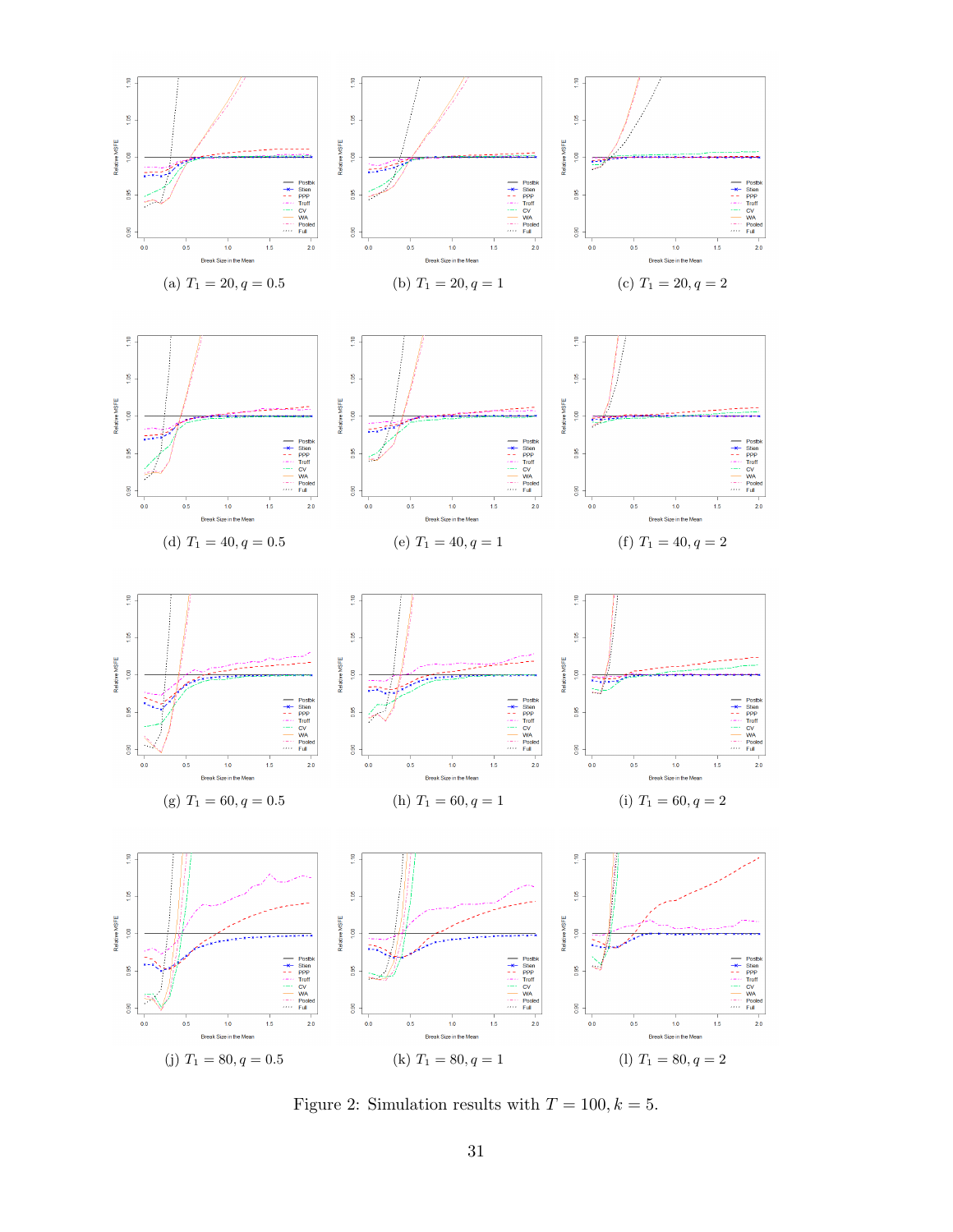<span id="page-32-0"></span>

| Experiments                                      | $\beta_{(1)}$    | $\beta_{(2)}$ | $\beta_{(3)}$    | $\sigma_{(1)}$ | $\sigma_{(2)}$ | $\sigma_{(3)}$ |
|--------------------------------------------------|------------------|---------------|------------------|----------------|----------------|----------------|
| $#1$ : No break                                  | 1                | $\mathbf{1}$  | $\mathbf{1}$     | $\mathbf{1}$   | 1              | $\mathbf 1$    |
| $#2:$ Moderate break in coefficients (decrease)  | 1.3              | $\mathbf{1}$  | 0.7              | $\mathbf{1}$   | $\mathbf{1}$   | $\mathbf{1}$   |
| $#3:$ Large break in coefficients (decrease)     | $\sqrt{2}$       | $\,1$         | $\boldsymbol{0}$ | $1\,$          | $\mathbf{1}$   | $1\,$          |
| $#4$ : Moderate break in coefficients (increase) | 0.7              | $\mathbf{1}$  | 1.3              | $\mathbf{1}$   | $\mathbf{1}$   | $\mathbf{1}$   |
| $#5:$ Large break in coefficients (increase)     | $\theta$         | $\mathbf{1}$  | $\overline{2}$   | $\mathbf{1}$   | $\mathbf{1}$   | $\mathbf 1$    |
| $#6$ : Moderate decreasing and increasing breaks | 1.6              | $\mathbf{1}$  | 1.6              | $\mathbf{1}$   | $\mathbf{1}$   | $\mathbf{1}$   |
| $#7:$ Large decreasing and increasing breaks     | $\overline{2}$   | $\mathbf{1}$  | $\overline{2}$   | $\mathbf{1}$   | $\mathbf{1}$   | $\mathbf{1}$   |
| $#8$ : Moderate increasing and decreasing breaks | 0.4              | 1             | 0.4              | $\mathbf{1}$   | 1              | $\mathbf 1$    |
| $#9:$ Large increasing and decreasing breaks     | $\boldsymbol{0}$ | $\mathbf{1}$  | $\overline{0}$   | $\mathbf{1}$   | $\mathbf{1}$   | $\mathbf{1}$   |
| $\#10:$ No break, then increasing break          | $\mathbf{1}$     | $\mathbf{1}$  | 1.5              | $1\,$          | $\mathbf{1}$   | $1\,$          |
| $#11:$ Decreasing, then no break                 | 1.5              | $\mathbf{1}$  | $\mathbf{1}$     | $\mathbf{1}$   | $\mathbf{1}$   | $\mathbf{1}$   |
| $#12:$ Higher post-break volatility              | $\mathbf 1$      | $\mathbf{1}$  | $1\,$            | 0.5            | $\mathbf{1}$   | $\overline{2}$ |
| $#13:$ Lower post-break volatility               | $\mathbf{1}$     | $\mathbf 1$   | $\mathbf 1$      | $\sqrt{2}$     | $\mathbf{1}$   | 0.5            |

Table 1: Break specifications  $(m = 2)$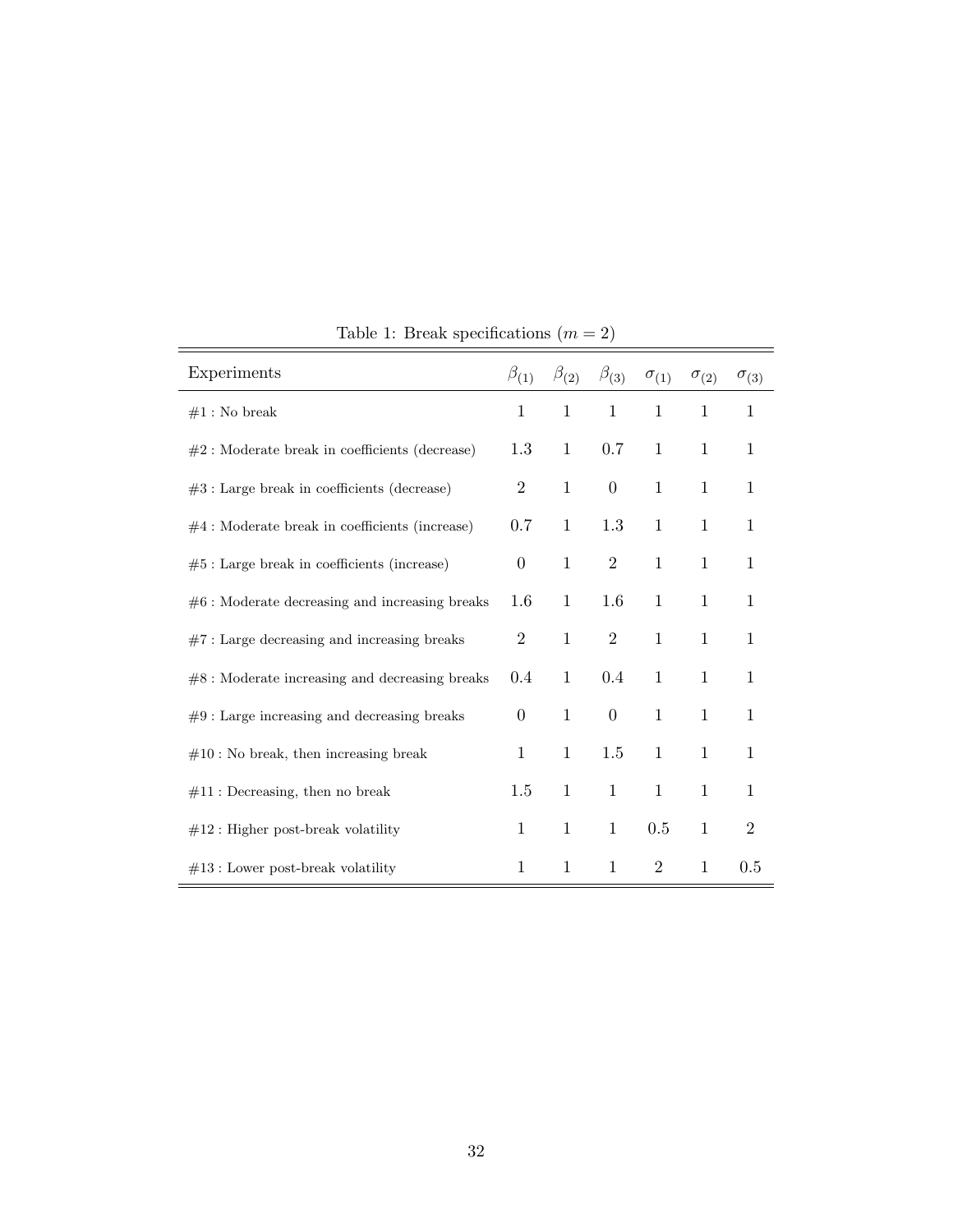<span id="page-33-0"></span>

|                          | Estimated           | break dates                     |       |                                                          |       |        |       |                 | Unknown break dates |                                                                                                                                                                         |
|--------------------------|---------------------|---------------------------------|-------|----------------------------------------------------------|-------|--------|-------|-----------------|---------------------|-------------------------------------------------------------------------------------------------------------------------------------------------------------------------|
| Experiments              | Stein               | PPP                             | Troff | $\overline{C}$                                           | WА    | Pooled | Full  | $\widetilde{C}$ | WΑ                  | Pooled                                                                                                                                                                  |
| $=100$<br>$\overline{L}$ |                     |                                 |       |                                                          |       |        |       |                 |                     |                                                                                                                                                                         |
| $\ddot{*}$               | $\!0.991\!$         | 993<br>$\dot{\circ}$            | 0.998 | 0.976                                                    | 0.972 | 0.972  | 0.970 | 1.023           | 0.988               | 1.008                                                                                                                                                                   |
| #2                       | 0.995               | 766<br>ö                        | 1.002 | 0.980                                                    | 1.080 | 1.065  | 1.286 | 0.961           | 1.028               | 0.970                                                                                                                                                                   |
| $\#3$                    | 0.999               | 247<br>$\overline{\phantom{a}}$ | 1.019 | $1.050\,$                                                | 3.028 | 2.243  | 5.239 | 1.043           | 3.009               | 1.640                                                                                                                                                                   |
| $\#4$                    | 0.988               | 991<br>$\circ$                  | 0.996 | 1.192                                                    | 1.016 | 1.017  | 1.197 | 1.193           | 0.968               | 0.938                                                                                                                                                                   |
| #5                       | 0.999               | 277<br>$\div$                   | 1.019 | 4.941                                                    | 2.070 | 2.148  | 5.020 | 4.941           | 2.042               | 1.576                                                                                                                                                                   |
| #6                       | 0.972               | 016                             | 0.998 | 1.139                                                    | 1.022 | 1.014  | 0.981 | 1.199           | 1.032               | 0.961                                                                                                                                                                   |
| $1\#$                    | 0.982               | 045<br>$\overline{\phantom{0}}$ | 1.016 | 1.883                                                    | 1.417 | 1.395  | 1.316 | 1.900           | 1.419               | 1.181                                                                                                                                                                   |
| $\#8$                    | 0.975               | 012<br>$\overline{\phantom{0}}$ | 1.002 | 0.973                                                    | 1.054 | 1.031  | 1.011 | 0.939           | 1.071               | 0.970                                                                                                                                                                   |
| $\#9$                    | 0.986               | 042<br>$\div$                   | 1.014 | 1.051                                                    | 1.557 | 1.452  | 1.394 | 1.042           | 1.560               | 1.219                                                                                                                                                                   |
| $\#10$                   | $0.978\,$           | 982<br>$\dot{\circ}$            | 1.001 | 1.245                                                    | 1.058 | 1.050  | 1.232 | 1.247           | 1.042               | 0.967                                                                                                                                                                   |
| $\sharp$ 11              | 0.995               | 999<br>$\circ$                  | 0.999 | 0.986                                                    | 1.016 | 1.014  | 1.123 | 010             | 0.985               | 0.995                                                                                                                                                                   |
| $\#12$                   | 0.988               | .991<br>$\circ$                 | 0.996 | 0.965                                                    | 0.962 | 0.964  | 0.958 | 1.005           | 0.990               | 1.016                                                                                                                                                                   |
| #13                      | 0.998               | 999<br>$\circ$                  | 1.000 | 0.997                                                    | 0.993 | 0.992  | 0.992 | 0.944           | 0.854               | 0.837                                                                                                                                                                   |
| 200<br>$\overline{L}$    |                     |                                 |       |                                                          |       |        |       |                 |                     |                                                                                                                                                                         |
| $\#1$                    | 0.998               | 998<br>$\dot{\circ}$            | 0.998 | 0.992                                                    | 0.991 | 0.991  | 0.990 | 1.014           | 0.998               | 1.006                                                                                                                                                                   |
| #2                       | 1.000               | 008                             | 1.004 | 0.992                                                    | 1.118 | 1.104  | 1.341 | 0.974           | 1.077               | 1.011                                                                                                                                                                   |
| #3                       | $1.000$             | 110<br>$\overline{\phantom{a}}$ | 1.011 | 1.036                                                    | 3.209 | 2.366  | 5.606 | 1.034           | 3.204               | 1.734                                                                                                                                                                   |
| $\#4$                    | $1.000$             | 002<br>$\overline{\phantom{a}}$ | 1.003 | 1.335                                                    | 1.097 | 1.098  | 1.337 | 1.335           | 1.055               | 1.006                                                                                                                                                                   |
| $\#5$                    | 1.000               | 108<br>$\overline{\phantom{0}}$ | 1.009 | 5.610                                                    | 2.290 | 2.383  | 5.637 | 5.610           | 2.278               | 1.741                                                                                                                                                                   |
| $\#6$                    | 0.991               | 000                             | 1.001 | 1.375                                                    | 1.170 | 1.159  | 1.128 | 1.381           | 1.171               | 1.071                                                                                                                                                                   |
| $1\#$                    | 0.997               | 018                             | 1.007 | 2.175                                                    | 1.594 | 1.574  | 1.493 | 2.175           | 1.594               | 1.307                                                                                                                                                                   |
| $\#8$                    | $\!0.991$           | 008                             | 1.004 | 0.996                                                    | 1.184 | 1.153  | 1.130 | 0.991           | 1.185               | 1.069                                                                                                                                                                   |
| $\#9$                    | <b>166°0</b>        | 014                             | 1.007 | 1.036                                                    | 1.681 | 1.567  | 1.499 | 1.036           | 1.681               | 1.306                                                                                                                                                                   |
| #10                      | 0.996               | 000                             | 1.009 | 1.464                                                    | 1.199 | 1.193  | 1.456 | 1.464           | 1.197               | 1.090                                                                                                                                                                   |
| $\sharp$ 11              | 0.999               | .002<br>$\div$                  | 1.002 | 0.997                                                    | 1.030 | 1.028  | 1.123 | 1.012           | 1.003               | 1.005                                                                                                                                                                   |
| $\#12$                   | 0.996               | <b>166</b><br>$\circ$           | 0.996 | 0.989                                                    | 0.987 | 0.988  | 0.985 | 1.009           | 0.999               | $1.011\,$                                                                                                                                                               |
| #13                      | 0.999               | 999<br>$\circ$                  | 1.000 | .003                                                     | 000   | 1.000  | 0.999 | 0.976           | 0.926               | 0.914                                                                                                                                                                   |
|                          | to the associated M |                                 |       | SFE based on the post-break sample.                      |       |        |       |                 |                     | Note: This table reports the results of the relative MSFE for different methods. All MSFEs are reported relative<br>The first column shows the experiment numbers which |
|                          |                     |                                 |       | represents the specification of breaks based on Table 1. |       |        |       |                 |                     |                                                                                                                                                                         |